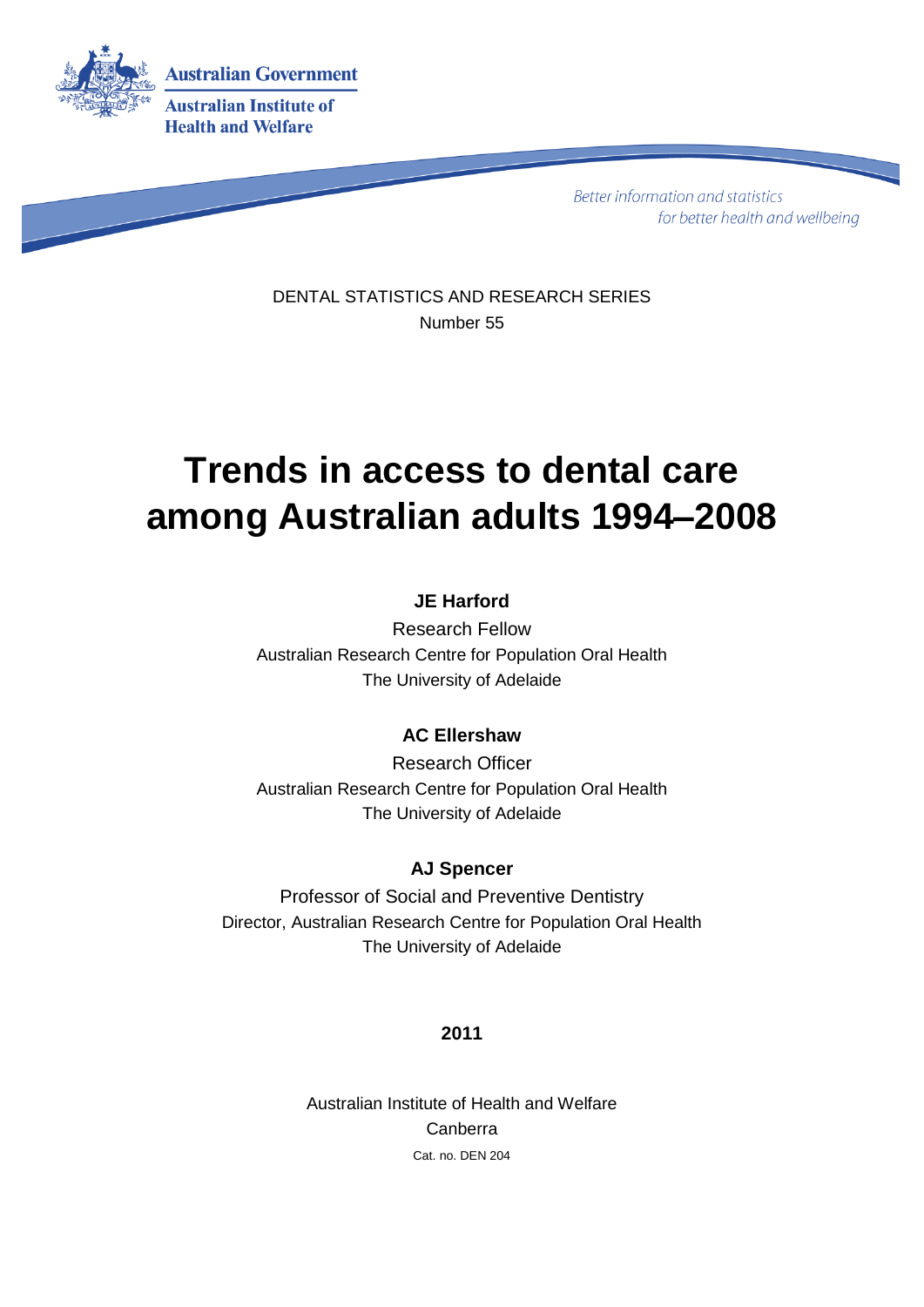#### **The Australian Institute of Health and Welfare is Australia's national health and welfare statistics and information agency. The Institute's mission is** *better information and statistics for better health and wellbeing***.**

© Australian Institute of Health and Welfare 2011

This work is copyright. Apart from any use as permitted under the *Copyright Act 1968*, no part may be reproduced without prior written permission from the Australian Institute of Health and Welfare. Requests and enquiries concerning reproduction and rights should be directed to the Head of the Communications, Media and Marketing Unit, Australian Institute of Health and Welfare, GPO Box 570, Canberra ACT 2601.

This publication is part of the Australian Institute of Health and Welfare's Dental statistics and research series. A complete list of the Institute's publications is available from the Institute's website <www.aihw.gov.au>.

ISSN 1321-0254 ISBN 978-1-74249-045-8

#### **Suggested citation**

Harford JE, Ellershaw AC & Spencer AJ 2011. Trends in access to dental care among Australian adults 1994–2008. Dental statistics and research series no. 55. Cat. no. DEN 204. Canberra: AIHW.

#### **Australian Institute of Health and Welfare**

Board Chair Hon. Peter Collins, AM, QC

**Director** David Kalisch

Any enquiries about or comments on this publication should be directed to:

Communications, Media and Marketing Unit Australian Institute of Health and Welfare GPO Box 570 Canberra ACT 2601 Tel: (02) 6244 1032 Email: info@aihw.gov.au

Published by the Australian Institute of Health and Welfare Printed by Bluestar Print

> Please note that there is the potential for minor revisions of data in this report. Please check the online version at <www.aihw.gov.au> for any amendments.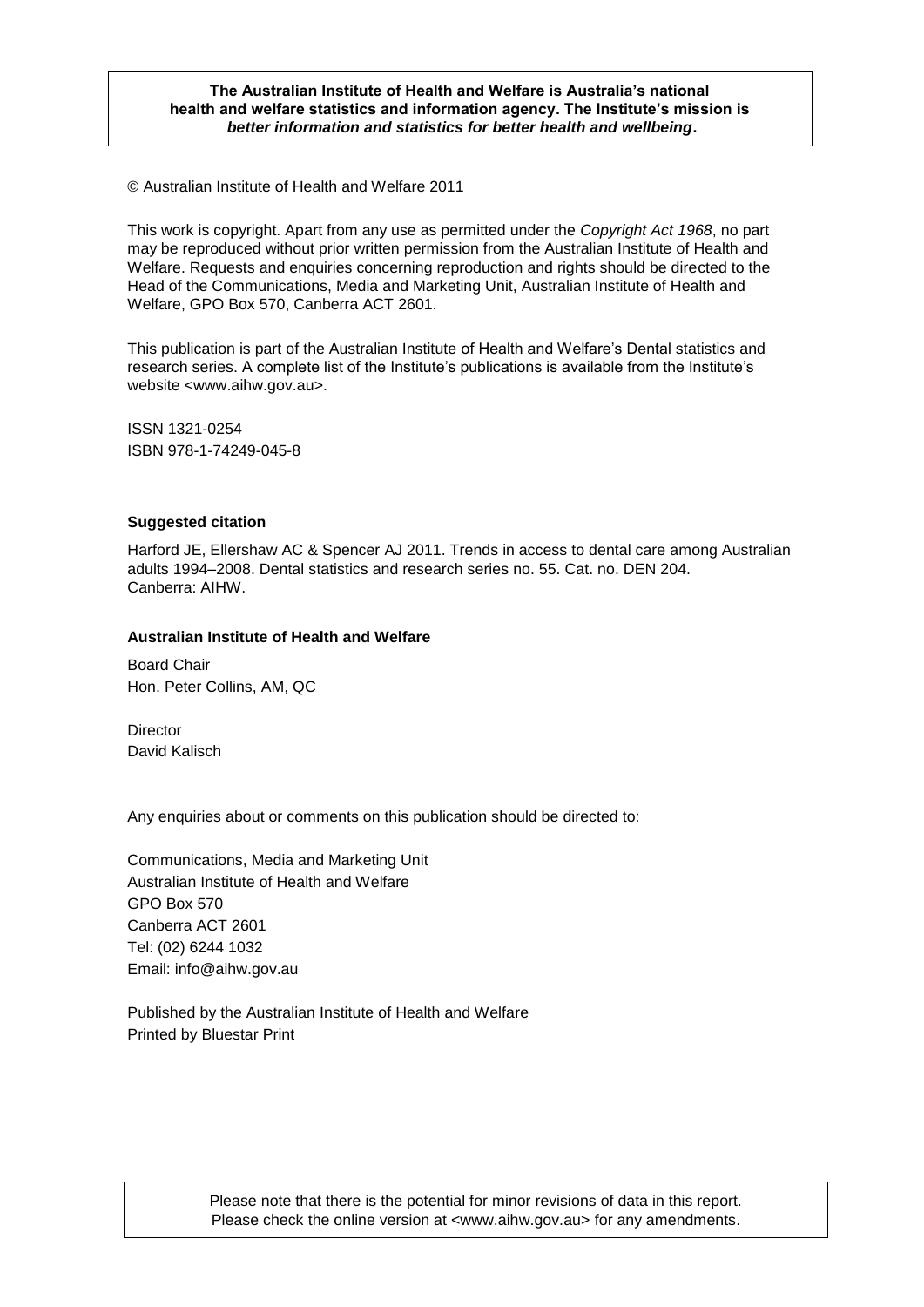# **Contents**

| 1              |  |
|----------------|--|
| $\overline{2}$ |  |
|                |  |
|                |  |
|                |  |
|                |  |
|                |  |
|                |  |
| 3              |  |
|                |  |
|                |  |
|                |  |
|                |  |
|                |  |
|                |  |
|                |  |
| 4              |  |
|                |  |
|                |  |
|                |  |
|                |  |
|                |  |
|                |  |
|                |  |
|                |  |
|                |  |
|                |  |
|                |  |
| 5              |  |
|                |  |
|                |  |
|                |  |
|                |  |
|                |  |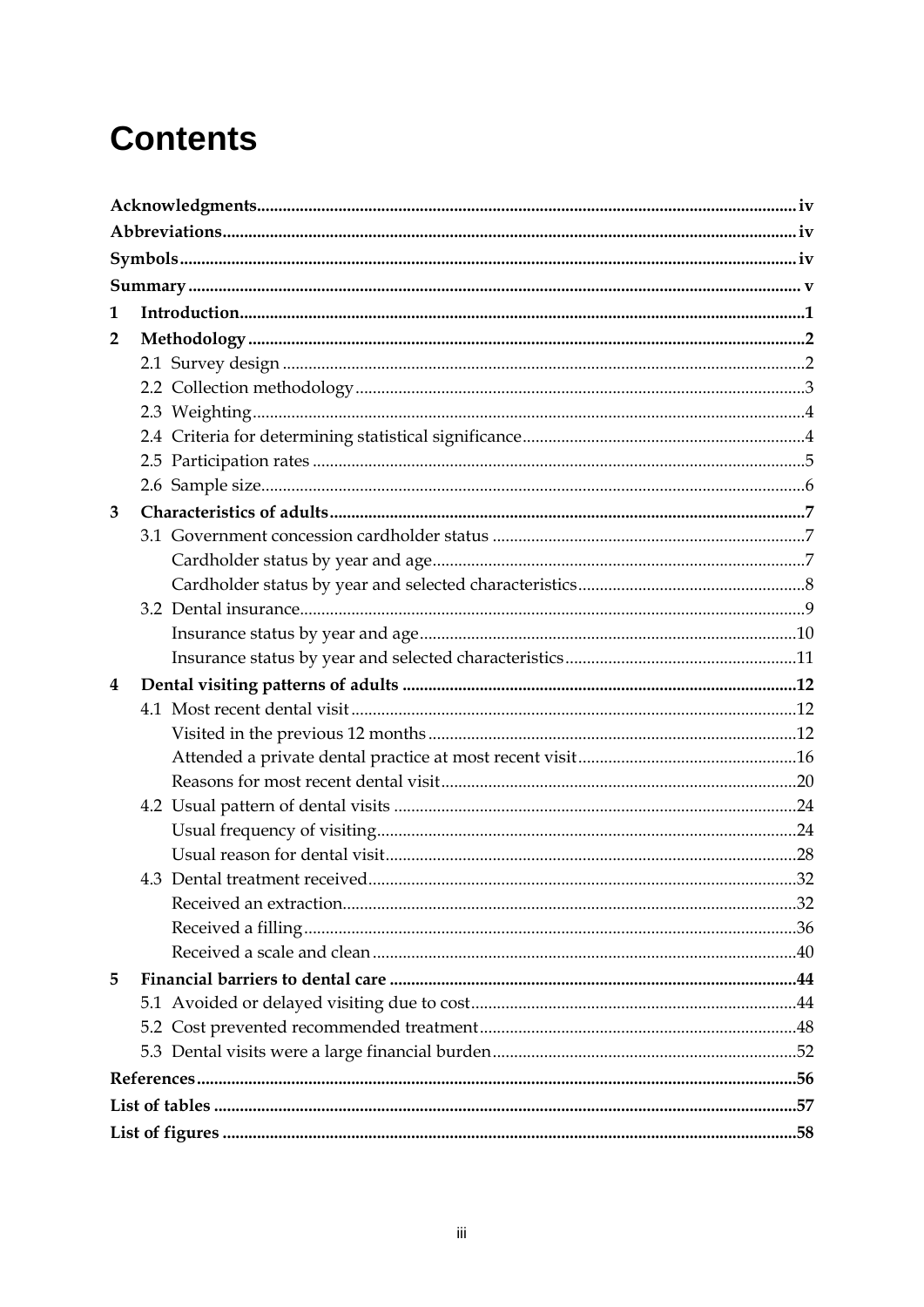# <span id="page-3-0"></span>**Acknowledgments**

The authors wish to acknowledge Gary Slade, Judy Stewart and Knute Carter for their significant contribution to the development and conduct of the National Dental Telephone Interview Surveys from 1994 to 2008.

The authors would also like to acknowledge the team of ARCPOH interviewers and interviewer supervisors whose contributions were critical to the success of each survey.

The Australian Government Department of Health and Ageing (DoHA) funded the preparation of this report. DoHA also supported the National Dental Telephone Interview Surveys.

# <span id="page-3-1"></span>**Abbreviations**

| AEC           | <b>Australian Electoral Commission</b>                |
|---------------|-------------------------------------------------------|
| ARCPOH        | Australian Research Centre for Population Oral Health |
| <sup>CI</sup> | confidence interval                                   |
| EWP           | <b>Electronic White Pages</b>                         |
| <b>NDTIS</b>  | National Dental Telephone Interview Survey            |
| <b>PHIIS</b>  | Private Health Insurance Incentives Scheme            |

# <span id="page-3-2"></span>**Symbols**

% per cent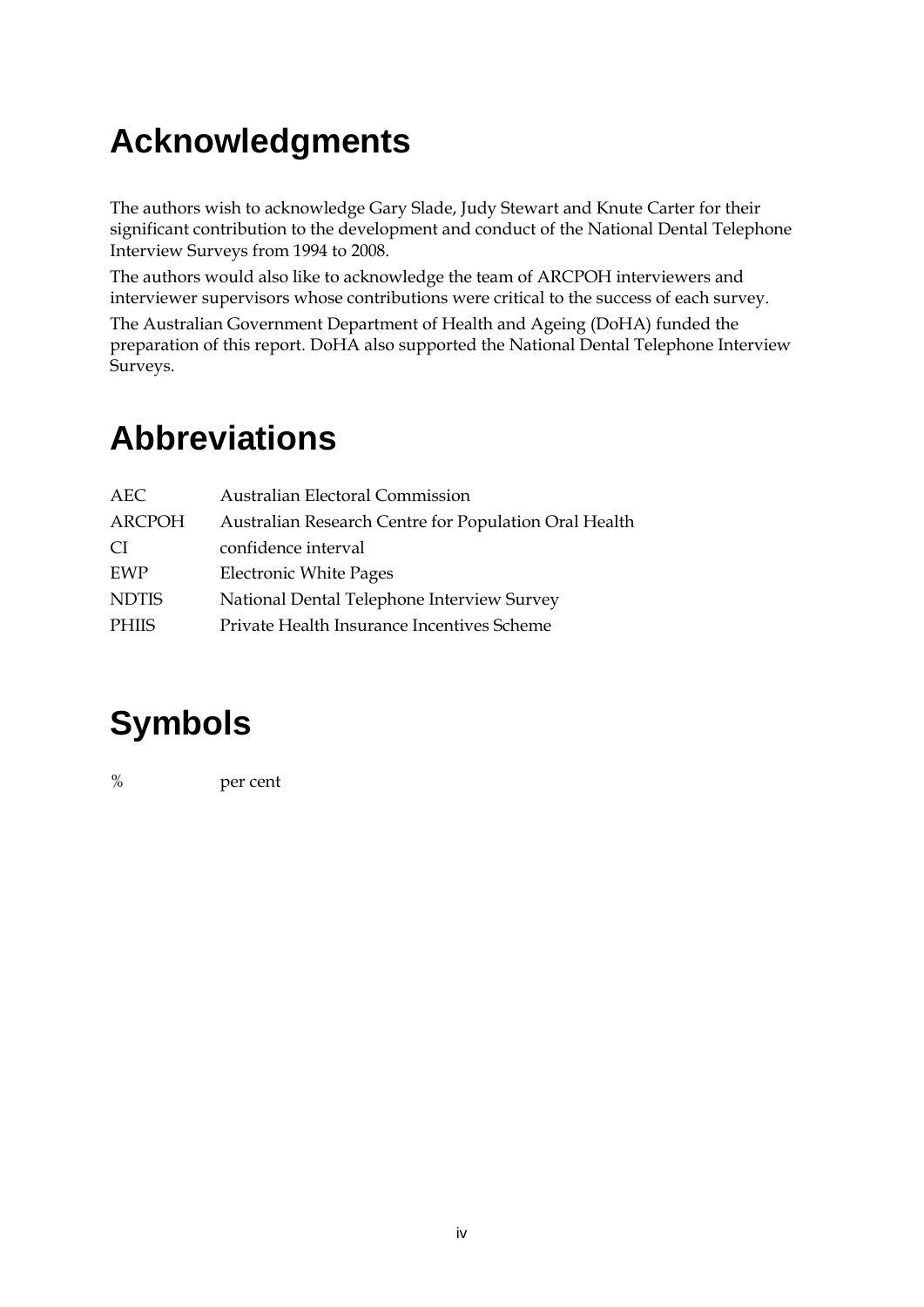# <span id="page-4-0"></span>**Summary**

The National Dental Telephone Interview Survey (NDTIS) is a computer-assisted telephone survey of a random sample of the Australian population aged 5 years and over. The survey collects basic features of oral health and dental care within the Australian population, including access to services. Surveys were conducted in 1994, 1996, 1999, 2002, 2005 and 2008. This report examines trends in dental visiting among Australian adults between 1994 and 2008, using data from the surveys that investigated people's dental experiences in the 12-month period before each of the years specified.

From 1994 to 2008 the proportion of adults who were classified as concession cardholders increased from 20.3% to 23.2%. In all years, the lowest proportion of cardholders was in the 25–44 years age group and the highest in the 65 years and older age group.

Dental insurance cover was held by about 40% of adults from 1994 to 1996, with a steady decline from 42.0% in 1994 to 36.2% in 1999. However, following the introduction of the 30% rebate scheme in July 1999 and Lifetime Health Cover in July 2000, private health insurance dental coverage increased to 46.5% in 2002 and 50.0% in 2008. In all years, insurance coverage was highest in the 45–64 years age group.

From the surveys conducted between 1994 and 2008, just over one in two adults made a dental visit in the 12 months before each survey. Prevalence was higher in older compared with younger adults, in females, non-cardholders, insured persons, those living in urban areas and those who usually visited for a check-up.

Over the same period, more than 85% of these adults attended a private dental practice. Rates of visiting a private practice were higher for adults aged between 25 and 64 years compared with younger and older adults and for non-cardholders, insured persons, urban dwellers and those who usually visited for a check-up.

After a decline between 1994 and 1996, the proportion of adults visiting for a check-up rather than for a problem increased between 1996 and 2008.

During the period 1994–2008, around 50% of adults reported that they usually made a dental visit at least once a year or that they usually visited for a check-up. Usually making a dental visit at least once a year and usually visiting for a check-up were both more prevalent for females, non-cardholders, insured persons and urban dwellers. The higher rate of check-up visiting by non-cardholders and insured persons increased over this period of time.

From 1994 to 2008, between 13.1% and 17.5% of adults who made a dental visit in the previous 12 months, received an extraction. The rate was higher in adults who usually visited the dentist for a problem, cardholders and uninsured persons. Visiting for a problem was associated with a higher rate of fillings across all years.

The proportion of adults who received a scale and clean during the period 1994–2008 remained between 71% and 74%. Non-cardholders, insured persons, urban dwellers and those who usually visited for a check-up were more likely to receive a scale and clean.

The proportion of adults who reported that they had avoided or delayed dental care due to cost increased from 27.1% in 1994 to 34.3% in 2008. It was higher for females, cardholders, uninsured persons and those who usually visited for a problem, and increased between 1994 and 2008 for cardholders, the uninsured and those who usually visited for a problem.

There was no clear trend in reporting that cost had prevented recommended dental treatment over the period 1994–2008. Cardholders, the uninsured and those who usually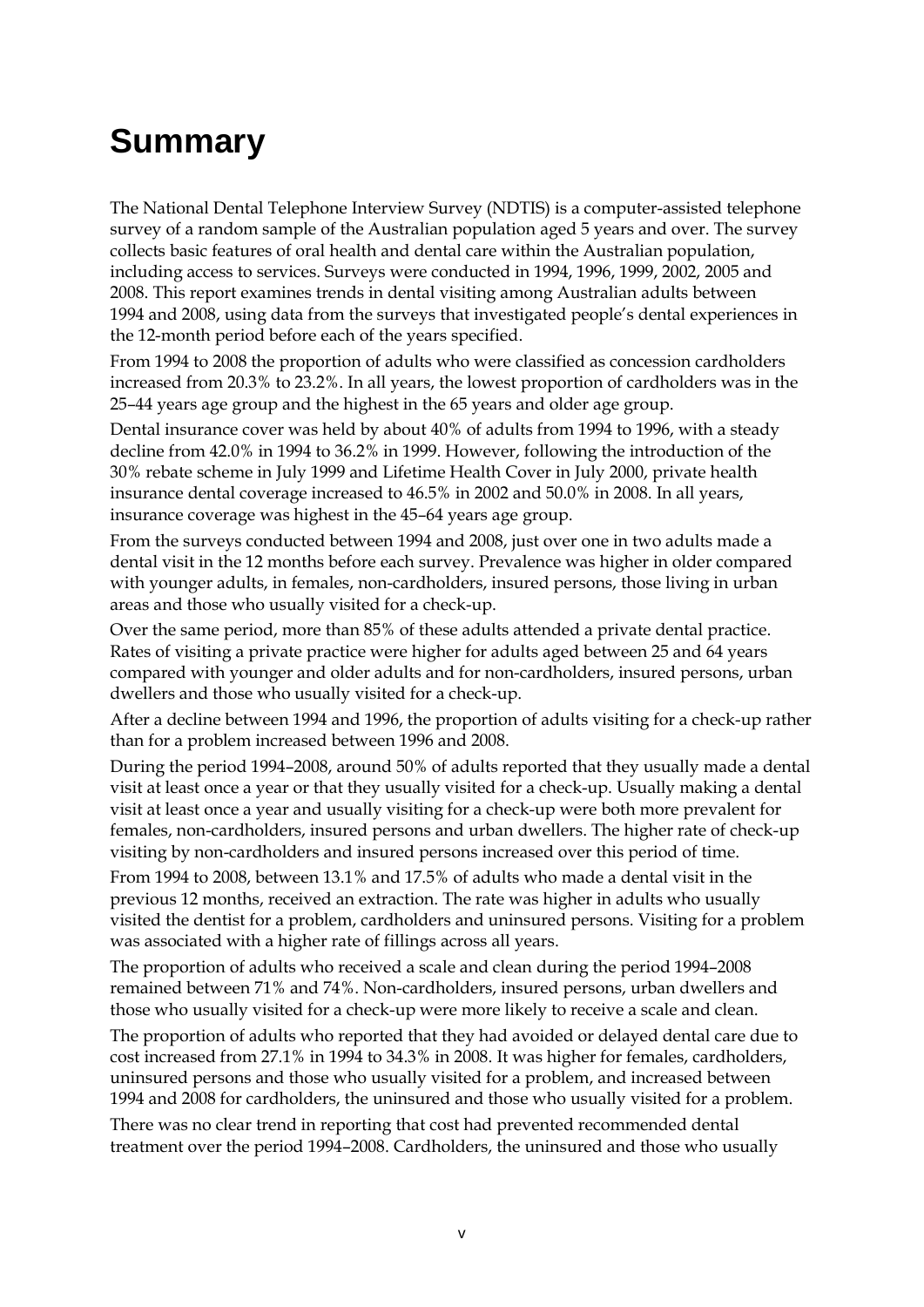visit for a problem were more likely to report that cost had prevented recommended treatment.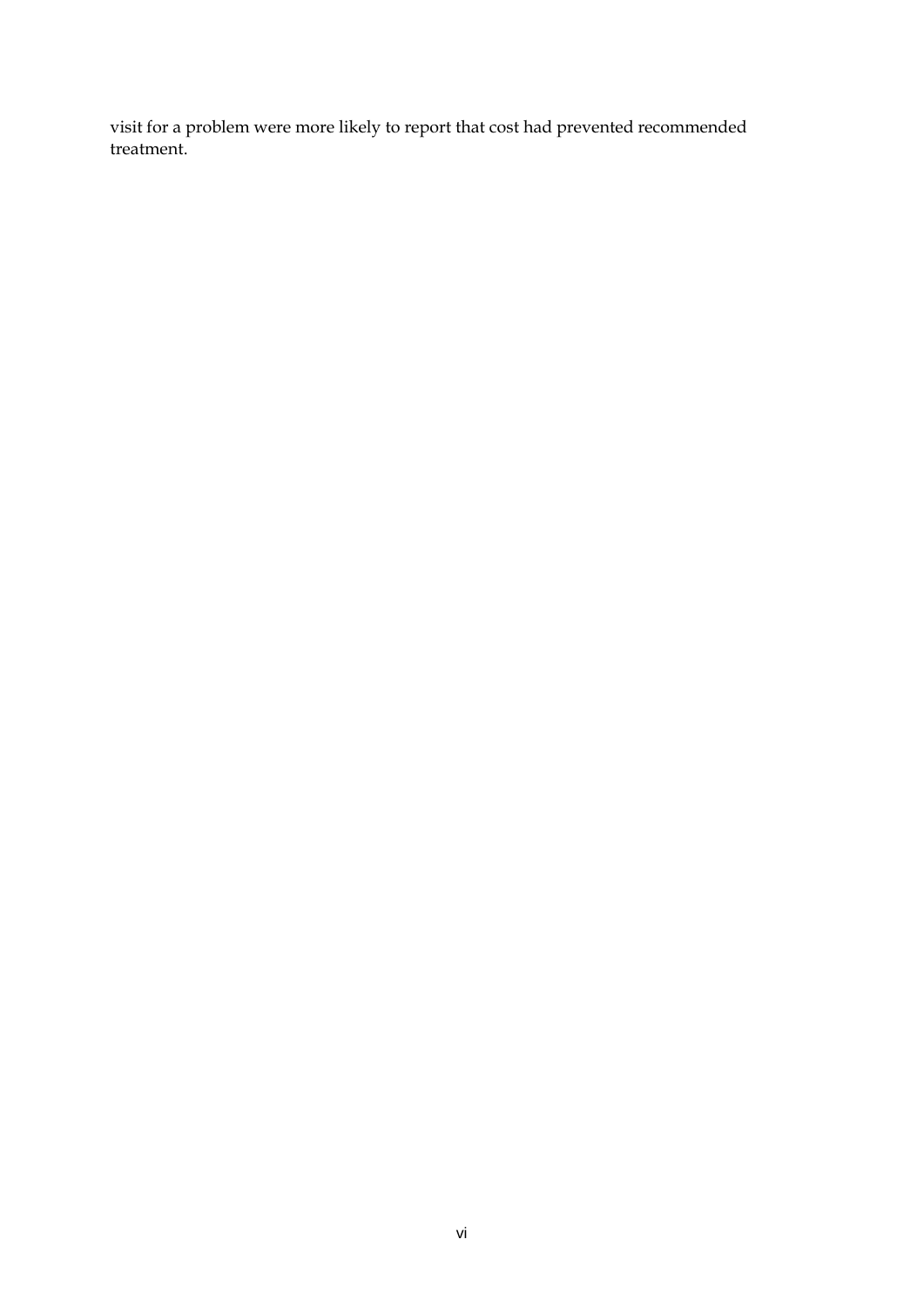# <span id="page-6-0"></span>**1 Introduction**

This publication presents trends in access to dental care among Australian adults. Data are presented from the regular series of the National Dental Telephone Interview Survey (NDTIS) that the Australian Research Centre for Population Oral Health (ARCPOH) conducts every 2–3 years. These surveys collect information on oral health and access to dental care from Australian residents aged 5 years or older.

A description of the survey design, collection methodology, level of participation and weighting procedure adopted for each NDTIS is presented in Chapter 2.

Data presented in this report describe use of dental services for adults aged 18 years and older who are 'dentate' that is, 'having at least one natural tooth'. This report examines trends in dental visiting among Australian adults between 1994 and 2008. Comparisons are made on the basis of:

- age groups
- holding a Commonwealth concession card (cardholders vs. non-cardholders)
- private dental insurance status (insured vs. uninsured)
- residential location (urban vs. rural and remote)
- usual reason for making a dental visit (check-up vs. problem).

Trends in visiting which were examined include:

- having made a visit in the 12 months before the survey
- having visited a private practice
- having visited for a check-up
- usually visiting at least once a year
- usually visiting for a check-up and dental treatment received (extraction, filling or scale and clean).

Trends in experience of financial barriers are reported for:

- avoiding or delaying dental care due to cost
- cost preventing recommended dental care
- dental visits being a large financial burden.

As cardholder status and insurance status are important factors in influencing access to dental care, data on the composition of these population subgroups are provided in Chapter 3. Data are also presented by residential location to investigate whether adults living further away from the major cities and inner regional areas of Australia experience barriers to accessing dental care.

Residential location has been classified using the Australian Standard Geographic Classification Remoteness categories that the Australian Bureau of Statistics has developed. This classification has five categories: *Major cities*, *Inner regional*, *Outer regional*, *Remote* and *Very remote*. For the purposes of this report, *Major cities* and *Inner regional* classifications have been combined to represent 'urban' regions, and *Outer regional*, *Remote* and *Very remote* classifications have been combined to represent 'rural and remote' regions.

While the Indigenous status of the respondents was collected during the survey, the quality of these data was not sufficient to enable their analysis and reporting in a way which would contribute to our understanding of the dental visiting patterns of Indigenous Australians.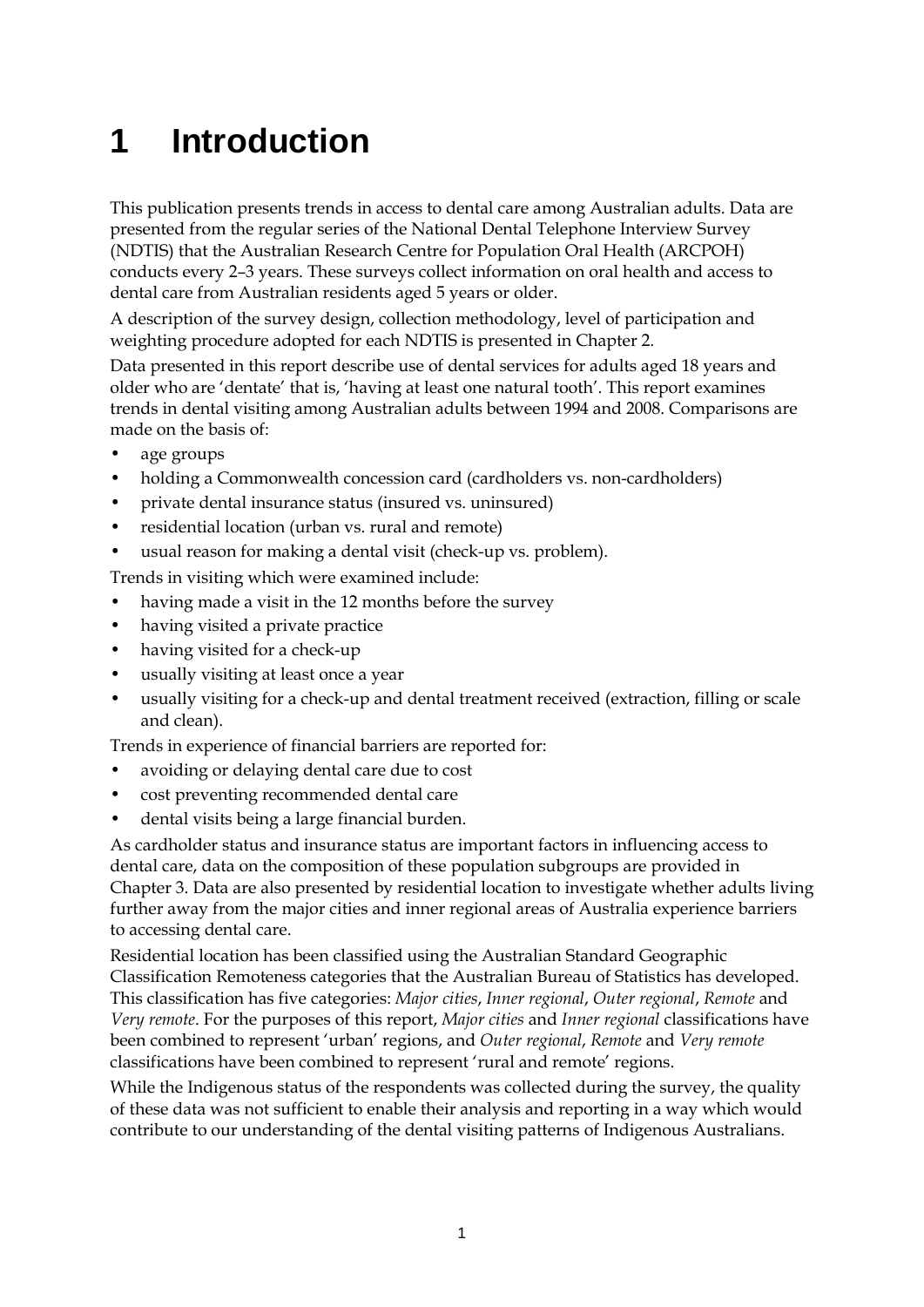# <span id="page-7-0"></span>**2 Methodology**

This chapter provides:

 $\overline{a}$ 

- details of the survey design and collection methodology adopted for each NDTIS
- participation rates and sample sizes achieved
- a description of the weighting procedures used to derive population estimates
- the criteria used to determine whether changes in survey estimates over time were statistically significant.

# <span id="page-7-1"></span>**2.1 Survey design**

For each NDTIS<sup>1</sup> conducted in 1994, 1996, 1999 and 2002, a two-stage stratified sampling design was implemented to select a random sample of residents aged 5 years or older from the Australian population. The sampling frame used to select the sample was the Electronic White Pages (EWP), which was a list of names and addresses of Australian residents who had elected to be included in the White Pages telephone directory. Households listed on this frame were stratified by state and region (metropolitan/non-metropolitan) before selection, and a systematic sample of households was selected within each stratum. To allow for non-response and non-contacts, the number of households was over-sampled to ensure an adequate sample size in each stratum. Once telephone contact had been made with a selected household, one person aged 5 years or older was randomly selected from the household, based on birth date. This person was then asked to participate in the NDTIS. Where the selected participant was aged less than 18 years an interview was conducted with a parent or guardian on behalf of the child.

The 2005 NDTIS used a three-stage, stratified clustered sampling design. The EWP was again used as a sampling frame, with postcode used to allocate names and addresses to a state by region (by metropolitan and non-metropolitan strata). A sample of postcodes was then selected according to probability proportionate to size where size was defined as the number of households listed in the EWP in each postcode. A systematic sample of households listed in the EWP was then selected for each sampled postcode. Thirty households per metropolitan stratum and 40 households per non-metropolitan stratum were selected. For each selected household one person aged 15 years or older was randomly selected based on the birth dates of usual residents.

The 2005 NDTIS was conducted as part of the 2004–06 National Survey of Adult Oral Health. This survey had two distinct phases—the initial telephone interview phase, which was similar to previous NDTISs, and the dental examination phase, which involved telephone participants undertaking dental examinations at designated clinics. To maximise field efficiency for the dental examination phase, the design of the 2005 survey included an additional stage of selection that enabled selected households to be clustered within smaller geographical regions. Initial selection of participants within households was restricted to people aged 15 years or older. Results reported here are for people aged 18 years or older.

<sup>1</sup> For full details of survey methodology and findings of these surveys see Carter 1996, Carter & Stewart 2002, Carter & Stewart 2003, Carter et al. 1994, Slade et al. 2007 and Stewart & Ellershaw 2011.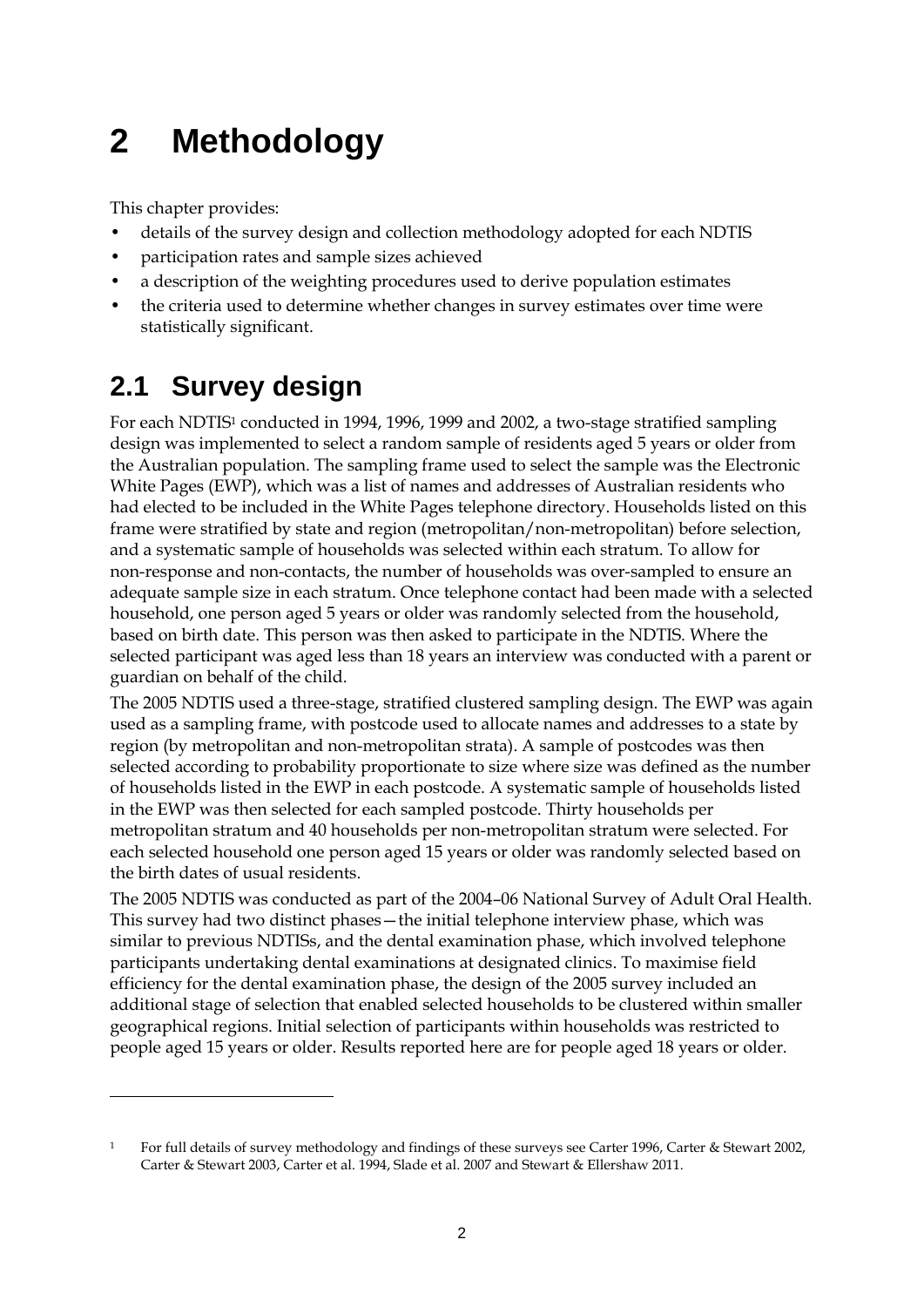For the 2008 NDTIS, a two-stage stratified sampling design was adopted to select a random sample of residents aged 5 years and older from the Australian population. The sampling frame used to select the sample was the EWP. To be able to access the latest version of the EWP, the Australian Electoral Commission (AEC) selected an initial sample of people aged 18 years and older from the Commonwealth electoral roll. Electoral roll records do not contain telephone numbers, so the records were matched against the Sensis *MacroMatch*® database (which uses the same source data as other Sensis products, such as the Electronic White Pages and White Pages Online) to append a residential telephone number. Only publicly listed telephone numbers (that is, those that would be listed in the White Pages and related products) can be appended under this process. Records from the AEC sample that were matched to the EWP by surname and address and returned a telephone (either landline or mobile) number, formed the basis of the 2008 NDTIS sampling frame. Households listed on this frame were stratified by state and region (metropolitan/non-metropolitan) and a systematic sample of households was selected within each stratum. To allow for non-response and non-contacts, the number of households was over-sampled to ensure an adequate sample size within each stratum. Once telephone contact had been made with a selected household, one person aged 5 years or older was randomly selected from the household based on the residents' birthdates.

# <span id="page-8-0"></span>**2.2 Collection methodology**

In order to obtain information about oral health and access to dental care, survey participants were interviewed by telephone in each NDTIS. Interviews were conducted from a dedicated computer-assisted telephone interview suite at The University of Adelaide research offices using Windows-based WinCati software. About 10 days before dialling a selected number, a primary approach letter explaining the purpose of the survey and encouraging participation was sent to each household. A toll-free telephone number was provided to allow those who received a primary approach letter to contact staff to discuss the survey. Each sampled telephone number was initially telephoned up to six times to establish contact, with calls scheduled at different times of the day and evening and different days of the week. The WinCati software made a record of each attempt. When no answer was obtained after six calls, the number was recorded as a non-contact for the purposes of calculating participation rates, and not contacted again.

If telephone contact was made with a household, interviewers went through a standard procedure to identify if the household was in the scope of the survey. Telephone numbers that did not service residential dwellings, including business numbers, hospitals or nursing homes (where the telephone number was not connected to a private room), caravan parks, hotels and hostels were excluded from the survey.

The interviewer randomly selected a target person from each household, asking the householder to identify which resident in the household was due to have the next birthday and which resident had had the last birthday. The WinCati program then selected one of these residents with 50% probability. Where only one person was resident in a household, that person was selected as the target person.

Every effort was made to ensure that the interview was conducted directly with the target person if they were aged 15 years or older. However, in some circumstances another adult answered the questions in the form of a proxy interview.

Interviews were conducted by a panel of experienced telephone interviewers, each of whom was trained in survey methods and issues relating to the questionnaire. Interviewers read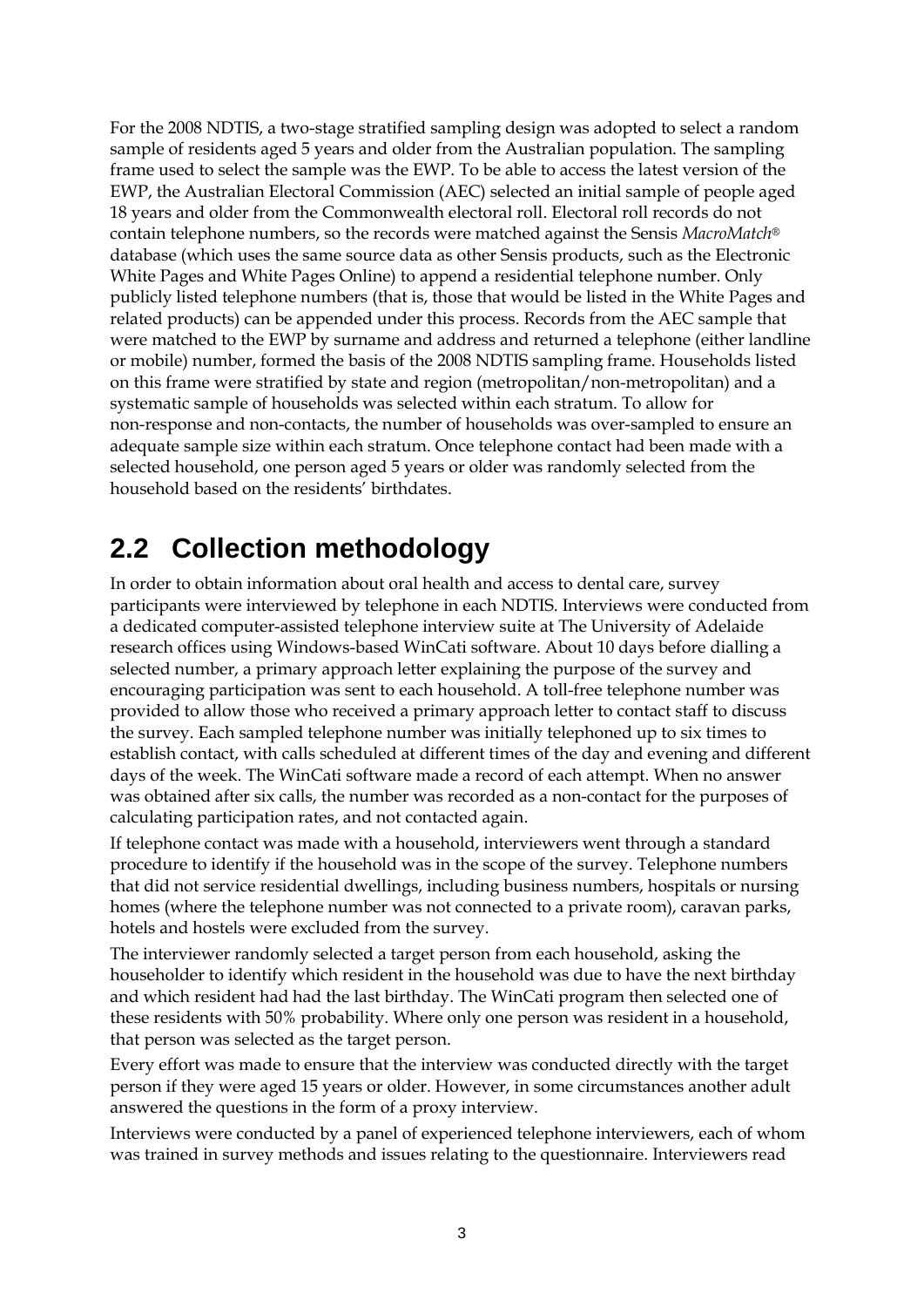questions from a computer screen and recorded answers directly onto the computer. During interviewing hours, a senior interviewer worked as a supervisor to assist interviewers and monitor their performance. Queries and concerns from survey participants that could not be answered satisfactorily by interviewers were referred to the supervisor.

The questionnaire used in each NDTIS has remained relatively unchanged to enable comparisons of estimates over time. Most questions in the survey required participants to choose from a limited number of predetermined responses. Interviewers were asked to read each response category to enable participants to select the most appropriate answer. Open-ended questions were used to collect demographic information such as age, country of birth and language spoken at home. Skip sequences were built into the computer-assisted interviews so that questions flowed seamlessly without intervention from the interviewer. The questions and interview procedures were pilot tested on a randomly selected sample of Adelaide households, and modifications were made where necessary before data were collected for each survey.

# <span id="page-9-0"></span>**2.3 Weighting**

The purpose of using sampling weights is to enable estimates to be generated that are representative of the underlying Australian population from which survey participants were selected. In each NDTIS, people were selected with different probabilities of selection, so it was necessary to create sampling weights to account for this during statistical analysis. These weights were then adjusted to account for different response rates across age and sex categories to ensure that survey estimates were consistent with the age by sex distribution of the Australian population at the time of survey.

For the 1994, 1996, 1999, 2002 and 2008 NDTISs a person's chance of selection was determined by the stratum from which their telephone number was selected and the number of persons aged 5 years or older usually resident in the sampled household.

For the 2005 NDTIS, a person's chance of selection was determined by the stratum and postcode from which their telephone number was selected and the number of persons in the target age group usually resident in the sampled household.

# <span id="page-9-1"></span>**2.4 Criteria for determining statistical significance**

As with any survey where data are collected from only some of the people in the population, percentages presented in this report are estimates of the true population values. These estimates have some degree of uncertainty, which is expressed in this report using 95% confidence intervals (95% CIs). The 95% CI signifies the likely lower and upper limits of the range of values within which the true population percentage would fall. In this context 'likely' means that there is a 95% probability that the true population value lies between the lower and upper limits. In this report, 95% CIs were used as a guideline to identify differences between population subgroups that are statistically significant. Comparisons between subgroups were made both within a particular survey year and across survey years to establish whether changes in estimates over time were statistically significant. When there was no overlap between the 95% CIs for two groups, the difference between the groups was deemed to be statistically significant. This criterion for judging statistical significance is more conservative than the alternative method of calculating p-values. In fact, when 95% CIs do not overlap, it means that a test of statistical significance for the difference between the groups would have a p-value of less than 0.05 (the conventional threshold used in many reports).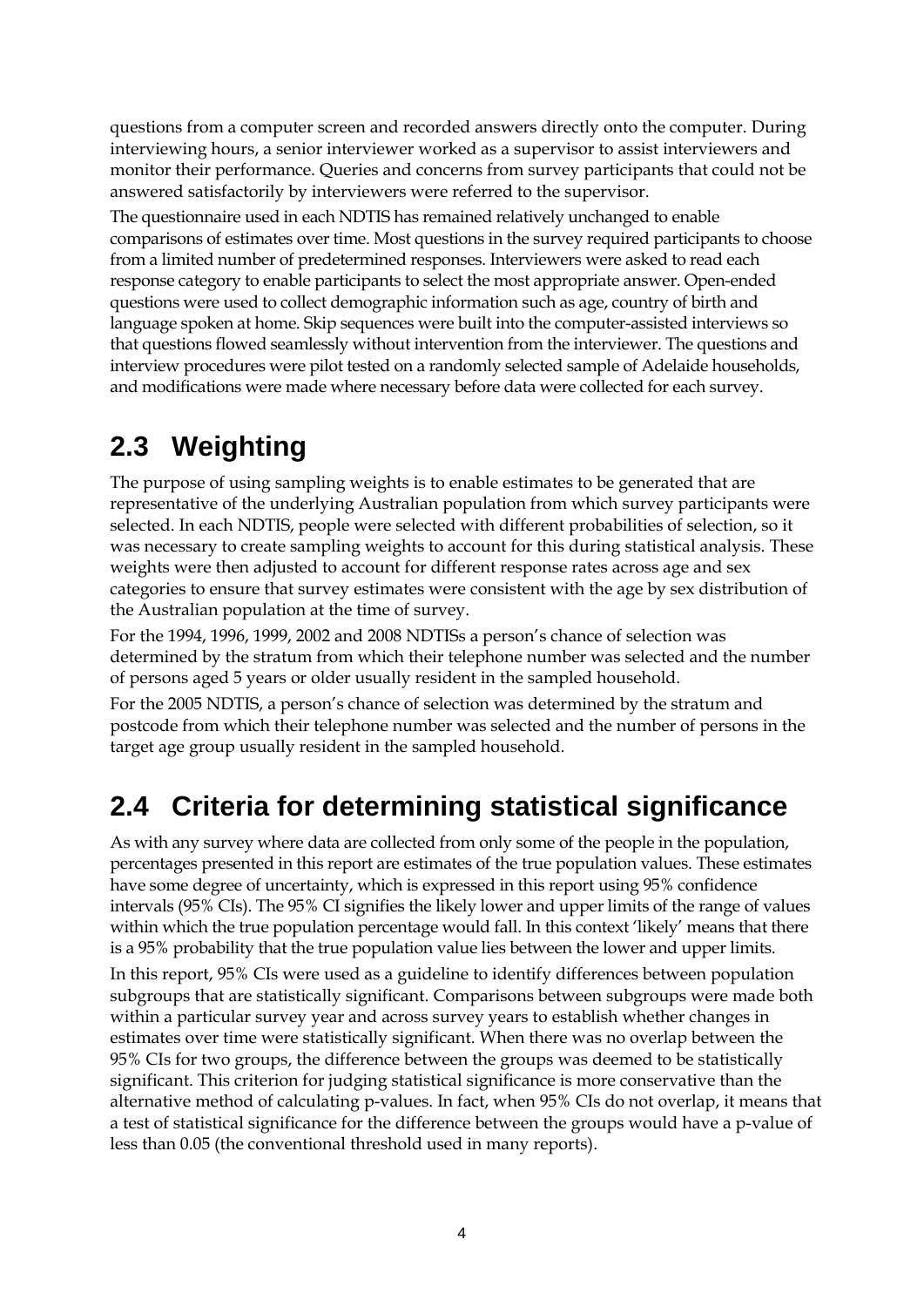Percentages (population estimates) and their associated 95% CIs were generated using the SPSS Complex Samples procedure, incorporating the sample design used in each NDTIS and applied sampling weights.

For each NDTIS, stratification was specified as state by region (metropolitan/non-metropolitan), and 'with replacement' sampling was specified as the estimation method. The same specifications were implemented for the 2005 NDTIS; however, to incorporate the extra stage of selection, postcode was specified as the primary sampling unit (cluster variable).

Differences reported in this report are those differences that are statistically significant, unless otherwise indicated in the text.

# <span id="page-10-0"></span>**2.5 Participation rates**

Participation rates for each NDTIS conducted from 1994 to 2008 are provided in [Table 2.1.](#page-10-1) Participation rates for a particular survey year were calculated by dividing the number of participants by the number of in-scope telephone numbers. Telephone numbers were classified as out of scope if they were disconnected or business numbers. In-scope telephone numbers were classified as 'non-contacts' if telephone contact could not be made after six attempts. In 1994 and 1996, the participation rate was just over 71%. However, the participation rates were lower in subsequent years and ranged from 50.5% to 59.4%.

|                                                      | <b>Survey year</b> |        |        |        |        |        |
|------------------------------------------------------|--------------------|--------|--------|--------|--------|--------|
|                                                      | 1994               | 1996   | 1999   | 2002   | 2005   | 2008   |
| Number of telephone numbers sampled                  | 12,522             | 13,075 | 16,289 | 24,938 | 36.931 | 13,733 |
| Number of telephone numbers excluded as out of scope | 1,373              | 1,470  | 2,457  | 10,519 | 8,884  | 940    |
| Number of in-scope telephone numbers                 | 11,149             | 11,605 | 13,832 | 14,419 | 28,047 | 12,793 |
|                                                      |                    |        |        |        |        |        |
| <b>Outcome</b>                                       |                    |        |        |        |        |        |
| Number of non-contacts                               | 557                | 772    | 773    | 3,141  | 3,724  | 852    |
| Number of refusals                                   | 2,605              | 2,541  | 5,230  | 3,966  | 10,159 | 4,343  |
| Number of participating households                   | 7.987              | 8,292  | 7.829  | 7.312  | 14.164 | 7,598  |
| Participation rate (per cent)                        | 71.6%              | 71.5%  | 56.6%  | 50.7%  | 50.5%  | 59.4%  |

<span id="page-10-1"></span>

| Table 2.1: Participation rates for National Dental Telephone Interview Surveys, by survey year |  |  |
|------------------------------------------------------------------------------------------------|--|--|
|                                                                                                |  |  |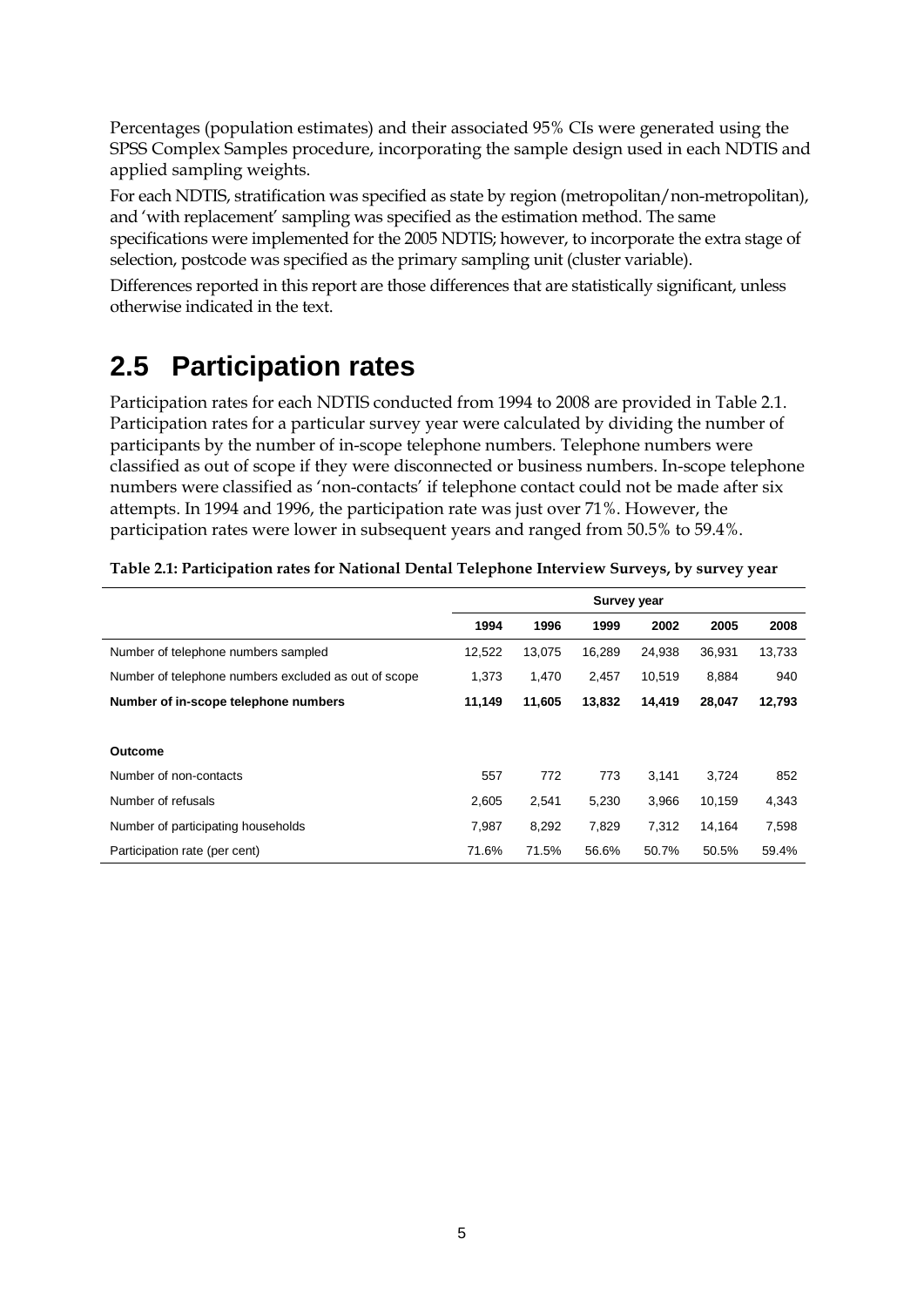# <span id="page-11-0"></span>**2.6 Sample size**

The number of adults sampled in each NDTIS is presented in [Table](#page-11-1) 2.2. Sample sizes are provided by sex, age, state and region.

|                    | <b>Survey year</b> |       |       |       |        |       |
|--------------------|--------------------|-------|-------|-------|--------|-------|
|                    | 1994               | 1996  | 1999  | 2002  | 2005   | 2008  |
| Sex                |                    |       |       |       |        |       |
| Male               | 2,555              | 2,787 | 2,574 | 2,464 | 4,944  | 2,727 |
| Female             | 3,025              | 3,152 | 3,153 | 2,954 | 7,448  | 3,290 |
| Age (years)        |                    |       |       |       |        |       |
| $18 - 24$          | 748                | 700   | 558   | 623   | 894    | 552   |
| $25 - 44$          | 2,486              | 2,585 | 2,281 | 1,933 | 4,586  | 1,464 |
| $45 - 64$          | 1,593              | 1,846 | 1,956 | 1,965 | 4,758  | 2,683 |
| 65 and older       | 753                | 808   | 932   | 897   | 2,154  | 1,318 |
| State or territory |                    |       |       |       |        |       |
| <b>NSW</b>         | 860                | 912   | 924   | 895   | 3,269  | 1,284 |
| Vic                | 825                | 892   | 856   | 876   | 2,278  | 1,093 |
| Qld                | 864                | 946   | 899   | 905   | 1,812  | 965   |
| <b>WA</b>          | 871                | 917   | 891   | 917   | 1,137  | 671   |
| SA                 | 837                | 898   | 846   | 872   | 1,124  | 588   |
| Tas                | 380                | 396   | 411   | 301   | 866    | 445   |
| <b>ACT</b>         | 489                | 498   | 475   | 331   | 901    | 500   |
| $\sf{NT}$          | 454                | 480   | 425   | 321   | 1,005  | 471   |
| Region             |                    |       |       |       |        |       |
| Urban              | 3,756              | 3,861 | 3,670 | 4,201 | 9,941  | 4,905 |
| Rural and remote   | 1,821              | 2,020 | 1,966 | 1,183 | 2,451  | 1,112 |
| <b>Total</b>       | 5,580              | 5,939 | 5,727 | 5,418 | 12,392 | 6,017 |

<span id="page-11-1"></span>**Table 2.2: Dentate adults sampled, by survey year and selected characteristics**

*Note*: Some region subtotals do not sum to total sample size due to missing data. Adult dentate sample size is less than households interviewed as interviewed persons include children and adults with no natural teeth.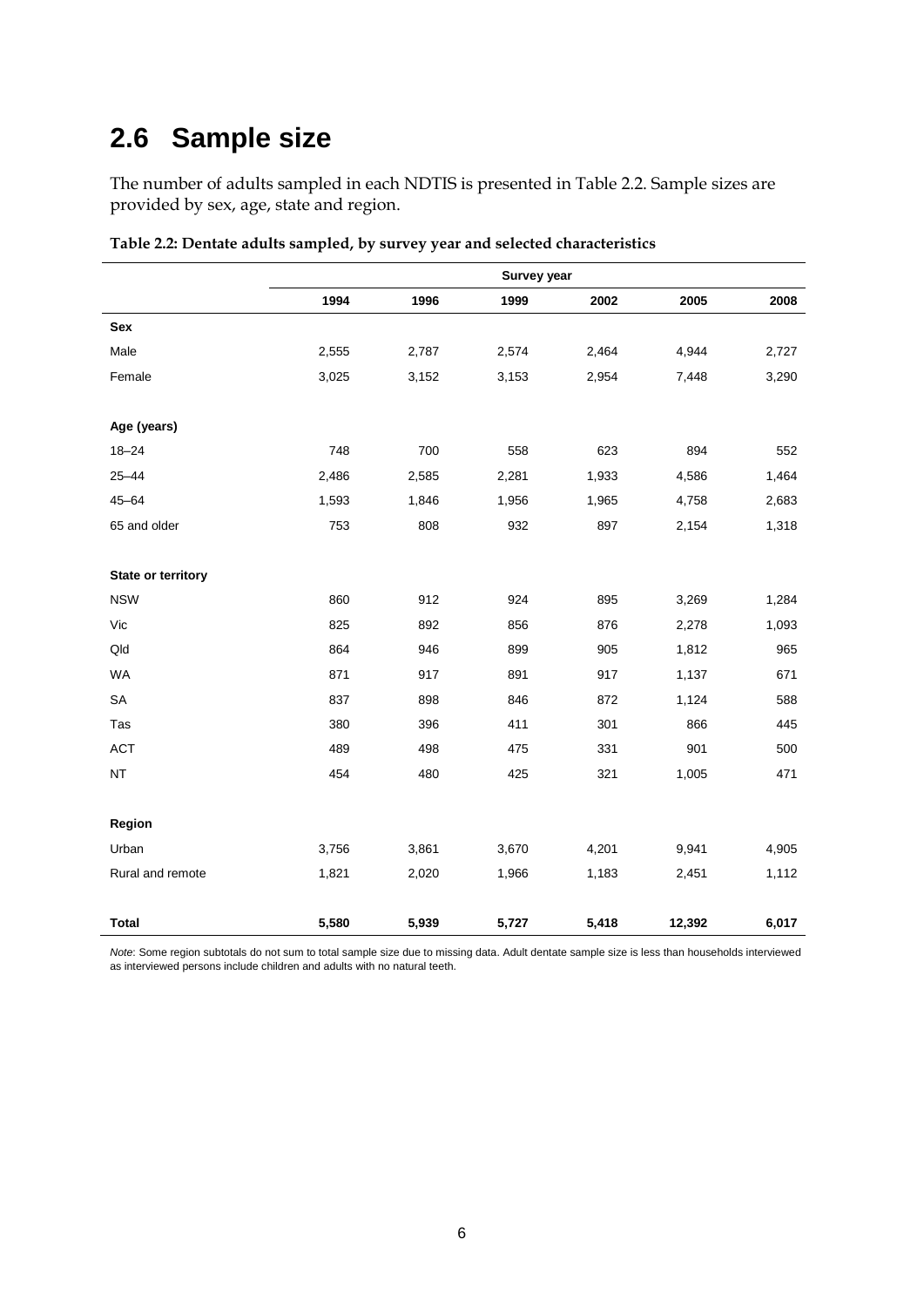# <span id="page-12-0"></span>**3 Characteristics of adults**

As this report investigates variation in access to dental care by cardholder status and insurance status, this section describes the prevalence of these characteristics among adults aged 18 years and older, both across time and within selected population subgroups.

# <span id="page-12-1"></span>**3.1 Government concession cardholder status**

Throughout this report adults were classified as government concession cardholders if they or their primary carer had a Pensioner Concession Card or an Australian Government Health Care Card at the time of the survey (referred to as a 'cardholder' in this report). Generally, these cards are issued to people on low incomes and entitle the recipient and dependent children to a range of publicly funded health services. Adults who are not covered by one of these cards at the time of the survey are referred to as 'non-cardholders' in this report.

# <span id="page-12-2"></span>**Cardholder status by year and age**

From 1994 to 2008 the proportion of adults who were classified as cardholders increased from 20.3% in 1994 to 23.2% in 2008 [\(Table 3.1\)](#page-12-3). In all years, the lowest proportion of cardholders was in the 25–44 years age group and the highest in the 65 years and older age group.

| Age group    |        |              |              | <b>Survey year</b> |              |              |              |
|--------------|--------|--------------|--------------|--------------------|--------------|--------------|--------------|
| (years)      |        | 1994         | 1996         | 1999               | 2002         | 2005         | 2008         |
| $18 - 24$    | %      | 25.1         | 16.9         | 20.8               | 22.7         | 20.6         | 20.6         |
|              | 95% CI | (21.3, 29.3) | (13.6, 20.8) | (16.6, 25.9)       | (18.8, 27.2) | (17.4, 24.2) | (16.5, 25.6) |
| $25 - 44$    | %      | 11.7         | 12.5         | 12.5               | 17.5         | 14.4         | 13.0         |
|              | 95% CI | (10.2, 13.5) | (10.7, 14.4) | (10.7, 14.6)       | (15.2, 20.0) | (12.9, 16.0) | (10.9, 15.4) |
| $45 - 64$    | %      | 19.8         | 15.6         | 16.2               | 18.6         | 18.5         | 16.1         |
|              | 95% CI | (17.4, 22.3) | (13.4, 18.0) | (14.2, 18.5)       | (16.5, 20.9) | (17.1, 20.1) | (14.4, 18.0) |
| 65 and older | %      | 53.0         | 51.3         | 49.6               | 67.6         | 64.2         | 72.9         |
|              | 95% CI | (48.4, 57.5) | (46.7, 56.0) | (45.3, 53.9)       | (63.4, 71.6) | (61.4, 66.9) | (70.0, 75.7) |
| Total        | %      | 20.3         | 18.2         | 19.3               | 24.5         | 23.2         | 23.2         |
|              | 95% CI | (19.0, 21.7) | (16.9, 19.6) | (18.0, 20.8)       | (23.0, 26.1) | (22.1, 24.4) | (21.8, 24.7) |

#### <span id="page-12-3"></span>**Table 3.1: Adults who are cardholders, by survey year and age (per cent)**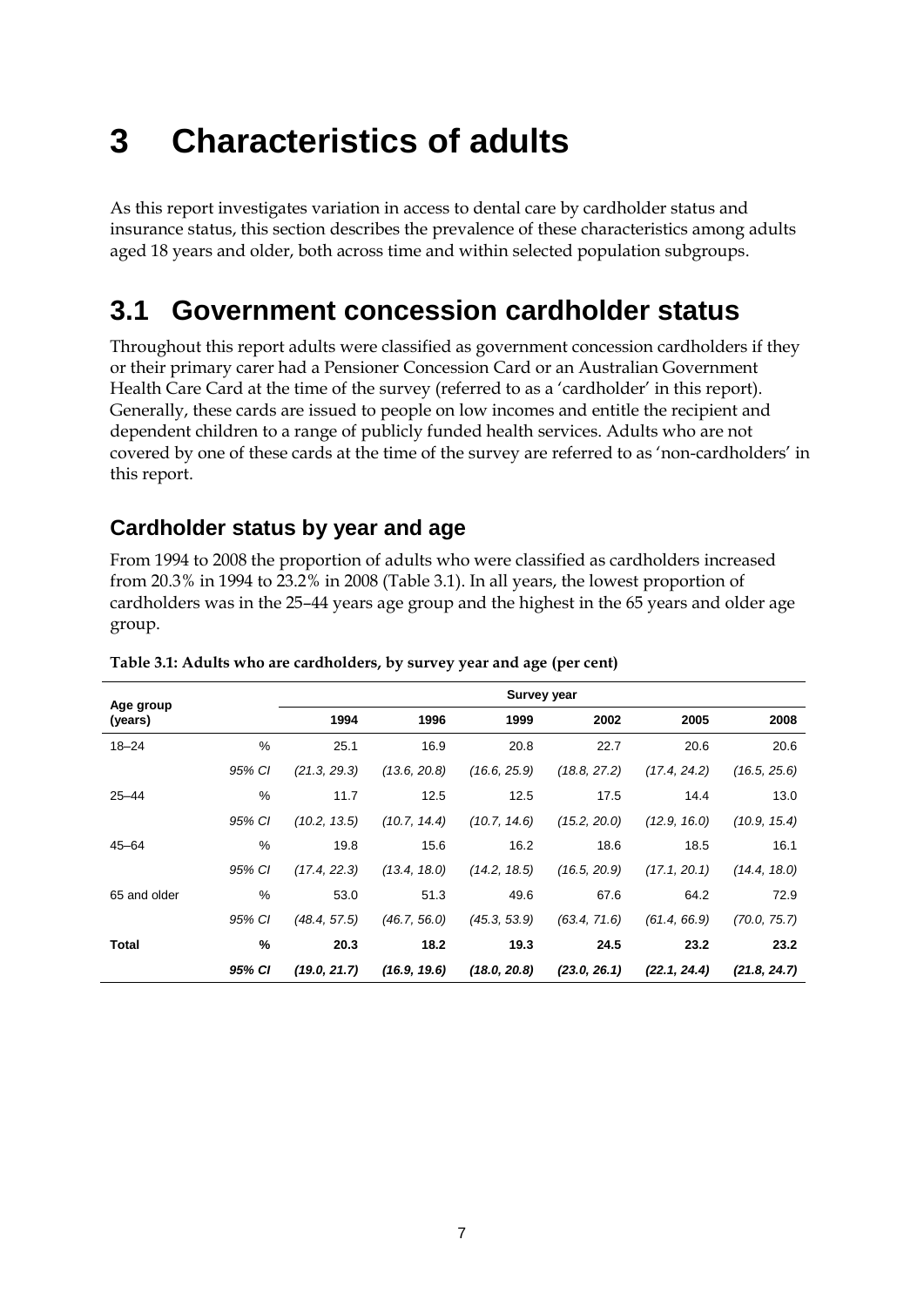# <span id="page-13-0"></span>**Cardholder status by year and selected characteristics**

Cardholder status is summarised by selected sociodemographic characteristics in [Table 3.2.](#page-13-1) In all years, females were more likely to be cardholders than males. There was a small, but non-significant, increase in the proportion of males who were cardholders, from 19.9% to 21.9% between 1994 and 2008. Among females there was a sharp increase between 1999 and 2002 in the proportion who were cardholders.

There is a consistent pattern of a higher proportion of rural and remote dwellers being cardholders than urban dwellers, although the difference is not statistically significant in every year. The proportion of people who were cardholders in both groups was steady from 1994 until 1999, but increased sharply in 2002 before declining slightly. This is consistent with the overall trend for both groups.

|           |        |              |              |              |              | <b>Survey year</b> |              |
|-----------|--------|--------------|--------------|--------------|--------------|--------------------|--------------|
|           |        | 1994         | 1996         | 1999         | 2002         | 2005               | 2008         |
| Sex       |        |              |              |              |              |                    |              |
| Male      | %      | 19.9         | 18.0         | 18.9         | 22.8         | 22.0               | 21.9         |
|           | 95% CI | (18.1, 21.9) | (16.2, 20.0) | (16.9, 21.0) | (20.9, 24.8) | (20.5, 23.5)       | (20.2, 23.7) |
| Female    | $\%$   | 26.1         | 23.2         | 23.1         | 31.1         | 27.4               | 27.8         |
|           | 95% CI | (24.2, 28.1) | (21.3, 25.1) | (21.2, 25.0) | (29.0, 33.2) | (26.1, 28.7)       | (26.0, 29.7) |
|           |        |              |              |              |              |                    |              |
| Region    |        |              |              |              |              |                    |              |
| Urban     | %      | 21.4         | 19.6         | 19.4         | 26.5         | 24.2               | 24.7         |
|           | 95% CI | (19.8, 23.1) | (18.0, 21.3) | (17.9, 21.1) | (25.0, 28.1) | (23.0, 25.4)       | (23.3, 26.0) |
| Rural and |        |              |              |              |              |                    |              |
| remote    | $\%$   | 27.8         | 23.4         | 25.9         | 29.6         | 28.4               | 26.5         |
|           | 95% CI | (25.4, 30.3) | (21.0, 25.9) | (23.1, 28.8) | (26.2, 33.3) | (25.7, 31.3)       | (23.0, 30.4) |
|           |        |              |              |              |              |                    |              |
| Total     | %      | 22.8         | 20.5         | 21.0         | 26.9         | 24.7               | 24.9         |
|           | 95% CI | (21.5, 24.2) | (19.2, 21.9) | (19.7, 22.4) | (25.5, 28.4) | (23.6, 25.8)       | (23.6, 26.2) |

#### <span id="page-13-1"></span>**Table 3.2: Adults who are cardholders, by survey year and selected characteristics (per cent)**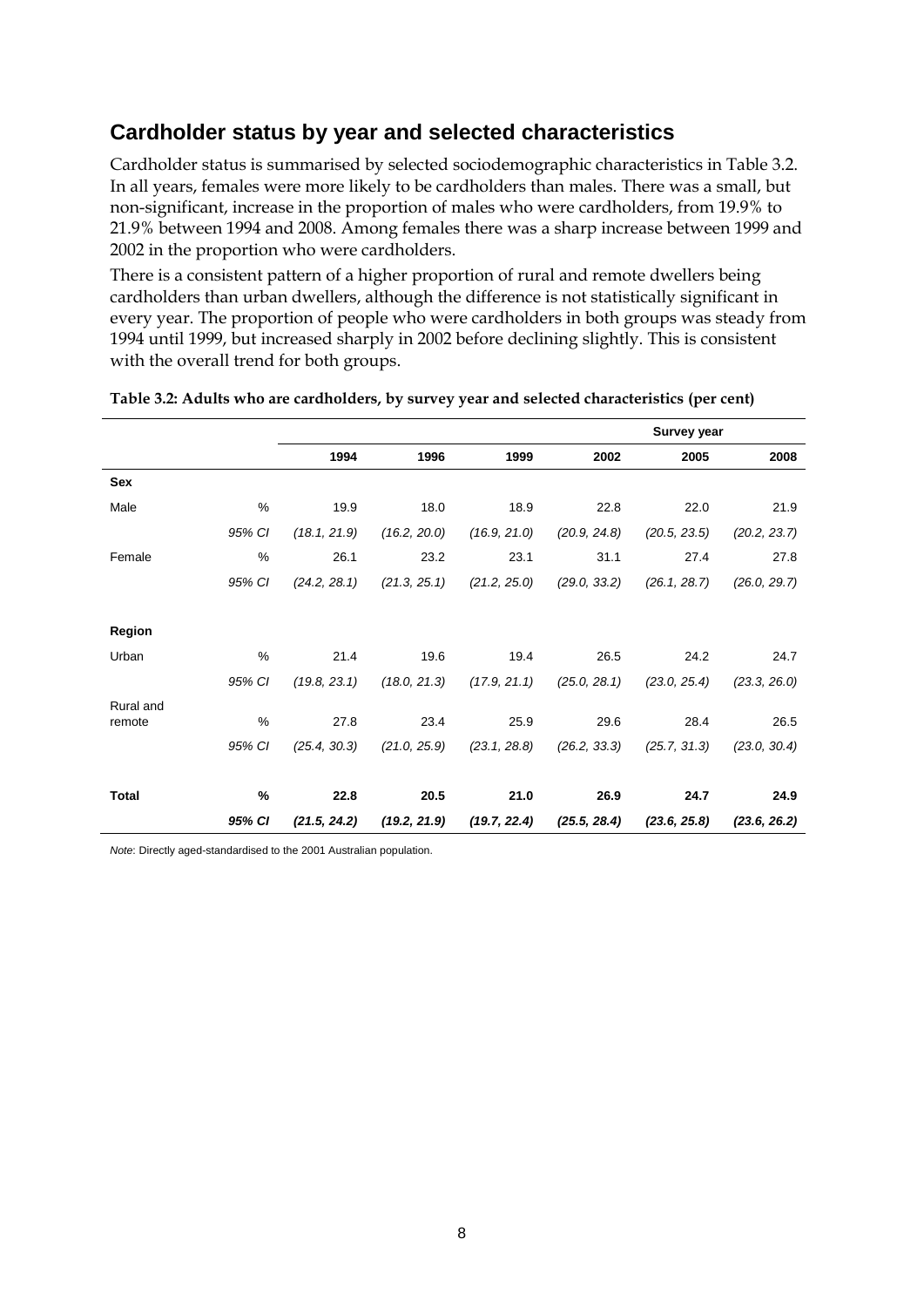# <span id="page-14-0"></span>**3.2 Dental insurance**

Australians can obtain dental insurance by purchasing either private patient hospital cover combined with an 'extras' option that includes dental services, or the 'extras' option only. There are two levels of dental services provided by purchasing this insurance—general dental coverage and major dental coverage. General dental coverage typically includes services such as cleaning, removal of plaque, X-rays and small fillings. Major dental coverage includes these services plus additional services such as orthodontics and braces, wisdom teeth removal, crowns, bridges and dentures.

Over the past decade there have been many changes to the private health insurance system that have affected dental insurance coverage in Australia. In July 1997 the Australian Government introduced the Private Health Insurance Incentives Scheme (PHIIS) to increase private health insurance coverage across Australia. This scheme provided a subsidy to low-income earners who took out health insurance and a tax penalty, in the form of a 1.0% Medicare Levy Surcharge, on high-income earners who were not insured. The Medicare Levy Surcharge was in addition to the Medicare Levy, which was introduced at a rate of 1.0% of taxable income in 1984 and has been set at 1.5% of taxable income since 1995. In January 1999 the government amended the PHIIS to introduce a 30% rebate on private health insurance premiums. Unlike the PHIIS, this rebate was not income-tested.

In July 2000 Lifetime Health Cover was introduced to encourage Australians to take out private insurance earlier in life and to maintain their cover. People aged 30 years or older who joined after July 2000 were required to pay a 2% loading on the base rate premium for each year that they were older than 30, up to a maximum 70% loading. In April 2007 a new ruling was introduced allowing health funds to remove any Lifetime Health Cover loading that applied to a person if that person had held hospital cover for a continuous period of 10 years. If a person subsequently ceased their hospital cover and re-joined at a later date, their Lifetime Health Cover loading would be reinstated.

The following section provides estimates of the proportion of Australian adults covered by dental insurance from 1994 to 2008, classified by age and selected sociodemographic characteristics.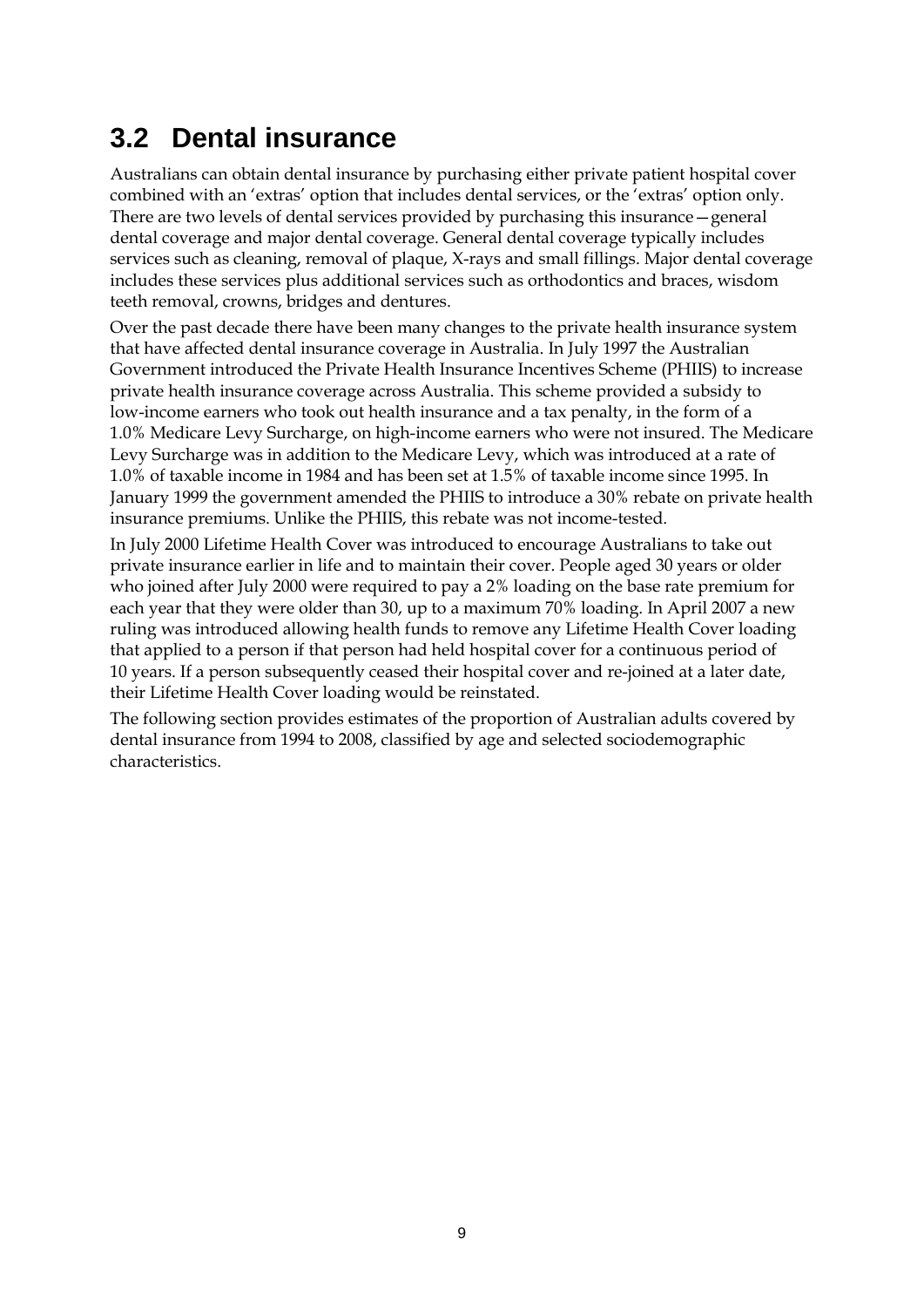## <span id="page-15-0"></span>**Insurance status by year and age**

From 1994 to 1996 about 40% of adults were covered by dental insurance [\(Table 3.3\)](#page-15-1). Despite the introduction of the PHIIS in July 1997, dental insurance coverage among adults declined steadily from 42.0% in 1994 to 36.2% in 1999. However, following the introduction of the 30% rebate scheme in July 1999 and Lifetime Health Cover in July 2000, private health insurance coverage increased to 46.5% in 2002, 47.0% in 2005 and 50.0% in 2008. In all years, insurance coverage was highest in the 45–64 years age group.

| Age group    |        |              |              |              |              | <b>Survey year</b> |              |
|--------------|--------|--------------|--------------|--------------|--------------|--------------------|--------------|
| (years)      |        | 1994         | 1996         | 1999         | 2002         | 2005               | 2008         |
| $18 - 24$    | $\%$   | 32.6         | 31.4         | 31.3         | 38.9         | 43.0               | 45.9         |
|              | 95% CI | (28.3, 37.3) | (26.5, 36.7) | (25.7, 37.4) | (33.7, 44.4) | (39.1, 47.0)       | (40.5, 51.4) |
| $25 - 44$    | $\%$   | 42.0         | 38.5         | 31.5         | 44.9         | 42.3               | 46.7         |
|              | 95% CI | (39.4, 44.6) | (35.9, 41.2) | (28.8, 34.2) | (41.8, 48.0) | (40.0, 44.6)       | (43.3, 50.1) |
| $45 - 64$    | $\%$   | 51.0         | 49.2         | 45.8         | 55.7         | 56.6               | 58.4         |
|              | 95% CI | (47.7, 54.2) | (45.9, 52.6) | (42.5, 49.2) | (52.4, 59.0) | (54.4, 58.7)       | (55.9, 60.9) |
| 65 and older | %      | 35.4         | 34.1         | 37.1         | 36.4         | 42.1               | 43.0         |
|              | 95% CI | (31.1, 39.9) | (29.9, 38.5) | (33.1, 41.4) | (32.3, 40.7) | (39.4, 44.8)       | (39.7, 46.4) |
| Total        | $\%$   | 42.0         | 39.8         | 36.2         | 46.5         | 47.0               | 50.0         |
|              | 95% CI | (40.3, 43.7) | (38.0, 41.6) | (34.4, 38.1) | (44.6, 48.4) | (45.4, 48.6)       | (48.2, 51.8) |

<span id="page-15-1"></span>**Table 3.3: Adults who have dental insurance, by survey year and age (per cent)**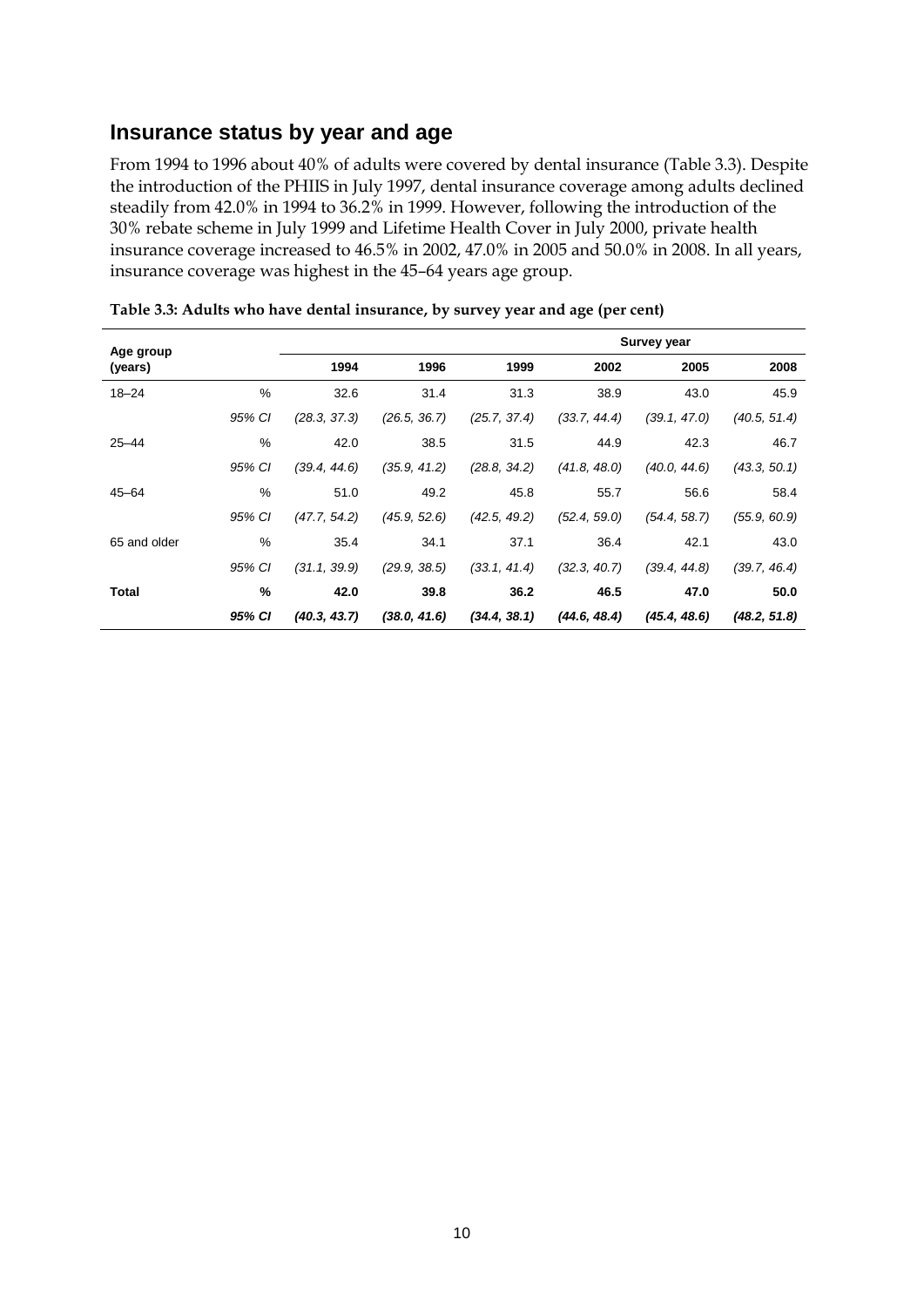## <span id="page-16-0"></span>**Insurance status by year and selected characteristics**

Dental insurance coverage is summarised by selected sociodemographic characteristics in [Table 3.4.](#page-16-1)

Dental insurance coverage was higher among females than males in all years; however, the differences were not statistically significant in all years.

Non-cardholders were significantly more likely than cardholders to have dental insurance. This was apparent in all survey years, with coverage for non-cardholders being 20–32 percentage points higher than coverage for cardholders.

Persons living in urban areas reported a higher level of dental insurance coverage than rural and remote dwellers for all years.

|                          |        |              |              | <b>Survey year</b> |              |              |              |
|--------------------------|--------|--------------|--------------|--------------------|--------------|--------------|--------------|
|                          |        | 1994         | 1996         | 1999               | 2002         | 2005         | 2008         |
| Sex                      |        |              |              |                    |              |              |              |
| Male                     | %      | 40.2         | 37.7         | 34.6               | 45.2         | 44.3         | 46.6         |
|                          | 95% CI | (37.7, 42.7) | (35.2, 40.2) | (32.0, 37.3)       | (42.5, 48.0) | (42.3, 46.4) | (43.9, 49.3) |
| Female                   | %      | 44.8         | 42.7         | 38.9               | 46.4         | 48.9         | 52.3         |
|                          | 95% CI | (42.5, 47.2) | (40.3, 45.1) | (36.6, 41.3)       | (44.0, 48.9) | (47.0, 50.7) | (49.9, 54.6) |
|                          |        |              |              |                    |              |              |              |
| <b>Cardholder status</b> |        |              |              |                    |              |              |              |
| Cardholder               | $\%$   | 20.0         | 19.0         | 17.7               | 22.0         | 22.9         | 26.8         |
|                          | 95% CI | (17.0, 23.4) | (15.9, 22.4) | (14.8, 21.1)       | (19.1, 25.2) | (20.7, 25.3) | (23.4, 30.5) |
| Non-cardholder           | %      | 48.9         | 44.9         | 41.3               | 53.6         | 53.0         | 55.8         |
|                          | 95% CI | (46.7, 51.0) | (42.8, 47.0) | (39.2, 43.5)       | (51.3, 55.8) | (51.3, 54.7) | (53.7, 57.9) |
|                          |        |              |              |                    |              |              |              |
| Region                   |        |              |              |                    |              |              |              |
| Urban                    | %      | 43.4         | 41.8         | 38.5               | 46.8         | 47.5         | 50.4         |
|                          | 95% CI | (41.4, 45.5) | (39.6, 44.0) | (36.4, 40.7)       | (44.8, 48.8) | (45.8, 49.2) | (48.5, 52.3) |
| Rural and remote         | %      | 38.8         | 34.6         | 30.7               | 38.4         | 39.8         | 40.5         |
|                          | 95% CI | (36.0, 41.7) | (31.9, 37.4) | (27.9, 33.6)       | (34.5, 42.4) | (35.1, 44.7) | (36.2, 45.1) |
|                          |        |              |              |                    |              |              |              |
| <b>Total</b>             | %      | 42.4         | 40.1         | 36.8               | 45.9         | 46.7         | 49.5         |
|                          | 95% CI | (40.7, 44.2) | (38.4, 41.9) | (35.0, 38.6)       | (44.0, 47.7) | (45.1, 48.2) | (47.7, 51.2) |

<span id="page-16-1"></span>**Table 3.4: Adults who have dental insurance, by survey year and selected characteristics (per cent)**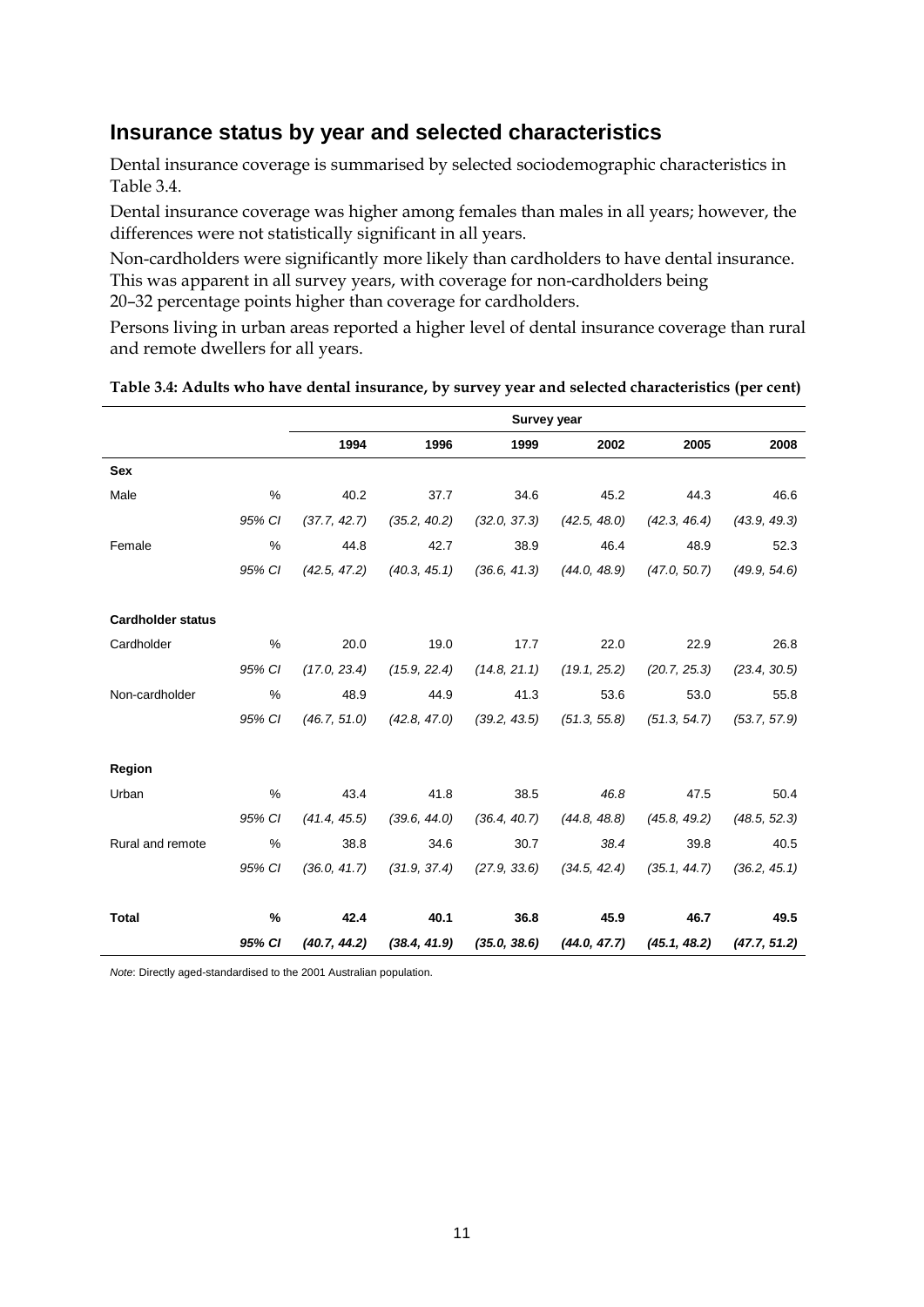# <span id="page-17-0"></span>**4 Dental visiting patterns of adults**

Adults who visit the dentist every year for a check-up are more likely to receive dental care focused on prevention, and benefit from early diagnosis and prompt treatment of dental disease (Thomson et al. 2010). They are also more likely to receive regular professional advice on oral hygiene. Dental visiting patterns can be characterised by the person's most recent visiting behaviour or, to reflect longer term behaviour, the person's usual visiting patterns. Both approaches are presented in this chapter.

# <span id="page-17-1"></span>**4.1 Most recent dental visit**

The characteristics of a person's most recent dental visit include how long ago the visit occurred, the type of dental practice visited and the reason for that dental visit.

# <span id="page-17-2"></span>**Visited in the previous 12 months**

In each NDTIS the time since a person's most recent dental visit was assessed in the interview by asking the question 'How long ago did you see a dental professional about your teeth or gums?' Categories of response were 'Less than 12 months ago', '1 to 2 years ago', '2 to 5 years ago', 'More than 5 years ago', 'Never visited' or 'Don't know'. The proportions of adults whose most recent dental visit was in the previous 12 months are presented by survey year and age.

Between 1994 and 2008 the proportion of adults who made a dental visit in the previous 12 months increased from 54.9% to 59.2% [\(Figure 4.1\)](#page-17-3).

<span id="page-17-3"></span>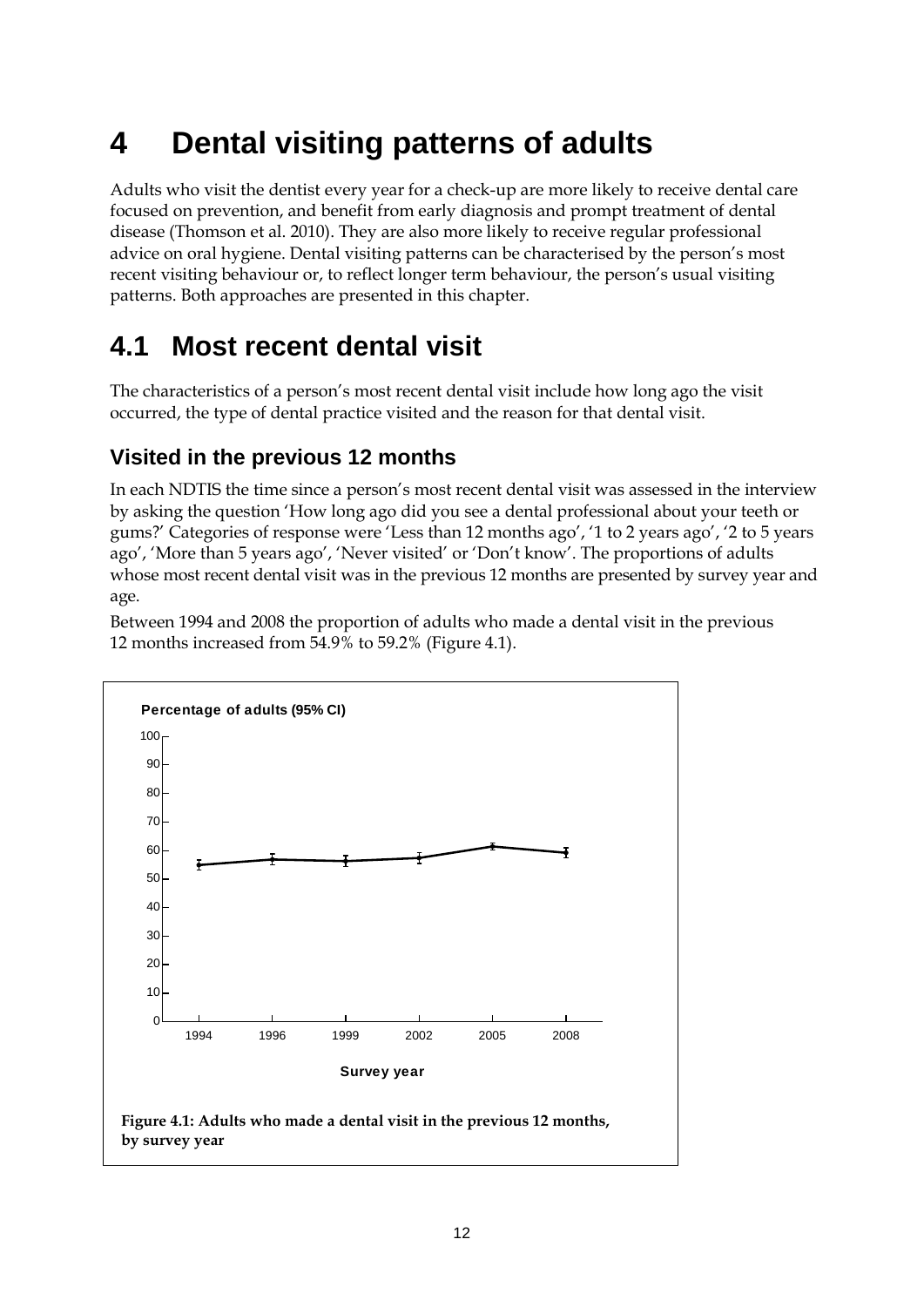# **Visited in the previous 12 months by year and age**

The proportions of people who made a dental visit in the previous 12 months are shown by age for each year in Table 4.1. In all years, the proportions who visited were highest in the two older age groups. Between 1994 and 2008 the proportion who visited increased from 54.9% to 59.2%. However, only the 45–64 years age group experienced a statistically significant increase in the proportion who visited (from 57.8% to 63.6%).

| Age group    |               |              |              | Survey year  |              |              |              |
|--------------|---------------|--------------|--------------|--------------|--------------|--------------|--------------|
| (years)      |               | 1994         | 1996         | 1999         | 2002         | 2005         | 2008         |
| $18 - 24$    | $\frac{0}{0}$ | 54.4         | 49.9         | 51.3         | 52.8         | 58.3         | 60.0         |
|              | 95% CI        | (49.7, 59.0) | (44.4, 55.4) | (45.3, 57.3) | (47.4, 58.1) | (54.4, 62.1) | (54.7, 65.1) |
| $25 - 44$    | %             | 52.4         | 53.9         | 53.4         | 53.2         | 55.3         | 54.2         |
|              | 95% CI        | (49.7, 55.1) | (51.1, 56.7) | (50.4, 56.3) | (50.0, 56.3) | (53.4, 57.2) | (50.8, 57.5) |
| $45 - 64$    | %             | 57.8         | 63.6         | 62.0         | 63.6         | 68.0         | 63.6         |
|              | 95% CI        | (54.5, 61.0) | (60.4, 66.8) | (58.6, 65.3) | (60.3, 66.8) | (66.2, 69.8) | (61.1, 66.0) |
| 65 and older | %             | 60.2         | 63.7         | 59.5         | 61.8         | 66.9         | 62.5         |
|              | 95% CI        | (55.7, 64.5) | (59.3, 68.0) | (55.2, 63.6) | (57.5, 66.0) | (64.3, 69.4) | (59.1, 65.8) |
| <b>Total</b> | %             | 54.9         | 56.9         | 56.3         | 57.4         | 61.4         | 59.2         |
|              | 95% CI        | (53.1, 56.7) | (55.1, 58.8) | (54.3, 58.2) | (55.5, 59.3) | (60.2, 62.6) | (57.4, 61.0) |

<span id="page-18-0"></span>**Table 4.1: Adults who made a dental visit in the previous 12 months, by survey year and age (per cent)**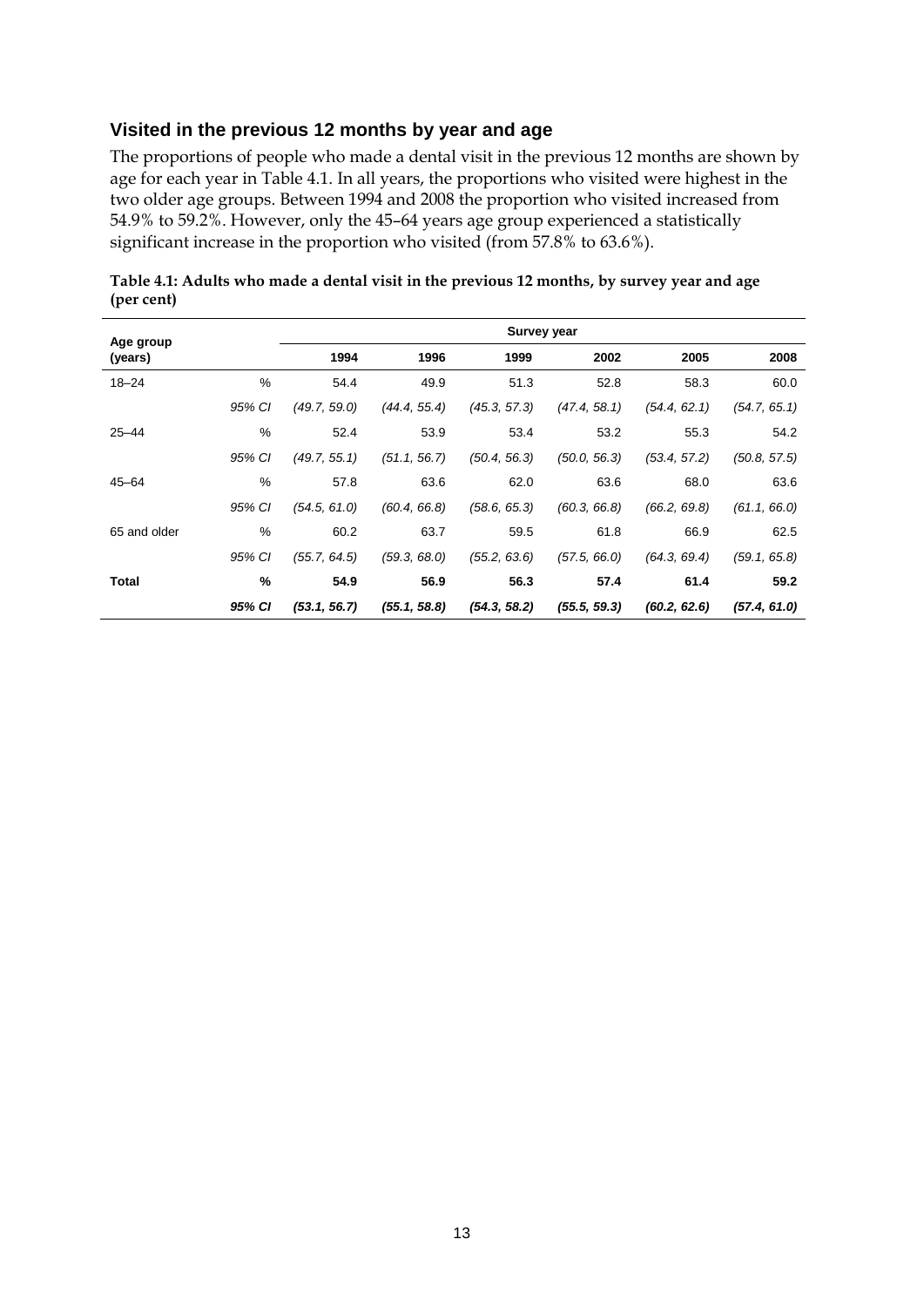### **Visited in the previous 12 months by year and selected characteristics**

[Table 4.2](#page-20-0) presents the proportion of adults who made a dental visit in the previous 12 months, classified by survey year and selected characteristics. For the surveys conducted between 1994 and 2008, the main findings are:

- Females were more likely than males to have made a dental visit in the previous 12 months.
- Non-cardholders consistently reported a higher prevalence than cardholders of visiting in the previous 12 months. Differences by cardholder status increased from a non-statistically significant 5.7 percentage points in 1994 to a statistically significant 11.5 percentage points in 2002 before declining to 6.9 percentage points in 2008.
- In all years, insured persons reported a higher prevalence of recent visiting than uninsured persons. For both insured and uninsured persons there were small fluctuations in visiting. Visiting among the insured increased by 2.7 percentage points, compared with 1.5 percentage points among the uninsured; however, neither increase was statistically significant.
- There were small, but persistent differences in visiting rates between persons living in urban areas and those living in rural and remote areas. The small increase in visiting rates in both groups was not statistically significant.
- Persons who usually made a dental visit for a check-up consistently reported a higher prevalence of visiting in the previous 12 months than those who usually visited for a problem. The rates of visiting in both groups remained fairly constant.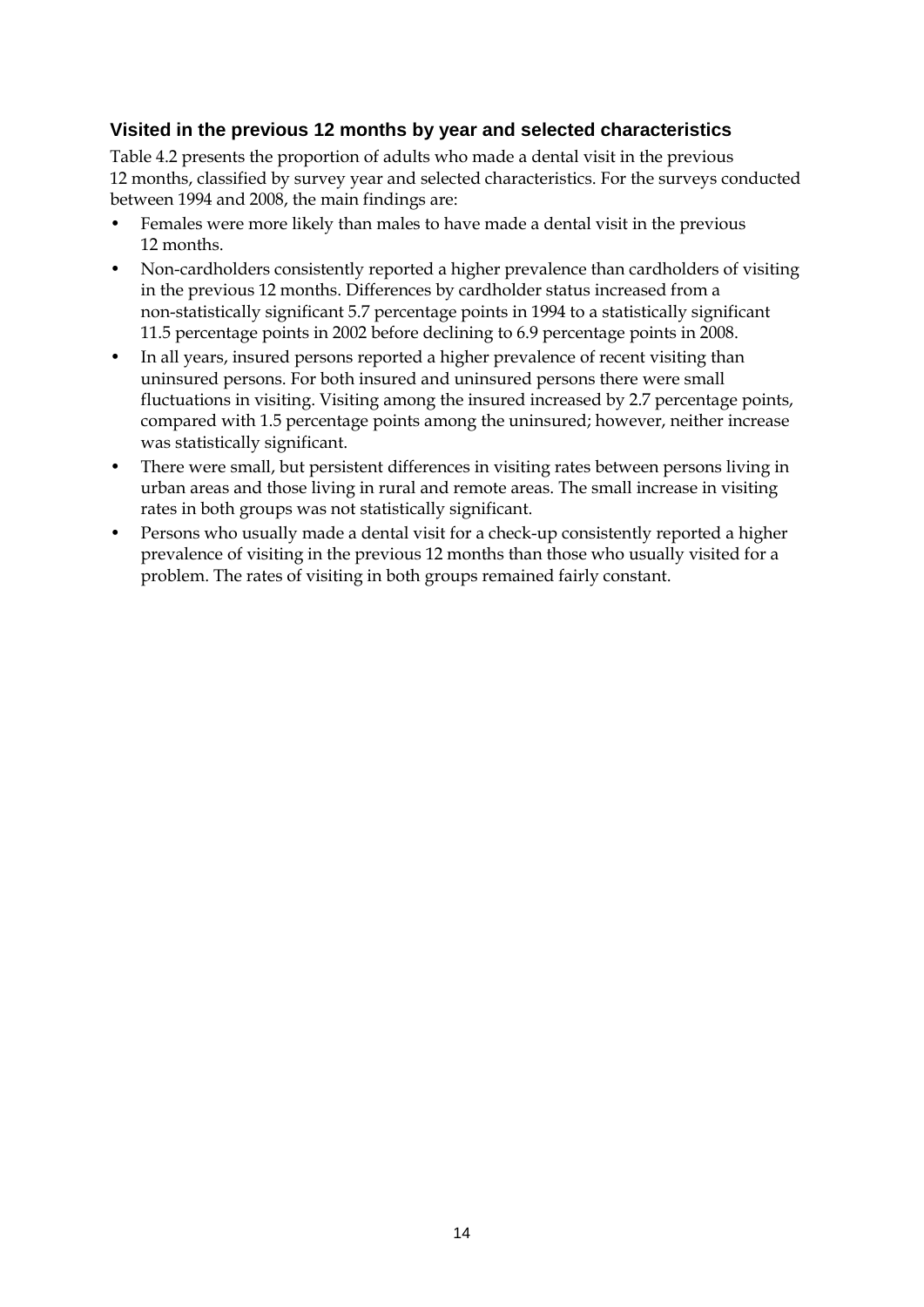|                          |        |                     |              | Survey year  |              |                                                                            |              |
|--------------------------|--------|---------------------|--------------|--------------|--------------|----------------------------------------------------------------------------|--------------|
|                          |        | 1994                | 1996         | 1999         | 2002         | 2005                                                                       | 2008         |
| Sex                      |        |                     |              |              |              |                                                                            |              |
| Male                     | %      | 51.9                | 54.1         | 52.9         | 54.1         | 58.4                                                                       | 54.8         |
|                          | 95% CI | (49.3, 54.4)        | (51.5, 56.7) | (50.1, 55.7) | (51.4, 56.9) | (56.7, 60.1)                                                               | (52.2, 57.5) |
| Female                   | %      | 59.6                | 62.3         | 61.1         | 61.7         | 64.5                                                                       | 63.6         |
|                          | 95% CI | (57.2, 61.9)        | (59.8, 64.7) | (58.7, 63.5) | (59.2, 64.1) | (63.1, 65.9)                                                               | (61.2, 65.9) |
| <b>Cardholder status</b> |        |                     |              |              |              |                                                                            |              |
| Cardholder               | %      | 52.2                | 56.0         | 50.1         | 49.9         | 54.7                                                                       | 54.9         |
|                          | 95% CI | (48.1, 56.3)        | (51.5, 60.3) | (45.6, 54.5) | (45.9, 53.9) | (52.0, 57.4)                                                               | (50.3, 59.4) |
| Non-cardholder           | %      | 57.9                | 59.8         | 59.3         | 61.4         | 64.6                                                                       | 61.8         |
|                          | 95% CI | (55.8, 60.0)        | (57.7, 61.8) | (57.2, 61.4) | (59.1, 63.5) | (63.3, 65.8)                                                               | (59.8, 63.8) |
| <b>Insurance status</b>  |        |                     |              |              |              |                                                                            |              |
| Insured                  | %      | 66.3                | 69.1         | 69.3         | 69.6         | 71.9                                                                       | 69.0         |
|                          | 95% CI | (63.7, 68.8)        | (66.4, 71.6) | (66.4, 72.2) | (67.0, 72.0) | (70.4, 73.4)                                                               | (66.6, 71.3) |
| Uninsured                | %      | 48.5                | 50.9         | 50.1         | 48.4         | 52.8                                                                       | 50.0         |
|                          | 95% CI | (46.1, 50.9)        | (48.4, 53.3) | (47.7, 52.5) | (45.8, 50.9) | (51.3, 54.4)                                                               | (47.4, 52.6) |
| Region                   |        |                     |              |              |              |                                                                            |              |
| Urban                    | %      | 57.0                | 59.3         | 58.3         | 58.5         | 62.4                                                                       | 59.7         |
|                          | 95% CI | (54.9, 59.1)        | (57.1, 61.5) | (56.0, 60.5) | (56.5, 60.5) | (61.1, 63.6)                                                               | (57.8, 61.6) |
| Rural and remote         | %      | 50.8                | 54.3         | 53.0         | 52.5         | 54.3                                                                       | 54.2         |
|                          | 95% CI | (47.8, 53.9)        | (51.3, 57.3) | (49.8, 56.3) | (48.2, 56.7) | (51.1, 57.6)                                                               | (49.2, 59.0) |
| Usual reason for visit   |        |                     |              |              |              |                                                                            |              |
| Check-up                 | %      | 73.4                | 74.0         | 70.6         | 74.4         | 76.7                                                                       | 74.8         |
|                          |        | 95% CI (71.1, 75.5) |              |              |              | $(71.7, 76.1)$ $(68.1, 73.0)$ $(72.0, 76.6)$ $(75.4, 77.9)$ $(72.6, 76.8)$ |              |
| Problem                  | %      | 39.3                | 42.6         | 42.6         | 40.0         | 43.2                                                                       | 41.7         |
|                          |        | 95% CI (36.9, 41.8) |              |              |              | $(40.1, 45.2)$ $(39.9, 45.4)$ $(37.3, 42.7)$ $(41.5, 44.9)$ $(39.1, 44.3)$ |              |
| <b>Total</b>             | %      | 55.6                | 58.2         | 56.9         | 57.9         | 61.5                                                                       | 59.2         |
|                          |        |                     |              |              |              | 95% CI (53.9, 57.4) (56.4, 60.0) (55.1, 58.8) (56.0, 59.7) (60.3, 62.6)    | (57.4, 60.9) |

#### <span id="page-20-0"></span>**Table 4.2 Adults who made a dental visit in the previous 12 months, by survey year and selected characteristics (per cent)**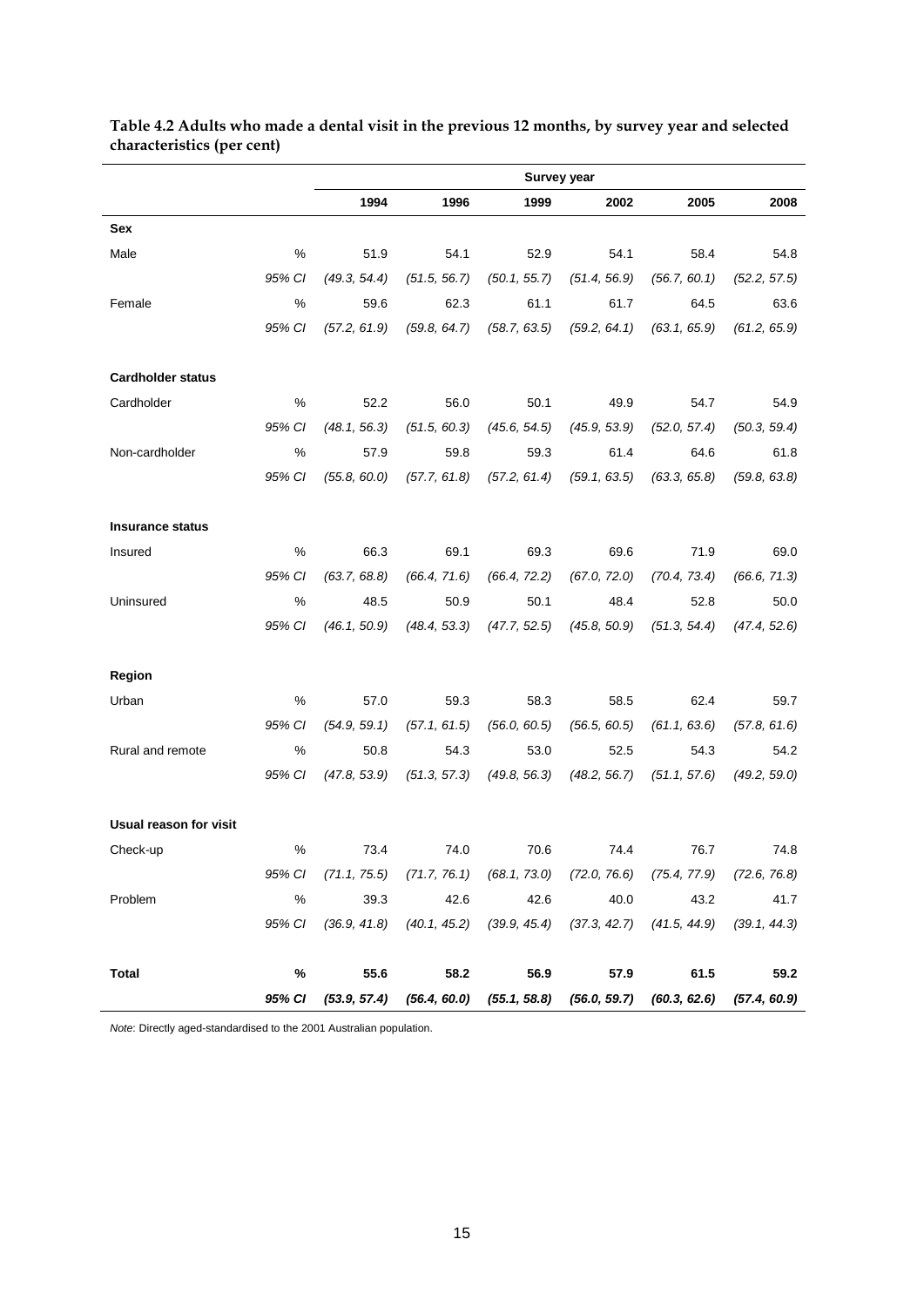# <span id="page-21-0"></span>**Attended a private dental practice at most recent visit**

Most Australian adults obtain dental care at a private dental practice (almost 90%). Public dental care is also available to people on low incomes if they are holders of Commonwealth Government concession cards.

In each NDTIS, participants were asked, 'Where did you make your last dental visit?' Categories of response were 'Private dental practice (including specialist)', 'Government dental clinic (including dental hospital) but not Defence Services', 'School dental service', 'Dental technician', 'Clinic operated by health insurance fund', 'Armed Services/Defence Force clinic' and 'Other site'. Participants who reported that they had not made a dental visit were excluded from this question. The proportions of adults who attended a private practice at their most recent dental visit are presented by survey year and age.

The proportion of adults who attended a private practice at their most recent dental visit remained fairly constant between 1994 and 2008 [\(Figure 4.2\)](#page-21-1).

<span id="page-21-1"></span>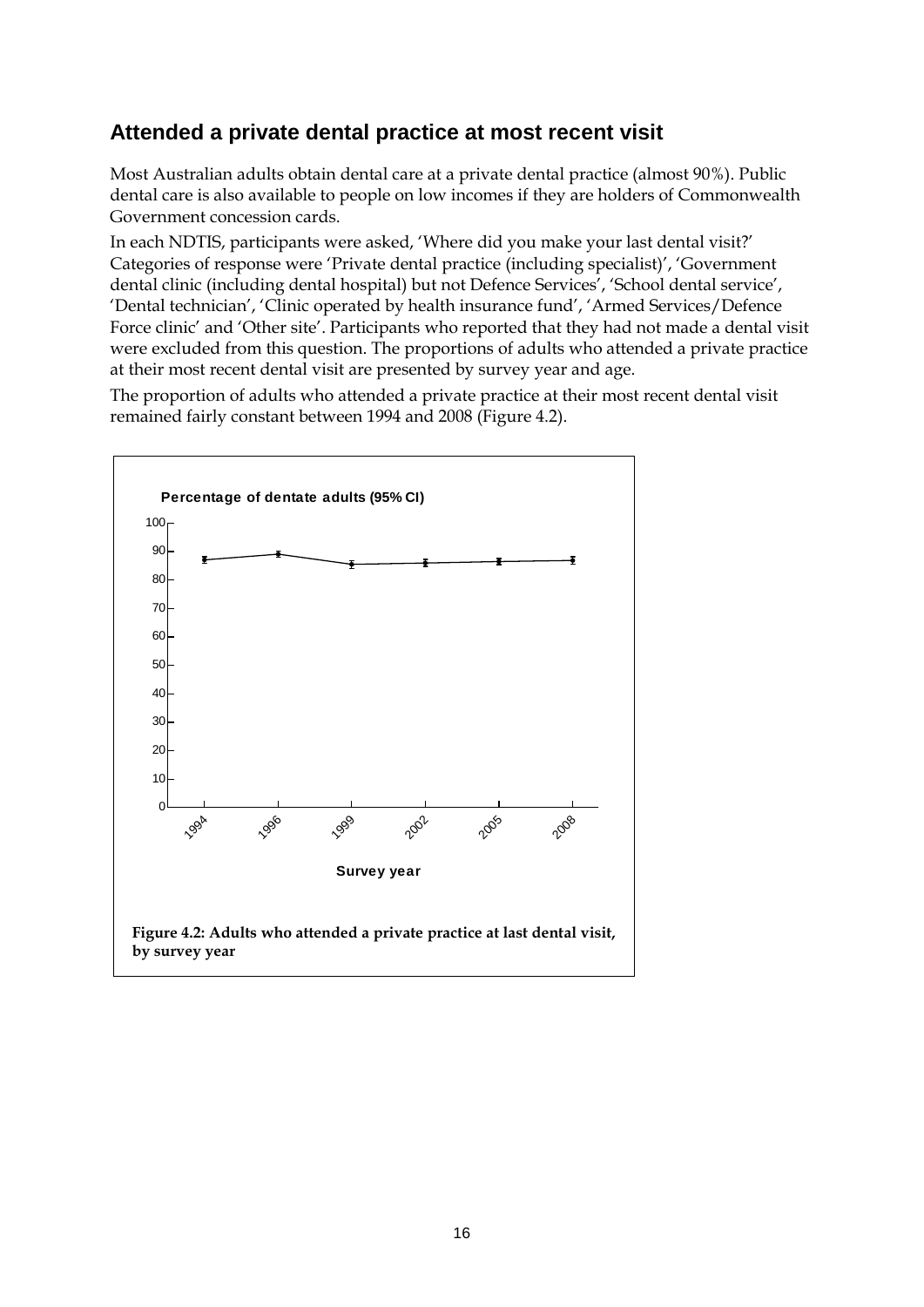### **Attended a private practice by year and age**

In all years, the two middle age groups (25–44 years and 45–64 years) were more likely than the youngest and oldest age groups to have visited a private practice [\(Table 4.3\)](#page-22-0). With the one exception of the 18–24 years age group between 1994 and 1996, there was no significant variation over time in any of the age groups.

| Age group    |        |              |              | Survey year  |              |              |              |
|--------------|--------|--------------|--------------|--------------|--------------|--------------|--------------|
| (years)      |        | 1994         | 1996         | 1999         | 2002         | 2005         | 2008         |
| $18 - 24$    | %      | 75.0         | 83.1         | 74.4         | 76.3         | 76.0         | 77.3         |
|              | 95% CI | (70.9, 78.7) | (79.1, 86.5) | (69.0, 79.2) | (72.0, 80.2) | (72.5, 79.2) | (72.3, 81.7) |
| $25 - 44$    | %      | 89.9         | 90.0         | 88.1         | 88.4         | 87.2         | 87.9         |
|              | 95% CI | (88.2, 91.4) | (88.1, 91.5) | (86.0, 90.0) | (86.5, 90.1) | (85.6, 88.7) | (85.3, 90.0) |
| $45 - 64$    | %      | 91.5         | 93.0         | 90.2         | 89.8         | 90.9         | 92.7         |
|              | 95% CI | (89.8, 93.0) | (91.3, 94.4) | (88.1, 91.9) | (87.7, 91.6) | (89.7, 92.0) | (91.2, 94.0) |
| 65 and older | %      | 83.2         | 84.3         | 78.6         | 78.3         | 84.0         | 80.1         |
|              | 95% CI | (79.8, 86.1) | (80.9, 87.2) | (75.1, 81.7) | (74.5, 81.8) | (82.0, 85.8) | (77.1, 82.8) |
| Total        | %      | 87.1         | 89.1         | 85.5         | 86.0         | 86.5         | 86.9         |
|              | 95% CI | (85.9, 88.2) | (87.9, 90.1) | (84.1, 86.8) | (84.8, 87.2) | (85.4, 87.5) | (85.6, 88.2) |

<span id="page-22-0"></span>**Table 4.3: Adults who attended a private practice at last dental visit, by survey year and age (per cent)**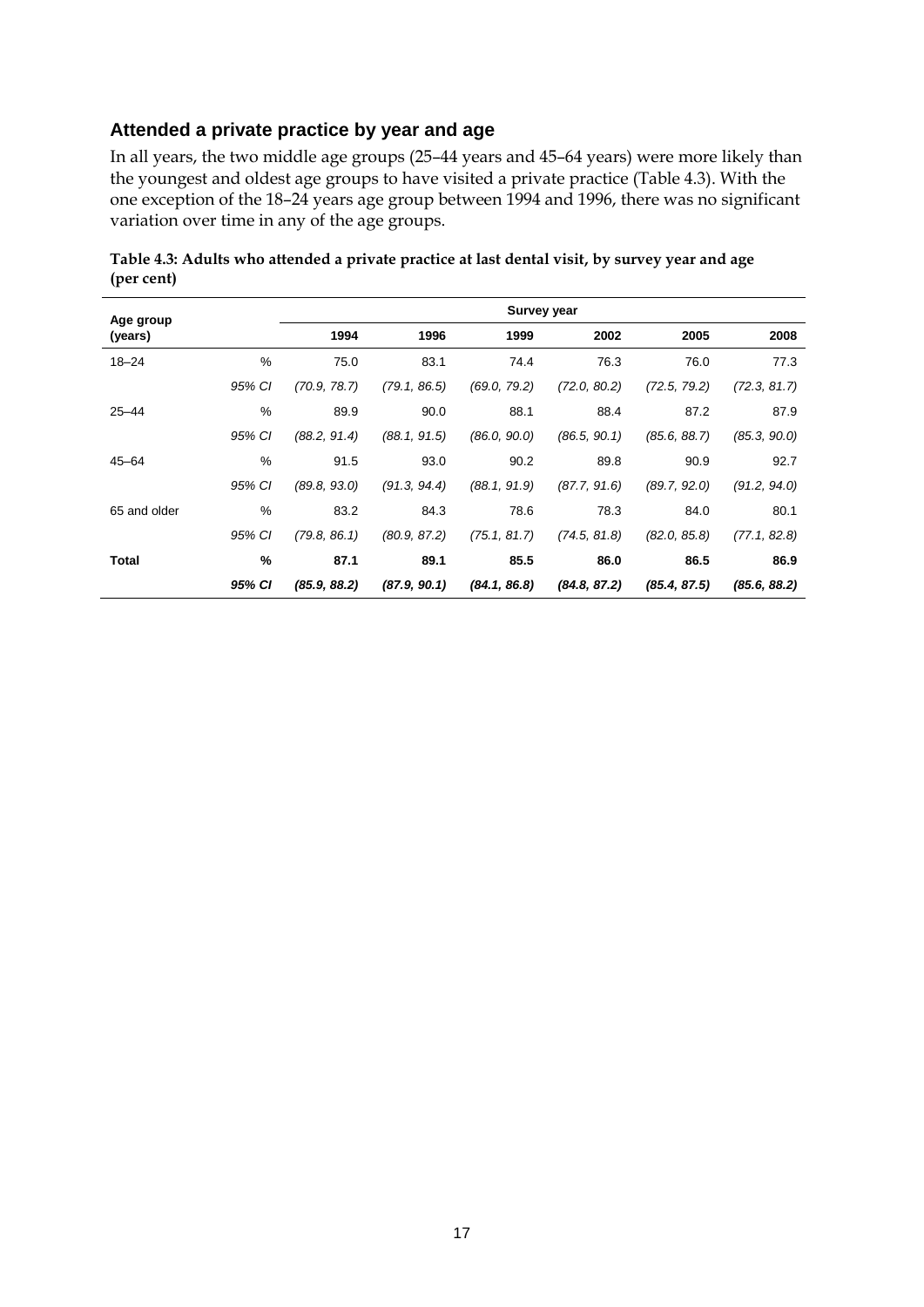### **Attended a private practice by year and selected characteristics**

[Table 4.4](#page-24-0) presents the proportion of people who attended a private practice at their last dental visit, classified by survey year and selected characteristics. The main findings are:

- Differences in private attendance between males and females were small and inconsistent across survey years, with no obvious trend emerging.
- Throughout 1994–2008 non-cardholders were significantly more likely than cardholders to have attended a private practice. Among non-cardholders, attendance at a private practice increased from 91.9% in 1994 to 93.2% by 2008, while cardholder attendance at a private dentist decreased from 71.9% to 64.4%; however, neither of these differences was statistically significant.
- Insurance status was strongly associated with private dental attendance, with insured persons significantly more likely to have visited a private practice than uninsured persons. Among persons with dental insurance, attendance at a private practice increased slightly from 95.7% in 1994 to 96.1% in 2008. Private attendance among uninsured persons fluctuated during this period but declined between 1994 (81.4%) and 2008 (77.7%). Neither change was statistically significant.
- In all years other than 1996, the higher prevalence of attendance at a private clinic among urban people compared with rural and remote people was statistically significant.
- Persons who usually visited for a check-up were more likely in all years to report that they had visited a private dental practice. The proportion of those who usually visited for a check-up and who last visited a private practice remained stable. However, for people who usually visited for a problem, the proportion who visited a private dentist decreased from 82.6% to 78.4%, resulting in a widening of the gap between the two groups, from 9.4 percentage points to 15.3 percentage points.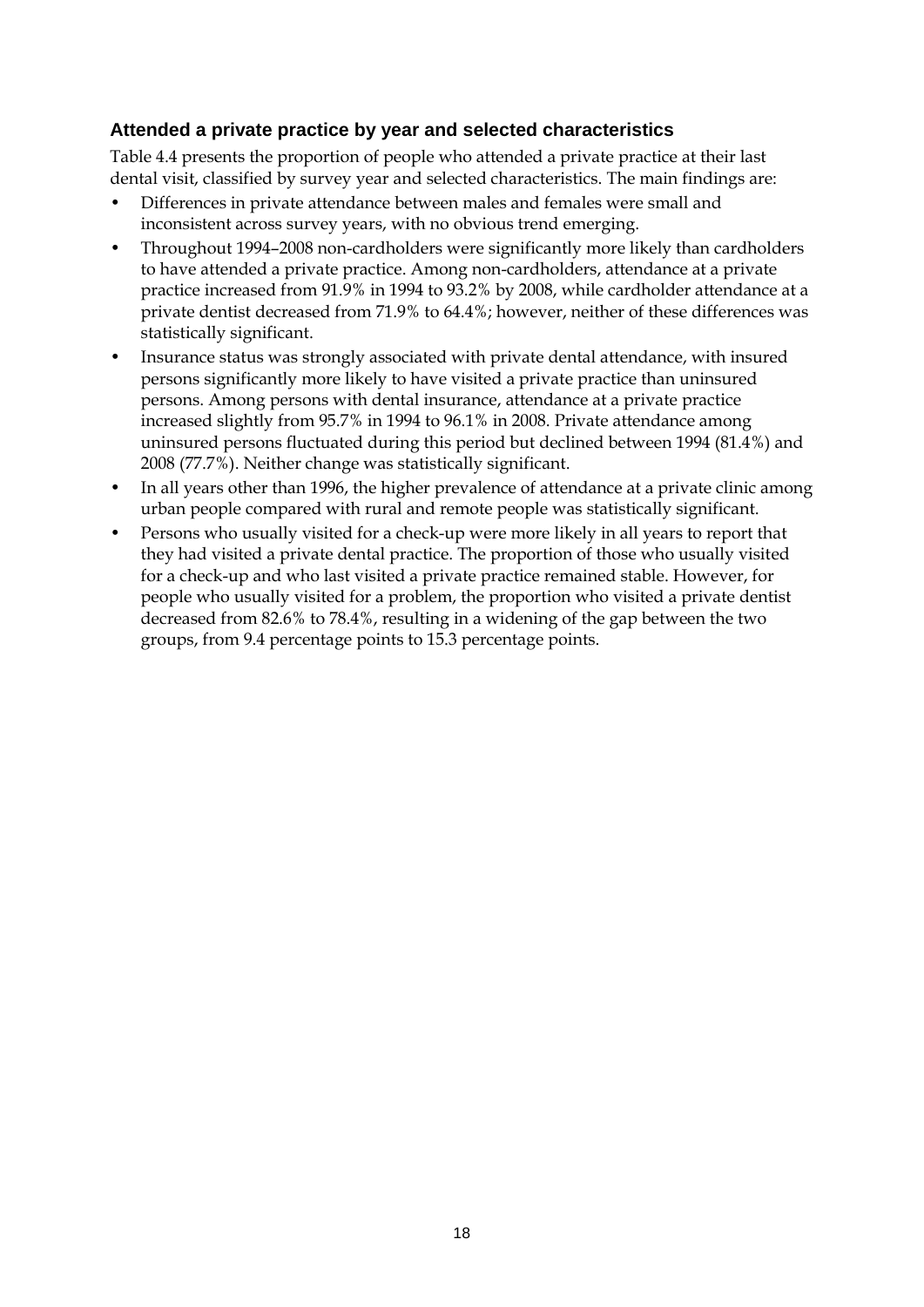|                          |        |              |              |              | <b>Survey year</b> |                                                                                           |              |
|--------------------------|--------|--------------|--------------|--------------|--------------------|-------------------------------------------------------------------------------------------|--------------|
|                          |        | 1994         | 1996         | 1999         | 2002               | 2005                                                                                      | 2008         |
| Sex                      |        |              |              |              |                    |                                                                                           |              |
| Male                     | %      | 87.0         | 87.6         | 85.2         | 84.7               | 85.7                                                                                      | 85.4         |
|                          | 95% CI | (85.2, 88.6) | (85.8, 89.2) | (83.1, 87.0) | (82.8, 86.5)       | (84.2, 87.2)                                                                              | (83.3, 87.2) |
| Female                   | %      | 87.7         | 90.5         | 85.6         | 86.4               | 87.1                                                                                      | 87.9         |
|                          | 95% CI | (86.2, 89.1) | (89.2, 91.8) | (83.9, 87.2) | (84.7, 87.9)       | (85.9, 88.2)                                                                              | (86.2, 89.5) |
| <b>Cardholder status</b> |        |              |              |              |                    |                                                                                           |              |
| Cardholder               | $\%$   | 71.9         | 69.6         | 57.8         | 64.7               | 62.9                                                                                      | 64.4         |
|                          | 95% CI | (68.3, 75.2) | (65.4, 73.6) | (53.3, 62.1) | (60.9, 68.3)       | (59.9, 65.9)                                                                              | (59.7, 68.9) |
| Non-cardholder           | %      | 91.9         | 94.2         | 92.2         | 92.7               | 93.0                                                                                      | 93.2         |
|                          | 95% CI | (90.8, 93.0) | (93.3, 95.0) | (90.9, 93.3) | (91.4, 93.7)       | (92.1, 93.8)                                                                              | (91.9, 94.3) |
| <b>Insurance status</b>  |        |              |              |              |                    |                                                                                           |              |
| Insured                  | %      | 95.7         | 96.0         | 95.2         | 95.5               | 96.5                                                                                      | 96.1         |
|                          | 95% CI | (94.6, 96.7) | (94.8, 97.0) | (93.5, 96.4) | (94.2, 96.5)       | (95.8, 97.2)                                                                              | (94.6, 97.2) |
| Uninsured                | %      | 81.4         | 84.8         | 79.8         | 77.3               | 77.7                                                                                      | 77.7         |
|                          | 95% CI | (79.7, 83.1) | (83.2, 86.4) | (77.9, 81.6) | (75.2, 79.2)       | (76.1, 79.2)                                                                              | (75.5, 79.8) |
| Region                   |        |              |              |              |                    |                                                                                           |              |
| Urban                    | $\%$   | 88.6         | 89.5         | 86.5         | 86.3               | 87.2                                                                                      | 87.2         |
|                          | 95% CI | (87.3, 89.8) | (88.2, 90.8) | (84.9, 88.0) | (85.0, 87.6)       | (86.2, 88.2)                                                                              | (85.8, 88.5) |
| Rural and remote         | $\%$   | 83.2         | 87.6         | 81.5         | 80.2               | 79.8                                                                                      | 81.1         |
|                          | 95% CI | (80.8, 85.3) | (85.6, 89.3) | (78.9, 83.9) | (76.7, 83.4)       | (75.0, 83.9)                                                                              | (76.7, 84.8) |
| Usual reason for visit   |        |              |              |              |                    |                                                                                           |              |
| Check-up                 | %      | 92.0         | 91.8         | 90.5         | 91.3               | 93.0                                                                                      | 93.7         |
|                          | 95% CI |              |              |              |                    | $(90.6, 93.2)$ $(90.4, 93.0)$ $(88.8, 91.9)$ $(89.8, 92.6)$ $(92.0, 93.9)$ $(92.4, 94.9)$ |              |
| Problem                  | $\%$   | 82.6         | 86.3         | 79.9         | 79.2               | 78.5                                                                                      | 78.4         |
|                          | 95% CI |              |              |              |                    | $(80.8, 84.4)$ $(84.5, 88.0)$ $(77.7, 82.0)$ $(77.1, 81.2)$ $(76.8, 80.1)$ $(76.0, 80.6)$ |              |
| <b>Total</b>             | %      | 87.3         | 89.1         | 85.4         | 85.6               | 86.4                                                                                      | 86.7         |
|                          | 95% CI |              |              |              |                    | $(86.2, 88.4)$ $(88.0, 90.1)$ $(84.1, 86.6)$ $(84.3, 86.7)$ $(85.3, 87.4)$ $(85.3, 87.9)$ |              |

#### <span id="page-24-0"></span>**Table 4.4: Adults who attended a private practice at last dental visit, by survey year and selected characteristics (per cent)**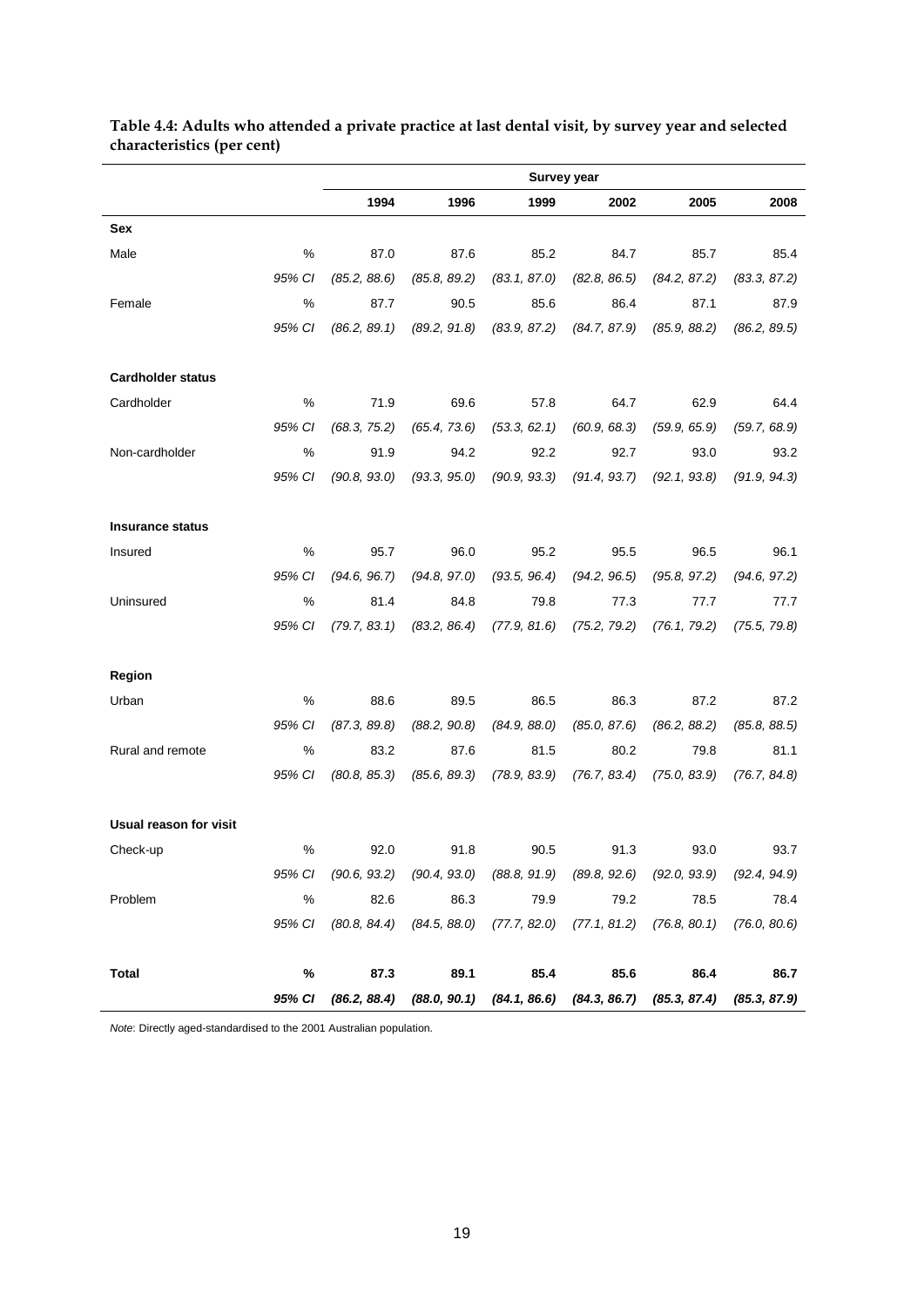# <span id="page-25-0"></span>**Reasons for most recent dental visit**

The reason for seeking dental care influences the type of care received at the visit and the level of untreated problems experienced at any time. Regular dental visits for the purposes of a check-up provide benefits from the early detection of oral disease and the ongoing preventive care. In contrast, a person who only visits when they are experiencing a dental problem may be less likely to receive preventive services and may experience greater levels of oral disease.

In each NDTIS, people who had visited in the previous 12 months were asked, 'Was that dental visit for a check-up or for a dental problem?' Only people who had made a dental visit in the previous 12 months were asked this question to ensure accurate recall. The proportions who visited for the purpose of a check-up at their most recent dental visit are presented by age and survey year. Despite a significant decline from 1994 (47.8%) to 1996 (42.1%) in the proportion of persons who made a dental visit for a check-up at their most recent dental visit, prevalence since 1996 has gradually increased to 55.7% in 2008 [\(Figure](#page-25-1) 4.3).

<span id="page-25-1"></span>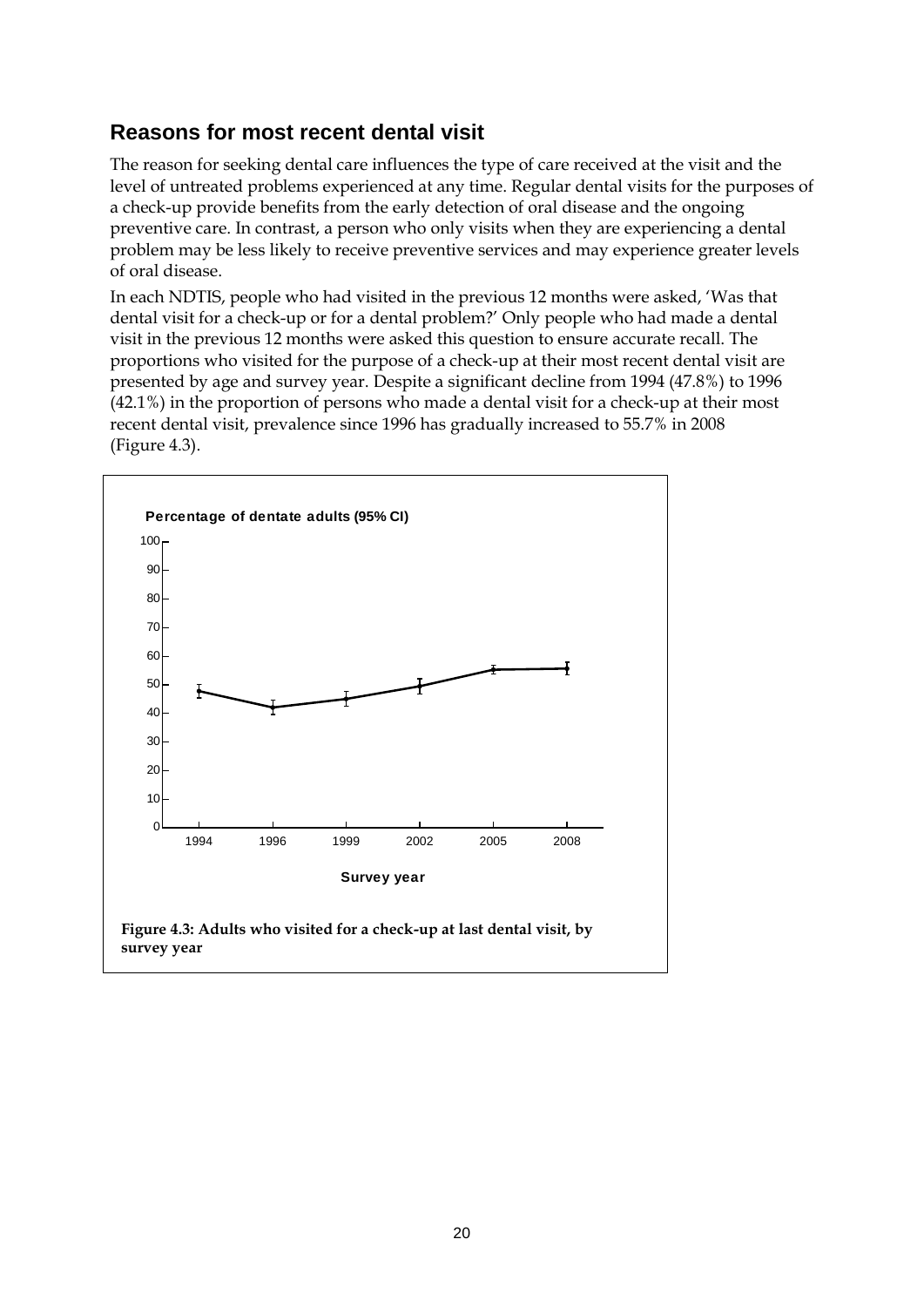### **Visited for a check-up by year and age**

[Table 4.5](#page-26-0) shows the proportion of people who visited for a check-up at their most recent dental visit, presented by age groups.

There was a significant increase in the proportion who visited for a check-up in the 25–44 and 45–64 years age groups. This was largest in the 25–44 years age group at 11.4 percentage points.

<span id="page-26-0"></span>**Table 4.5: Adults who visited for a check-up at most recent dental visit, by survey year and age (per cent)**

| Age group    |        |              |              | <b>Survey year</b> |              |              |              |
|--------------|--------|--------------|--------------|--------------------|--------------|--------------|--------------|
| (years)      |        | 1994         | 1996         | 1999               | 2002         | 2005         | 2008         |
| $18 - 24$    | %      | 65.5         | 43.6         | 54.4               | 63.3         | 69.0         | 73.1         |
|              | 95% CI | (59.2, 71.2) | (36.0, 51.5) | (45.9, 62.6)       | (55.9, 70.1) | (64.0, 73.6) | (67.0, 78.5) |
| $25 - 44$    | %      | 45.9         | 43.7         | 49.0               | 50.8         | 55.2         | 57.3         |
|              | 95% CI | (42.2, 49.5) | (40.0, 47.4) | (45.0, 53.1)       | (46.4, 55.2) | (52.5, 57.8) | (52.6, 61.8) |
| $45 - 64$    | $\%$   | 41.5         | 39.0         | 38.3               | 43.4         | 51.5         | 49.5         |
|              | 95% CI | (37.3, 45.9) | (34.9, 43.3) | (34.4, 42.4)       | (39.1, 47.8) | (49.1, 53.9) | (46.4, 52.5) |
| 65 and older | %      | 43.6         | 42.4         | 38.5               | 48.3         | 53.2         | 49.3         |
|              | 95% CI | (37.8, 49.5) | (36.7, 48.3) | (33.2, 44.1)       | (42.8, 53.9) | (50.0, 56.3) | (45.1, 53.5) |
| Total        | %      | 47.8         | 42.1         | 45.1               | 49.5         | 55.3         | 55.7         |
|              | 95% CI | (45.4, 50.2) | (39.7, 44.6) | (42.5, 47.6)       | (46.9, 52.1) | (53.8, 56.9) | (53.4, 57.9) |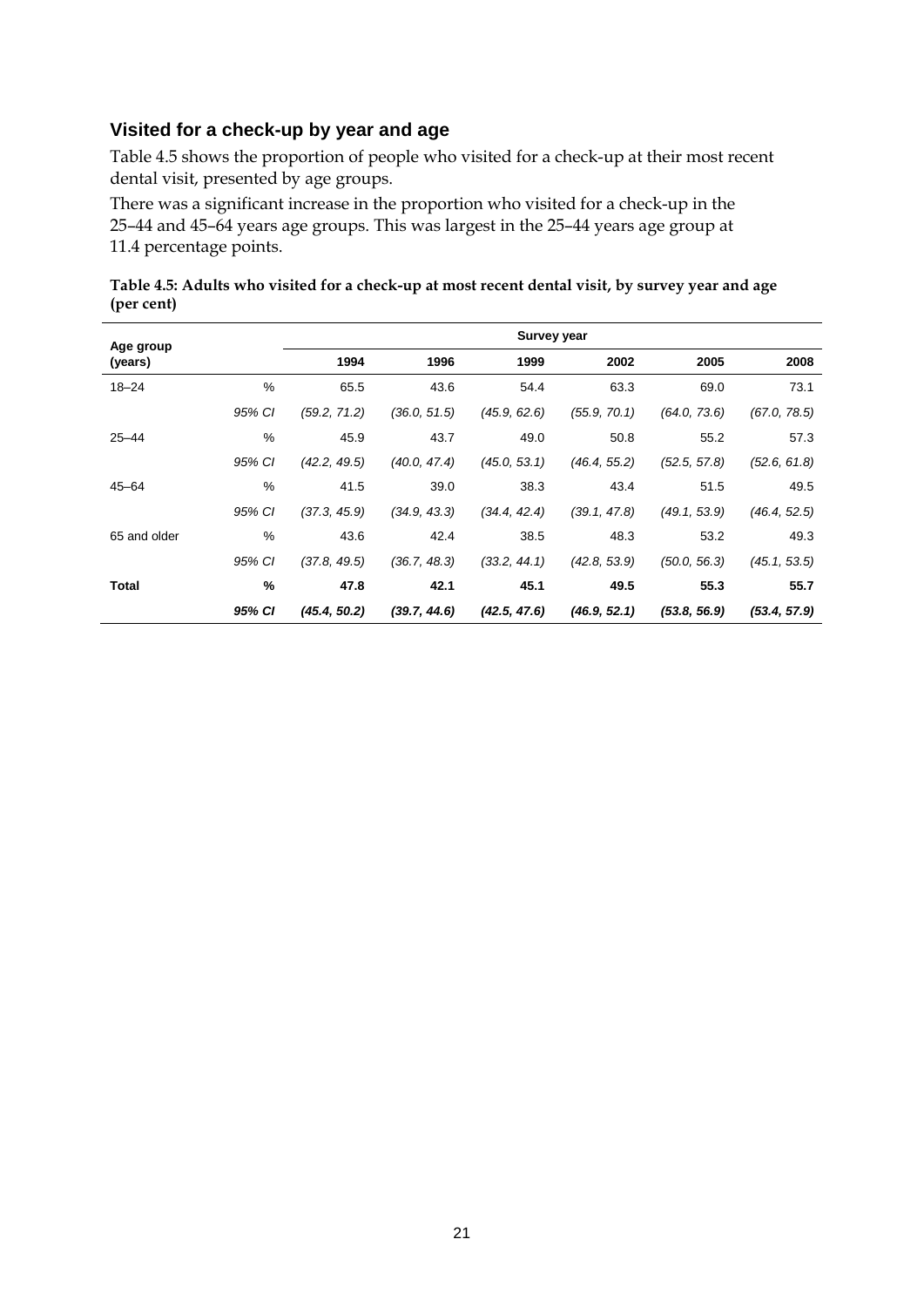### **Visited for a check-up by year and selected characteristics**

[Table 4.6](#page-28-0) presents the proportion of persons who visited for a check-up at their most recent dental visit, classified by survey year and selected characteristics. The main findings are:

- The only significant differences in prevalence between males and females throughout the period 1994–2008 occurred in 2005, when there was a 5.9 percentage point difference.
- In all years, non-cardholders reported a higher prevalence of visiting for the purposes of a check-up than did cardholders. The difference between the two groups grew from 9.2 percentage points in 1994 to 17.3 percentage points in 2008.
- In all survey years, the proportion of persons visiting for a check-up was considerably higher among insured than uninsured persons. The proportion of uninsured persons who visited for a check-up did not change significantly over the time periods. However, in the insured group the proportion who visited for a check-up increased from 51.7% to 63.9%. As a result, the gap between the two groups increased from 10 percentage points in 1994 to 19.7 percentage points in 2008.
- In all survey years, persons living in urban areas reported a higher prevalence of visiting for a check-up than rural and remote residents, but this difference was not statistically significant in 1994 or 1996. Between 1999 and 2008 the gap between urban dwellers and rural and remote dwellers increased from 9.6 percentage points to 12.5 percentage points. The increased visiting for a check-up by urban dwellers was the sole driver for this widening gap.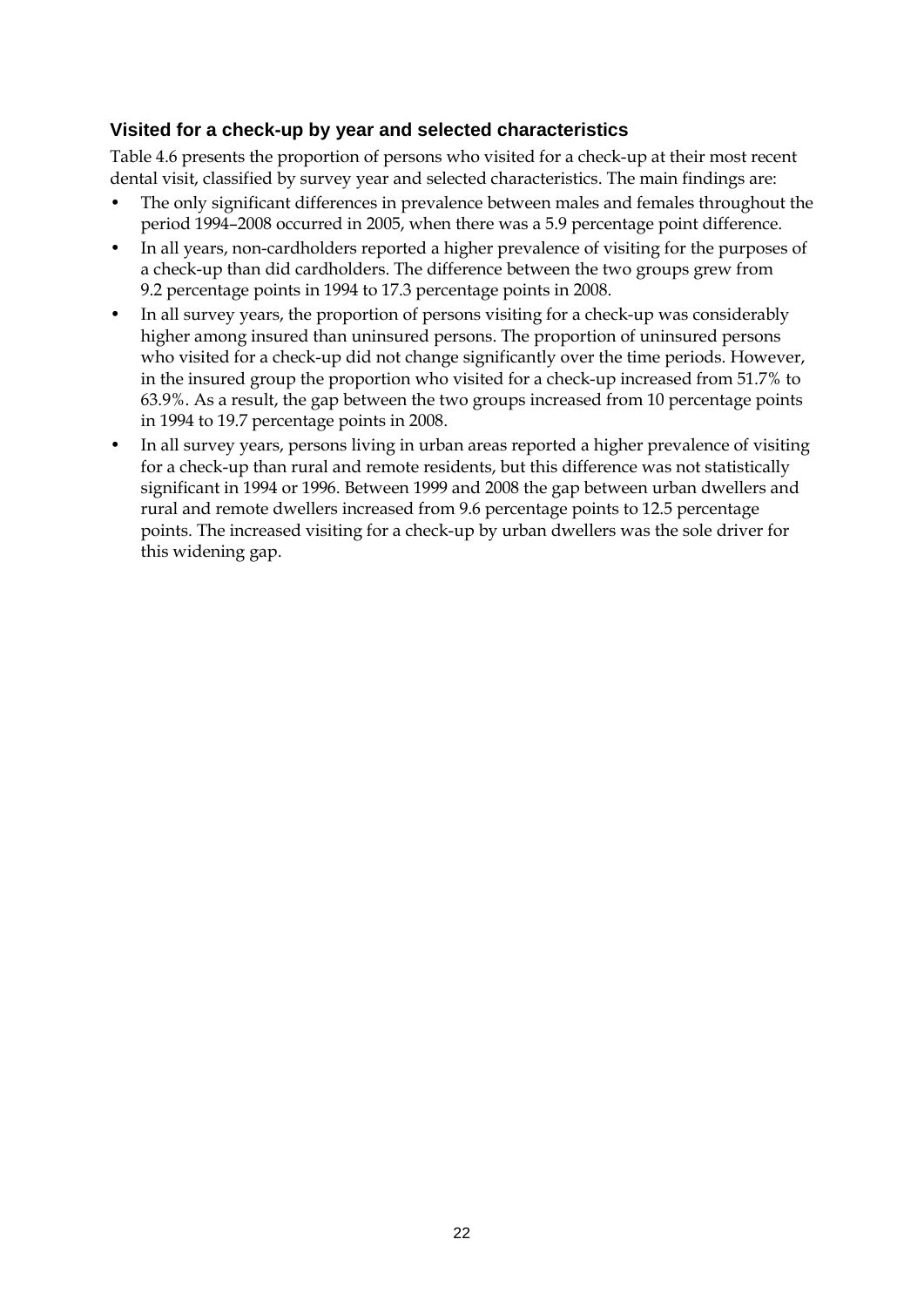|                          |        |              |              |              | <b>Survey year</b> |              |              |
|--------------------------|--------|--------------|--------------|--------------|--------------------|--------------|--------------|
|                          |        | 1994         | 1996         | 1999         | 2002               | 2005         | 2008         |
| <b>Sex</b>               |        |              |              |              |                    |              |              |
| Male                     | %      | 45.8         | 39.9         | 42.8         | 49.4               | 52.4         | 52.9         |
|                          | 95% CI | (42.3, 49.5) | (36.4, 43.6) | (39.1, 46.6) | (45.4, 53.3)       | (50.0, 54.8) | (49.3, 56.5) |
| Female                   | $\%$   | 47.2         | 44.0         | 46.4         | 49.7               | 58.3         | 57.8         |
|                          | 95% CI | (44.2, 50.3) | (40.9, 47.2) | (43.2, 49.7) | (46.5, 53.0)       | (56.4, 60.1) | (54.8, 60.8) |
| <b>Cardholder status</b> |        |              |              |              |                    |              |              |
| Cardholder               | %      | 39.3         | 30.7         | 32.0         | 37.0               | 41.6         | 41.1         |
|                          | 95% CI | (33.7, 45.2) | (25.2, 36.9) | (26.7, 37.8) | (31.6, 42.6)       | (38.2, 45.0) | (35.3, 47.2) |
| Non-cardholder           | %      | 48.5         | 43.9         | 46.9         | 53.5               | 58.7         | 58.4         |
|                          | 95% CI | (45.8, 51.2) | (41.1, 46.7) | (44.1, 49.8) | (50.5, 56.5)       | (57.0, 60.4) | (55.8, 61.0) |
| <b>Insurance status</b>  |        |              |              |              |                    |              |              |
| Insured                  | %      | 51.7         | 49.7         | 53.3         | 55.2               | 63.7         | 63.9         |
|                          | 95% CI | (48.3, 55.0) | (46.2, 53.2) | (49.6, 56.9) | (51.6, 58.8)       | (61.6, 65.7) | (61.1, 66.7) |
| Uninsured                | %      | 41.7         | 35.4         | 38.0         | 42.4               | 45.9         | 44.2         |
|                          | 95% CI | (38.4, 45.0) | (32.2, 38.8) | (34.8, 41.2) | (38.8, 46.0)       | (43.7, 48.1) | (40.6, 47.9) |
| Region                   |        |              |              |              |                    |              |              |
| Urban                    | %      | 47.1         | 43.1         | 46.6         | 50.5               | 56.3         | 56.7         |
|                          | 95% CI | (44.4, 49.9) | (40.2, 46.0) | (43.7, 49.5) | (47.7, 53.3)       | (54.6, 57.9) | (54.2, 59.1) |
| Rural and remote         | %      | 44.3         | 39.5         | 37.0         | 41.4               | 48.2         | 44.2         |
|                          | 95% CI | (40.2, 48.6) | (35.6, 43.6) | (32.8, 41.4) | (35.8, 47.2)       | (43.9, 52.6) | (37.8, 50.8) |
| <b>Total</b>             | %      | 46.5         | 42.1         | 44.7         | 49.6               | 55.5         | 55.5         |
|                          | 95% CI | (44.1, 48.8) | (39.7, 44.5) | (42.2, 47.2) | (47.0, 52.1)       | (54.0, 57.1) | (53.2, 57.8) |

<span id="page-28-0"></span>**Table 4.6: Adults who visited for a check-up at most recent dental visit, by survey year and selected characteristics (per cent)**  $\overline{\phantom{a}}$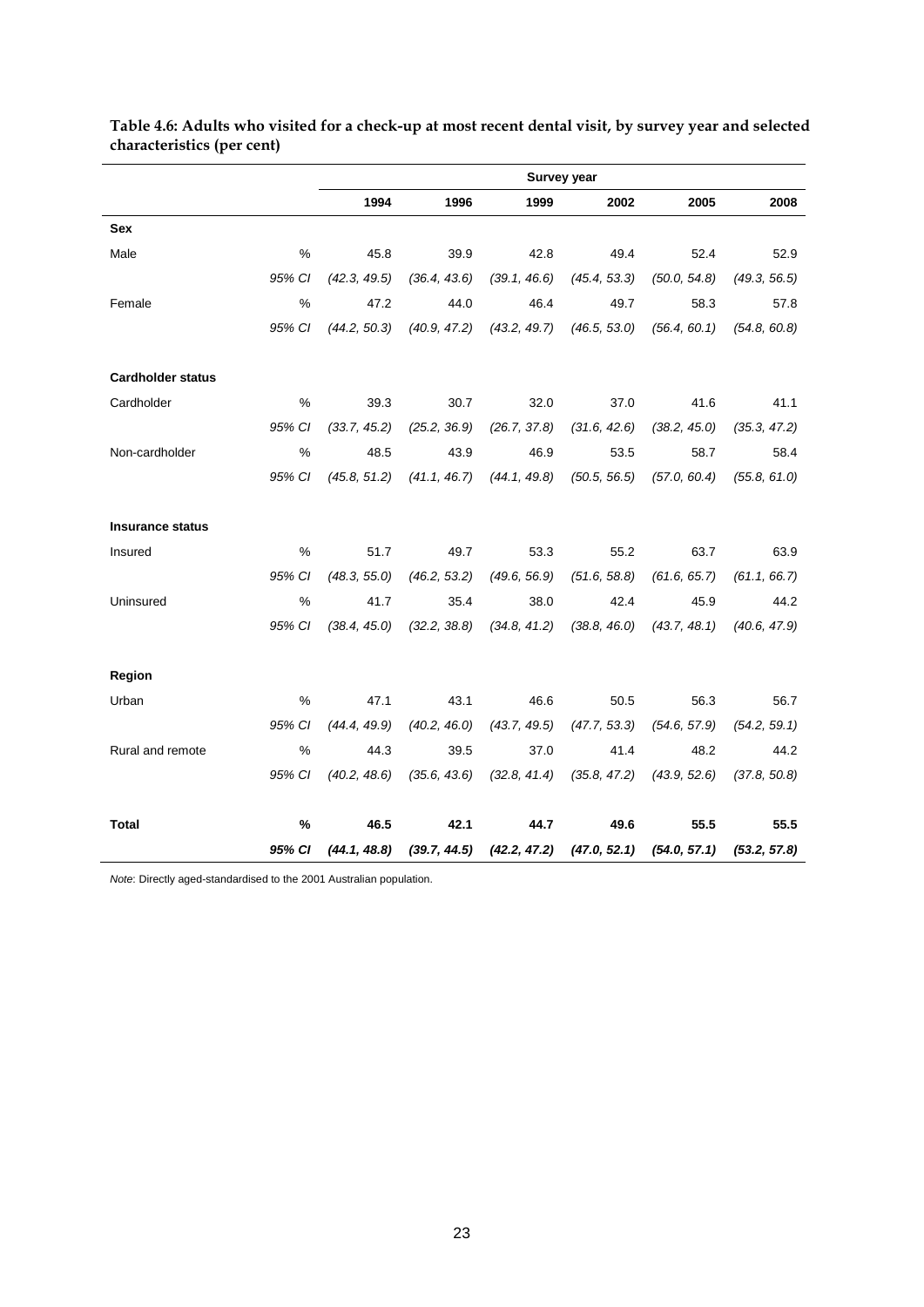# <span id="page-29-0"></span>**4.2 Usual pattern of dental visits**

While the characteristics of a person's last dental visit provide a snapshot of recent visiting behaviour, their usual dental attendance pattern reflects longer term behaviours and intentions. Individuals who regularly visit a dentist for the purpose of a check-up are more likely to receive timely preventive dental care and experience better oral health outcomes. The characteristics of a person's usual visiting behaviour presented in this section include how often they usually visit a dentist and the usual reason for making a dental visit.

# <span id="page-29-1"></span>**Usual frequency of visiting**

In each NDTIS respondents were asked, 'How often, on average, do you seek care from a dental professional?' Categories of response included 'Two or more times a year', 'Once a year', 'Once every 2 years', 'Less often than that' and 'Don't know'. The first two response categories have been combined to estimate the proportion of people who usually visit the dentist at least once a year. Data are presented by survey year and age.

From 1994 to 2008 about half of all adults usually visited the dentist at least once a year, with prevalence ranging from 49.6% to 54.9% [\(Figure 4.4\)](#page-29-2).

<span id="page-29-2"></span>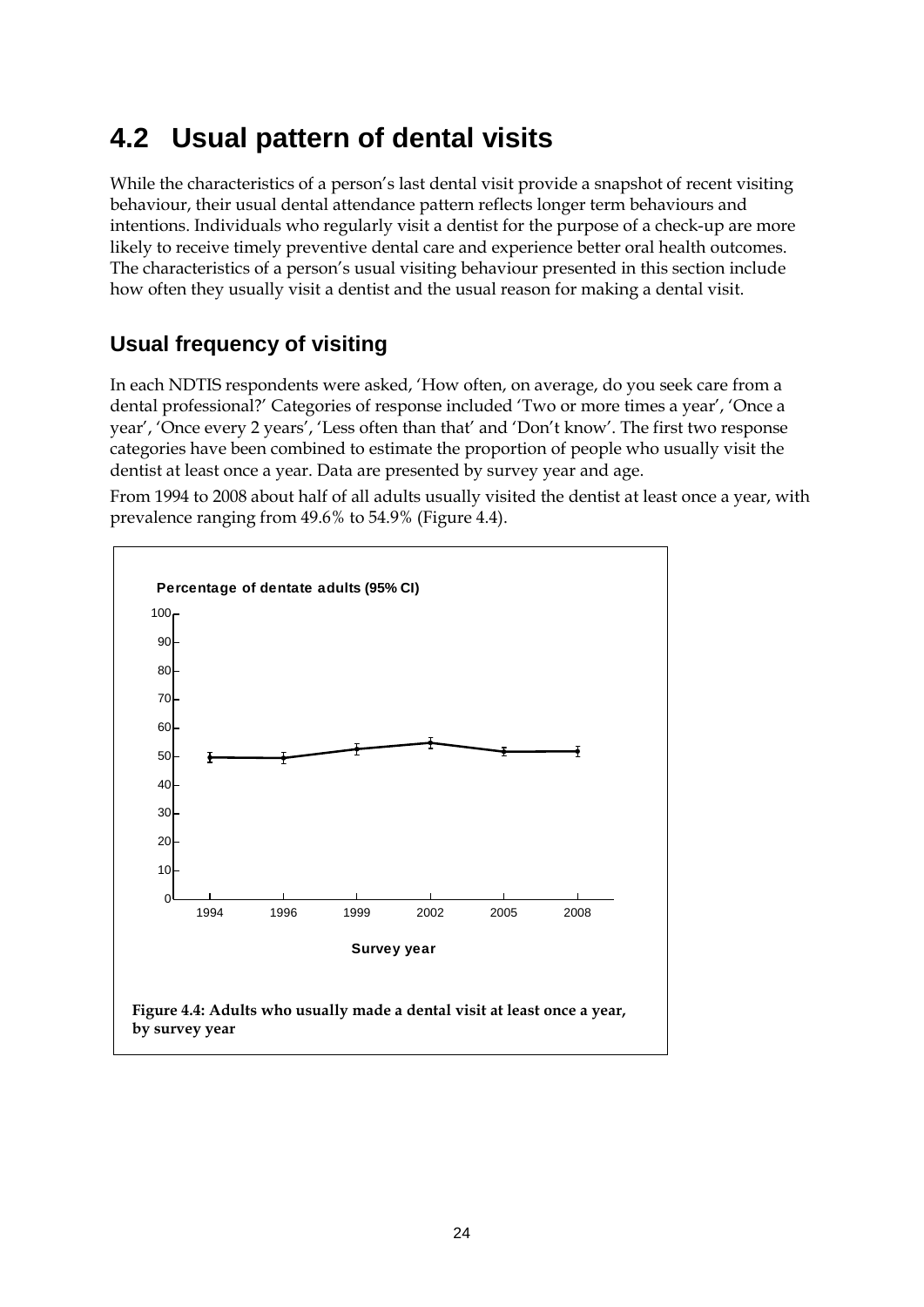### **Usually made a dental visit at least once a year by year and age**

[Table 4.7](#page-30-0) shows the proportion of people who usually made a dental visit at least once a year by survey year and age group. There is a consistent pattern in the proportion who usually visited once a year, being lowest in the 25–44 years age group, although this was not statistically significant in all years.

| Age group    |        |              |              | <b>Survey year</b> |              |              |              |
|--------------|--------|--------------|--------------|--------------------|--------------|--------------|--------------|
| (years)      |        | 1994         | 1996         | 1999               | 2002         | 2005         | 2008         |
| $18 - 24$    | %      | 53.9         | 51.4         | 56.3               | 58.1         | 52.0         | 57.2         |
|              | 95% CI | (49.2, 58.5) | (45.2, 57.5) | (50.1, 62.2)       | (52.6, 63.3) | (48.1, 55.8) | (51.8, 62.4) |
| $25 - 44$    | %      | 47.8         | 45.2         | 48.3               | 50.9         | 45.8         | 47.7         |
|              | 95% CI | (45.1, 50.4) | (42.2, 48.2) | (45.4, 51.3)       | (47.7, 54.1) | (43.9, 47.7) | (44.3, 51.1) |
| $45 - 64$    | %      | 50.3         | 54.0         | 56.1               | 57.9         | 56.6         | 54.2         |
|              | 95% CI | (47.1, 53.6) | (50.3, 57.7) | (52.8, 59.5)       | (54.4, 61.3) | (54.5, 58.7) | (51.6, 56.7) |
| 65 and older | %      | 51.4         | 55.4         | 56.1               | 57.7         | 58.3         | 52.9         |
|              | 95% CI | (46.9, 56.0) | (50.4, 60.2) | (51.7, 60.4)       | (53.2, 62.1) | (55.4, 61.0) | (49.5, 56.3) |
| <b>Total</b> | %      | 49.8         | 49.6         | 52.7               | 54.9         | 51.8         | 51.9         |
|              | 95% CI | (48.1, 51.6) | (47.5, 51.6) | (50.7, 54.6)       | (52.9, 56.8) | (50.4, 53.2) | (50.1, 53.7) |

<span id="page-30-0"></span>**Table 4.7: Adults who usually made a dental visit at least once a year, by survey year and age (per cent)**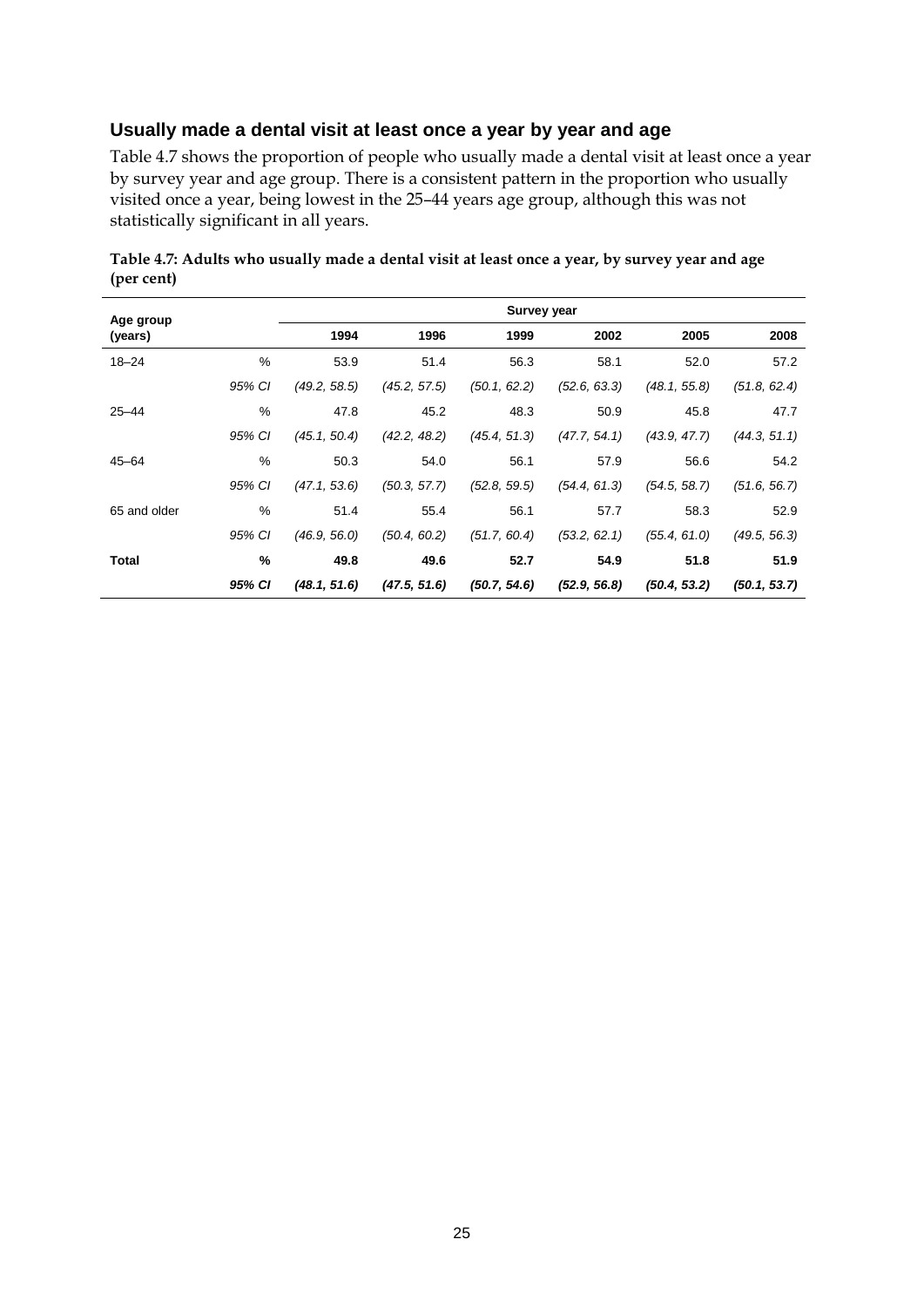## **Usually made a dental visit at least once a year by year and selected characteristics**

[Table 4.8](#page-32-0) shows the proportion who usually made a dental visit at least once a year, classified by survey year and selected characteristics. The main findings are:

- In all years (1994, 1996, 1999, 2002, 2005 and 2008), females were more likely than males to usually visit at least once a year. The difference between the two groups ranged from 10.4 percentage points to 14.4 percentage points.
- In all years, non-cardholders were more likely than cardholders to report that they usually made a dental visit at least once a year. The difference increased from 5.4 percentage points in 1994 to 15.3 percentage points in 2008. This was the result of both an increase in usually visiting once a year by cardholders and a similar decrease in usually visiting once a year by non-cardholders.
- The proportion of insured persons who usually visited once a year increased from 62.4% in 1994 to 69.2% in 2002, before showing a non-significant decrease to 65.6% by 2008. For uninsured people the proportion usually visiting once a year showed a non-significant increase from 41.2% in 1994 to 45.4% in 1999, then a decrease to 38.5% by 2008. The gap between the two groups increased from 21.2 percentage points in 1994 to 27.1 percentage points in 2008.
- Neither urban dwellers nor rural and remote dwellers experienced a significant change in the proportion reporting that they usually visited at least once a year. However, the difference between the two groups increased from 8.7 percentage points in 1994 to 12.1 percentage points in 2005, before decreasing to 11.7 percentage points in 2008.
- There was a large, persistent gap in all years between people who usually visited for a check-up and those who usually visited for a problem in the group who usually made a dental visit at least once a year. This gap varied from 46.5 percentage points in 1999 to 55.0 percentage points in 1994.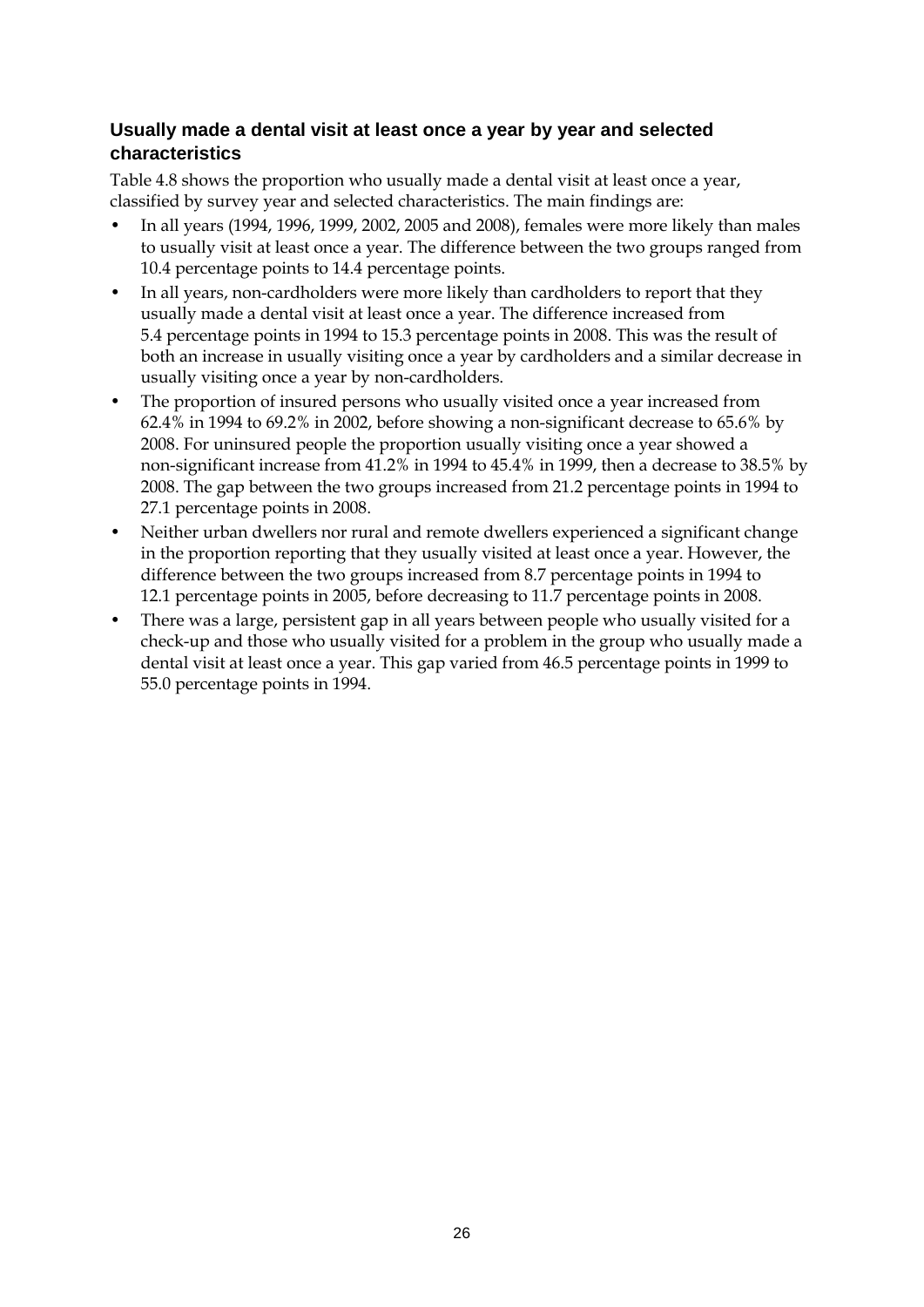|                          |        |              |              | Survey year  |              |                                                                                           |              |
|--------------------------|--------|--------------|--------------|--------------|--------------|-------------------------------------------------------------------------------------------|--------------|
|                          |        | 1994         | 1996         | 1999         | 2002         | 2005                                                                                      | 2008         |
| Sex                      |        |              |              |              |              |                                                                                           |              |
| Male                     | %      | 44.8         | 43.5         | 47.6         | 48.7         | 46.3                                                                                      | 45.7         |
|                          | 95% CI | (42.3, 47.5) | (40.7, 46.4) | (44.8, 50.4) | (45.9, 51.6) | (44.0, 48.3)                                                                              | (43.0, 48.4) |
| Female                   | %      | 55.2         | 57.9         | 58.8         | 61.7         | 57.5                                                                                      | 57.8         |
|                          | 95% CI | (52.7, 57.6) | (55.2, 60.5) | (56.4, 61.2) | (59.2, 64.2) | (55.9, 59.1)                                                                              | (55.4, 60.2) |
| <b>Cardholder status</b> |        |              |              |              |              |                                                                                           |              |
| Cardholder               | %      | 46.4         | 41.3         | 41.6         | 45.8         | 40.0                                                                                      | 41.0         |
|                          | 95% CI | (42.2, 50.5) | (36.6, 46.1) | (37.2, 46.1) | (41.7, 50.0) | (37.6, 42.5)                                                                              | (36.7, 45.4) |
| Non-cardholder           | $\%$   | 51.8         | 53.8         | 56.3         | 59.5         | 56.6                                                                                      | 56.3         |
|                          | 95% CI | (49.6, 53.9) | (51.5, 56.1) | (54.2, 58.5) | (57.2, 61.7) | (55.1, 58.1)                                                                              | (54.3, 58.4) |
| <b>Insurance status</b>  |        |              |              |              |              |                                                                                           |              |
| Insured                  | %      | 62.4         | 63.3         | 66.5         | 69.2         | 66.5                                                                                      | 65.6         |
|                          | 95% CI | (59.7, 65.0) | (60.3, 66.1) | (63.5, 69.4) | (66.5, 71.8) | (64.8, 68.2)                                                                              | (63.1, 68.0) |
| Uninsured                | $\%$   | 41.2         | 41.8         | 45.4         | 43.4         | 39.4                                                                                      | 38.5         |
|                          | 95% CI | (38.9, 43.6) | (39.2, 44.5) | (43.0, 47.9) | (40.8, 46.1) | (37.8, 41.0)                                                                              | (36.0, 41.1) |
| Region                   |        |              |              |              |              |                                                                                           |              |
| Urban                    | %      | 51.9         | 52.7         | 55.1         | 56.4         | 53.3                                                                                      | 52.9         |
|                          | 95% CI | (49.7, 54.0) | (50.3, 55.1) | (52.8, 57.4) | (54.3, 58.4) | (51.8, 54.8)                                                                              | (51.0, 54.8) |
| Rural and remote         | %      | 43.2         | 43.5         | 46.9         | 45.4         | 41.2                                                                                      | 41.2         |
|                          | 95% CI | (40.2, 46.2) | (40.4, 46.8) | (43.7, 50.2) | (41.0, 49.8) | (38.2, 44.2)                                                                              | (36.6, 46.0) |
| Usual reason for visit   |        |              |              |              |              |                                                                                           |              |
| Check-up                 | %      | 77.9         | 77.3         | 75.5         | 79.0         | 76.7                                                                                      | 77.0         |
|                          | 95% CI |              |              |              |              | $(75.8, 79.9)$ $(74.9, 79.5)$ $(73.1, 77.7)$ $(76.8, 81.1)$ $(75.3, 78.0)$ $(74.8, 79.0)$ |              |
| Problem                  | $\%$   | 22.9         | 23.6         | 29.0         | 26.8         | 21.8                                                                                      | 23.4         |
|                          | 95% CI |              |              |              |              | $(20.8, 25.0)$ $(21.3, 26.2)$ $(26.5, 31.6)$ $(24.3, 29.4)$ $(20.5, 23.3)$ $(21.2, 25.8)$ |              |
| <b>Total</b>             | %      | 50.0         | 50.5         | 53.1         | 55.2         | 52.0                                                                                      | 51.7         |
|                          |        |              |              |              |              | 95% Cl (48.2, 51.7) (48.5, 52.5) (51.2, 55.0) (53.3, 57.1) (50.6, 53.3) (49.9, 53.5)      |              |

<span id="page-32-0"></span>**Table 4.8: Adults who usually made a dental visit at least once a year, by survey year and selected characteristics (per cent)**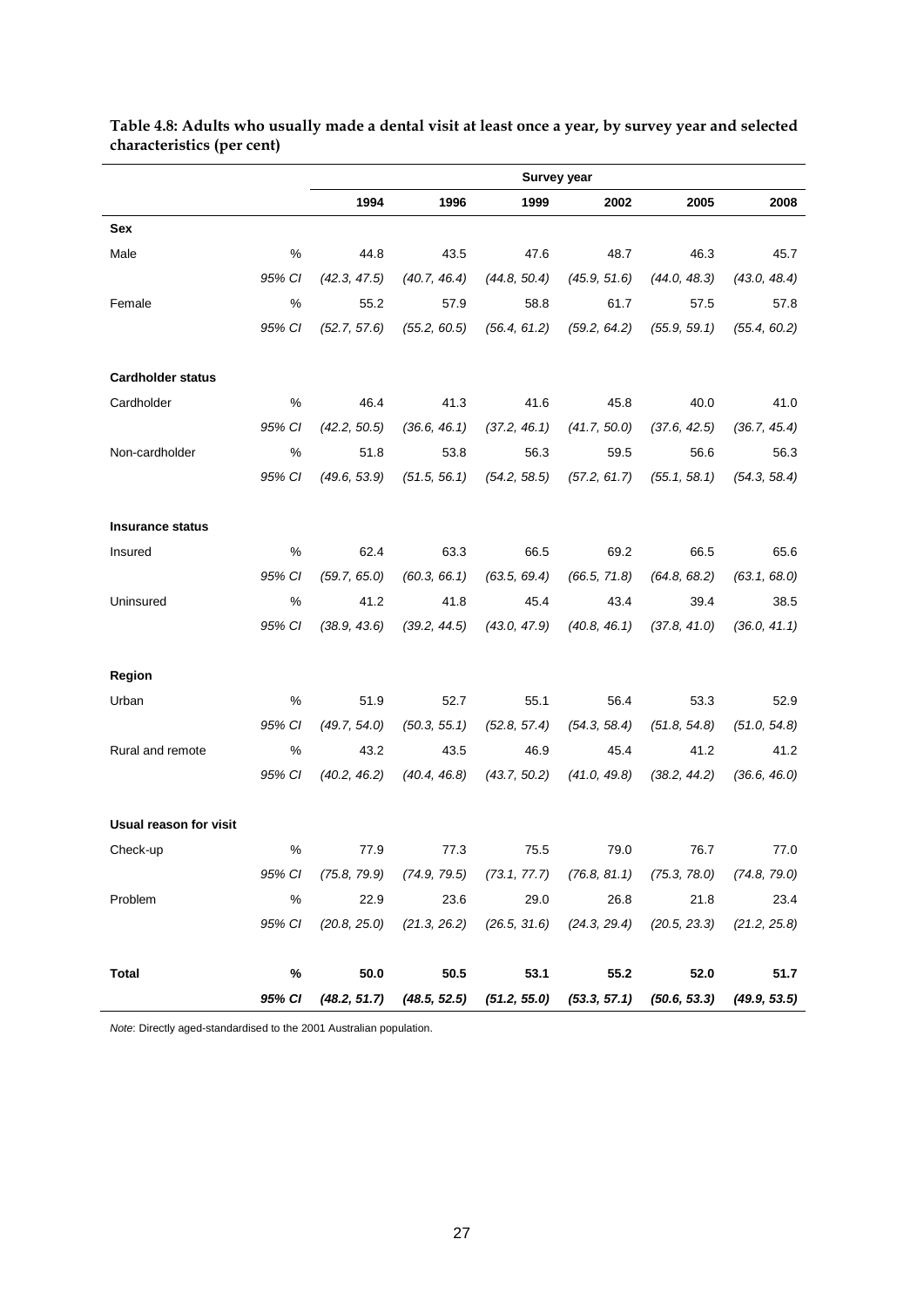# <span id="page-33-0"></span>**Usual reason for dental visit**

The reason for visiting a dentist, whether for a check-up or a dental problem, can influence the type of dental care a person will receive. Delaying a dental visit until a dental problem emerges is likely to lead to less desirable oral health outcomes (AIHW DSRU 2007).

In each NDTIS individuals were asked, 'Which is your usual reason for visiting a dental professional, for check-ups or when you have a dental problem?' The proportion of persons who usually visited the dentist for a check-up is presented by survey year and age.

From 1994 to 2008 the proportion of persons who reported that they usually visited the dentist for a check-up remained fairly constant, ranging from 50.1% in 1994 to 54.8% in 2005 [\(Figure 4.5\)](#page-33-1). The proportion of those usually visiting for a check-up was 8.1 and 6.8 percentage points higher in 1996 and 1999, respectively [\(Figure 4.5\)](#page-33-1), than the proportion reporting that they had visited for a check-up at their most recent dental visit [\(Table 4.6\)](#page-28-0). There were no significant differences in other years.

<span id="page-33-1"></span>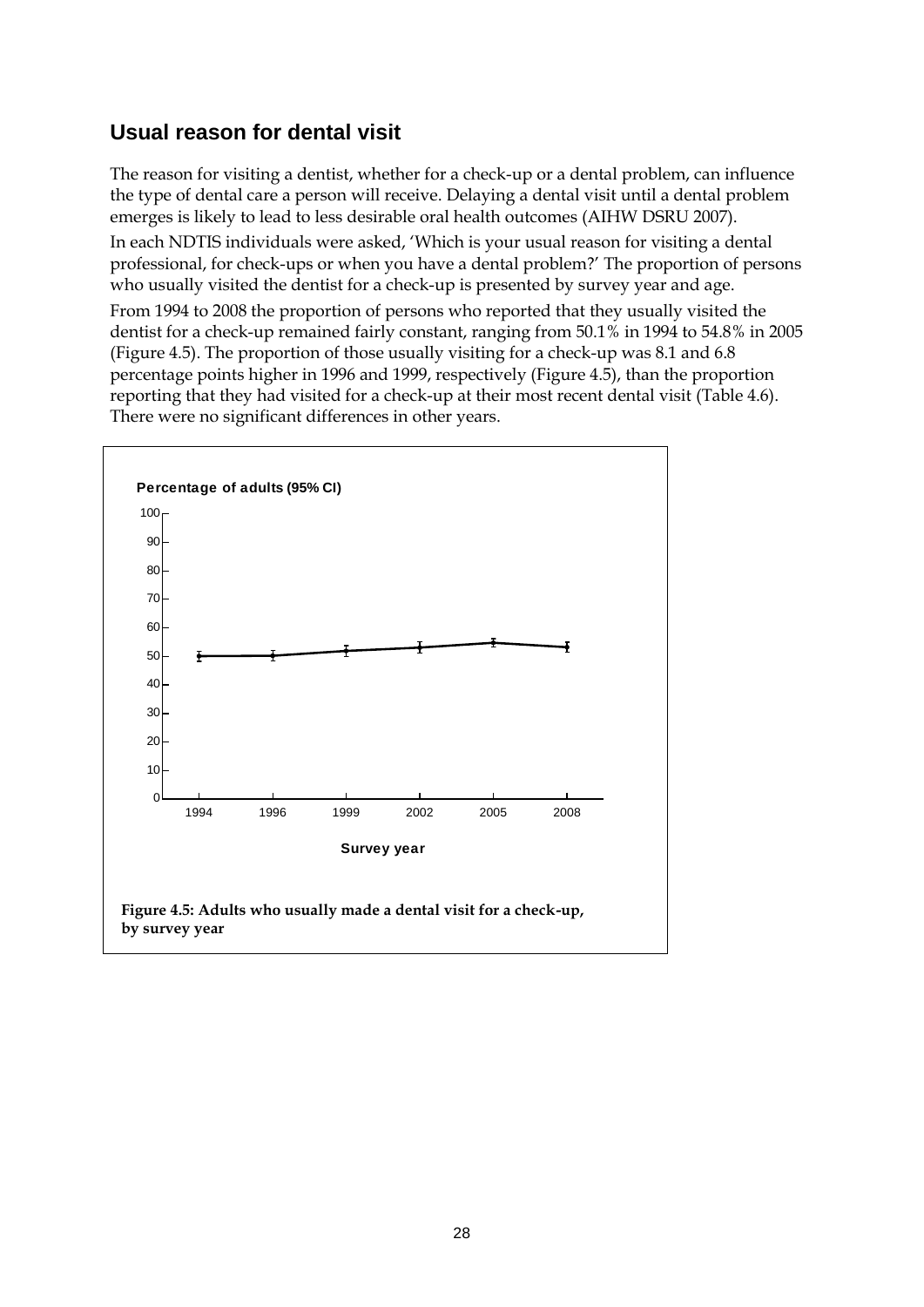### **Usually visited for check-up by year and age**

[Table 4.9](#page-34-0) shows the proportion in each age group in each year who reported that they usually made a dental visit for a check-up. The small variations in each age group across time were, for the most part, not significant. The differences between age groups were small and not significant in 1994, 1996 and 1999. In 2002, 2005 and 2008 the differences between the youngest (18–24 years) and the other age groups were larger and apart from the 65 years and older age groups in 2005 were significant.

| Age group    |        |              |              | <b>Survey year</b> |              |              |              |
|--------------|--------|--------------|--------------|--------------------|--------------|--------------|--------------|
| (years)      |        | 1994         | 1996         | 1999               | 2002         | 2005         | 2008         |
| $18 - 24$    | %      | 55.6         | 52.2         | 59.0               | 63.3         | 62.3         | 62.1         |
|              | 95% CI | (50.9, 60.1) | (46.6, 57.7) | (52.9, 64.9)       | (58.1, 68.3) | (58.3, 66.1) | (56.8, 67.2) |
| $25 - 44$    | %      | 49.1         | 48.7         | 50.4               | 49.6         | 50.6         | 52.6         |
|              | 95% CI | (46.5, 51.8) | (45.9, 51.5) | (47.5, 53.4)       | (46.5, 52.7) | (48.5, 52.8) | (49.2, 56.0) |
| $45 - 64$    | %      | 49.0         | 51.5         | 49.8               | 54.1         | 56.0         | 51.8         |
|              | 95% CI | (45.7, 52.3) | (48.1, 54.8) | (46.4, 53.2)       | (50.7, 57.5) | (53.9, 58.1) | (49.3, 54.3) |
| 65 and older | %      | 47.7         | 50.9         | 53.3               | 51.9         | 56.7         | 48.9         |
|              | 95% CI | (43.2, 52.3) | (46.2, 55.5) | (48.9, 57.6)       | (47.4, 56.3) | (53.9, 59.5) | (45.5, 52.3) |
| Total        | %      | 50.1         | 50.2         | 51.9               | 53.1         | 54.8         | 53.2         |
|              | 95% CI | (48.3, 51.8) | (48.4, 52.1) | (50.0, 53.8)       | (51.2, 55.1) | (53.4, 56.2) | (51.4, 55.0) |

<span id="page-34-0"></span>**Table 4.9: Adults who usually made a dental visit for a check-up, by survey year and age (per cent)**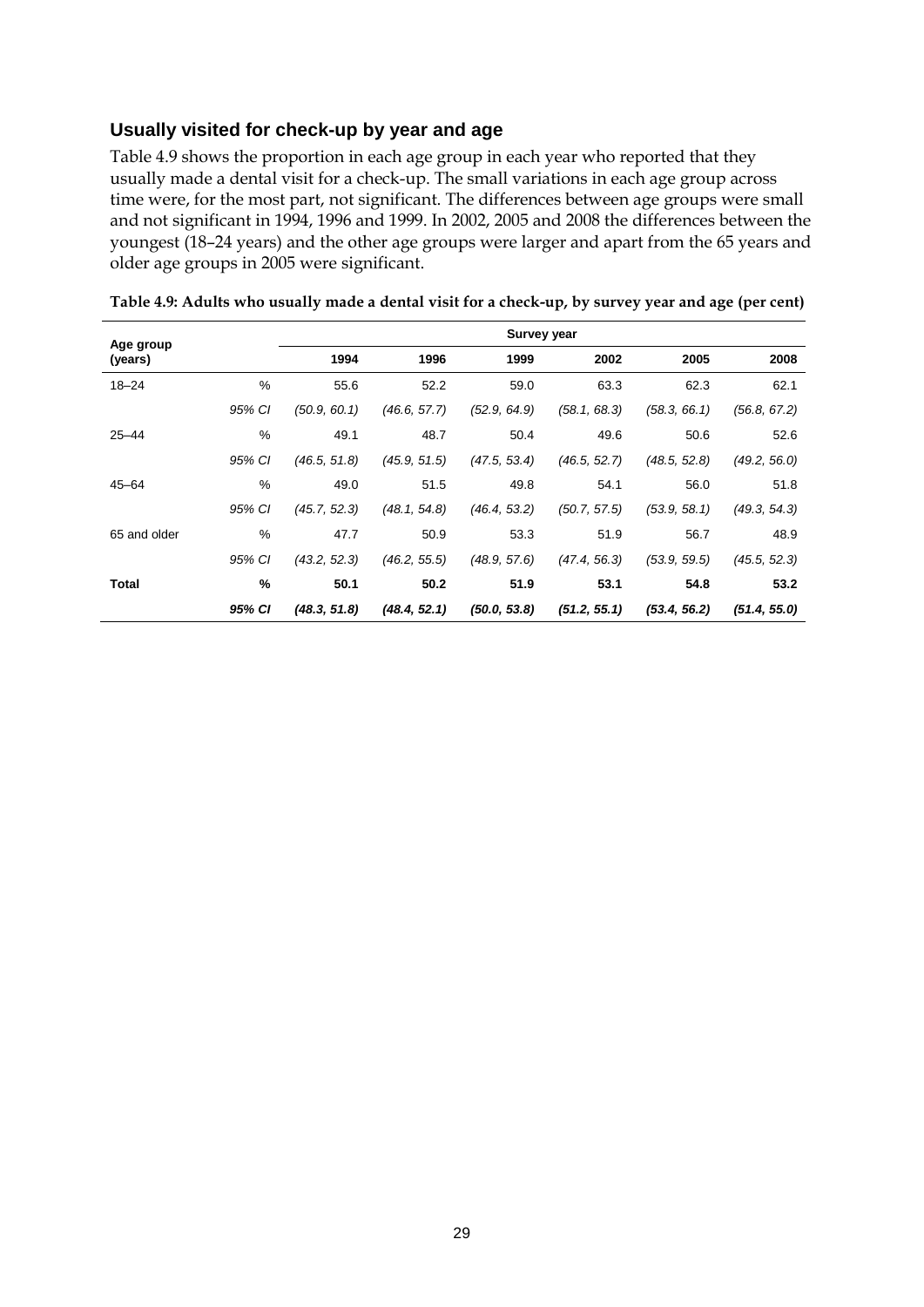### **Usually visited for a check-up by year and selected characteristics**

[Table 4.10](#page-36-0) shows the proportion in each age group in each year who reported that they usually made a dental visit for a check-up, classified by survey year and selected characteristics. For all years, the main findings are:

- Females had a higher prevalence of usually visiting for a check-up than did males. Both groups experienced a small, but not significant, increase over the period 1994–2008.
- Non-cardholders had a higher prevalence of usually visiting for a check-up than did cardholders. Among cardholders the prevalence decreased from 40.0% to 35.4%; however, this change was not significant. Among non-cardholders the prevalence increased from 52.5% to 58.4%. This resulted in an increase in the gap between the two groups from 12.5 percentage points in 1994 to 23.0 percentage points in 2008.
- Insured persons had a higher prevalence of usually visiting for a check-up than did uninsured persons. This prevalence increased in insured persons from 61.4% in 1994 to 67.1% in 2008, and showed a small decrease in uninsured persons that was not significant. The prevalence gap between the two groups increased from 20.3 percentage points in 1994 to 27.9 percentage points in 2008.
- Urban dwellers had a higher prevalence of usually visiting for a check-up than rural and remote dwellers. The difference ranged from 10 percentage points to 12.9 percentage points. Among urban dwellers the prevalence of usually visiting for a check-up increased from 51.9% in 1994 to 56.2% in 2005, but declined in 2008 to be not significantly higher than that in 1994. Among rural and remote dwellers there was no significant change in prevalence of usually visiting for a check-up.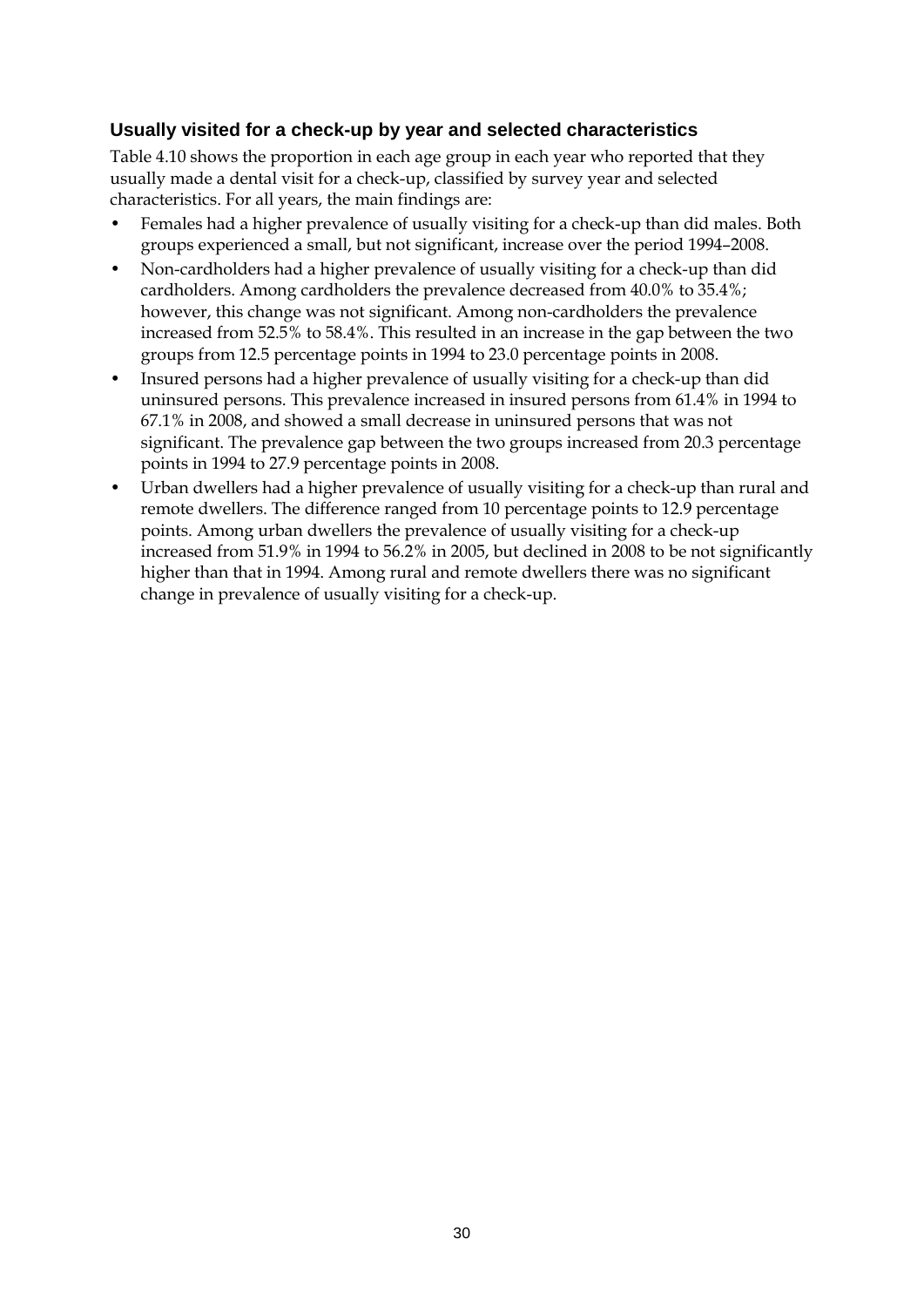|                          |        |              |              |              | <b>Survey year</b> |              |              |
|--------------------------|--------|--------------|--------------|--------------|--------------------|--------------|--------------|
|                          |        | 1994         | 1996         | 1999         | 2002               | 2005         | 2008         |
| Sex                      |        |              |              |              |                    |              |              |
| Male                     | $\%$   | 45.6         | 44.4         | 46.7         | 48.8               | 50.1         | 49.0         |
|                          | 95% CI | (43.0, 48.2) | (41.7, 47.1) | (43.8, 49.5) | (46.0, 51.6)       | (48.2, 51.9) | (46.3, 51.6) |
| Female                   | %      | 53.9         | 56.4         | 57.2         | 57.4               | 59.4         | 56.8         |
|                          | 95% CI | (51.4, 56.3) | (53.9, 58.9) | (54.7, 59.6) | (54.9, 59.9)       | (57.7, 61.1) | (54.4, 59.2) |
| <b>Cardholder status</b> |        |              |              |              |                    |              |              |
| Cardholder               | %      | 40.0         | 38.9         | 37.8         | 37.2               | 38.4         | 35.4         |
|                          | 95% CI | (35.9, 44.2) | (34.5, 43.4) | (33.7, 42.1) | (33.5, 41.0)       | (35.9, 40.9) | (31.4, 39.5) |
| Non-cardholder           | %      | 52.5         | 53.5         | 55.0         | 58.5               | 60.0         | 58.4         |
|                          | 95% CI | (50.3, 54.6) | (51.4, 55.6) | (52.8, 57.2) | (56.2, 60.8)       | (58.5, 61.4) | (56.3, 60.5) |
| <b>Insurance status</b>  |        |              |              |              |                    |              |              |
| Insured                  | %      | 61.4         | 62.8         | 64.1         | 67.1               | 69.3         | 67.1         |
|                          | 95% CI | (58.7, 64.0) | (60.0, 65.6) | (61.0, 67.1) | (64.3, 69.7)       | (67.6, 70.9) | (64.6, 69.4) |
| Uninsured                | %      | 41.1         | 41.8         | 44.7         | 41.2               | 42.0         | 39.2         |
|                          | 95% CI | (38.8, 43.5) | (39.4, 44.3) | (42.3, 47.1) | (38.6, 43.8)       | (40.4, 43.6) | (36.7, 41.8) |
| Region                   |        |              |              |              |                    |              |              |
| Urban                    | %      | 51.9         | 52.8         | 54.3         | 54.6               | 56.2         | 54.0         |
|                          | 95% CI | (49.8, 54.1) | (50.5, 55.1) | (52.0, 56.6) | (52.5, 56.6)       | (54.6, 57.7) | (52.1, 55.9) |
| Rural and remote         | %      | 41.9         | 42.3         | 42.8         | 41.7               | 43.5         | 42.3         |
|                          | 95% CI | (38.9, 44.9) | (39.4, 45.3) | (39.6, 46.0) | (37.6, 46.0)       | (41.2, 45.8) | (37.5, 47.2) |
| Total                    | $\%$   | 49.7         | 50.3         | 51.8         | 53.1               | 54.8         | 52.9         |
|                          | 95% CI | (47.9, 51.5) | (48.5, 52.2) | (49.9, 53.7) | (51.2, 55.0)       | (53.4, 56.2) | (51.1, 54.7) |

#### <span id="page-36-0"></span>**Table 4.10: Adults who usually made a dental visit for a check-up, by survey year and selected characteristics (per cent)**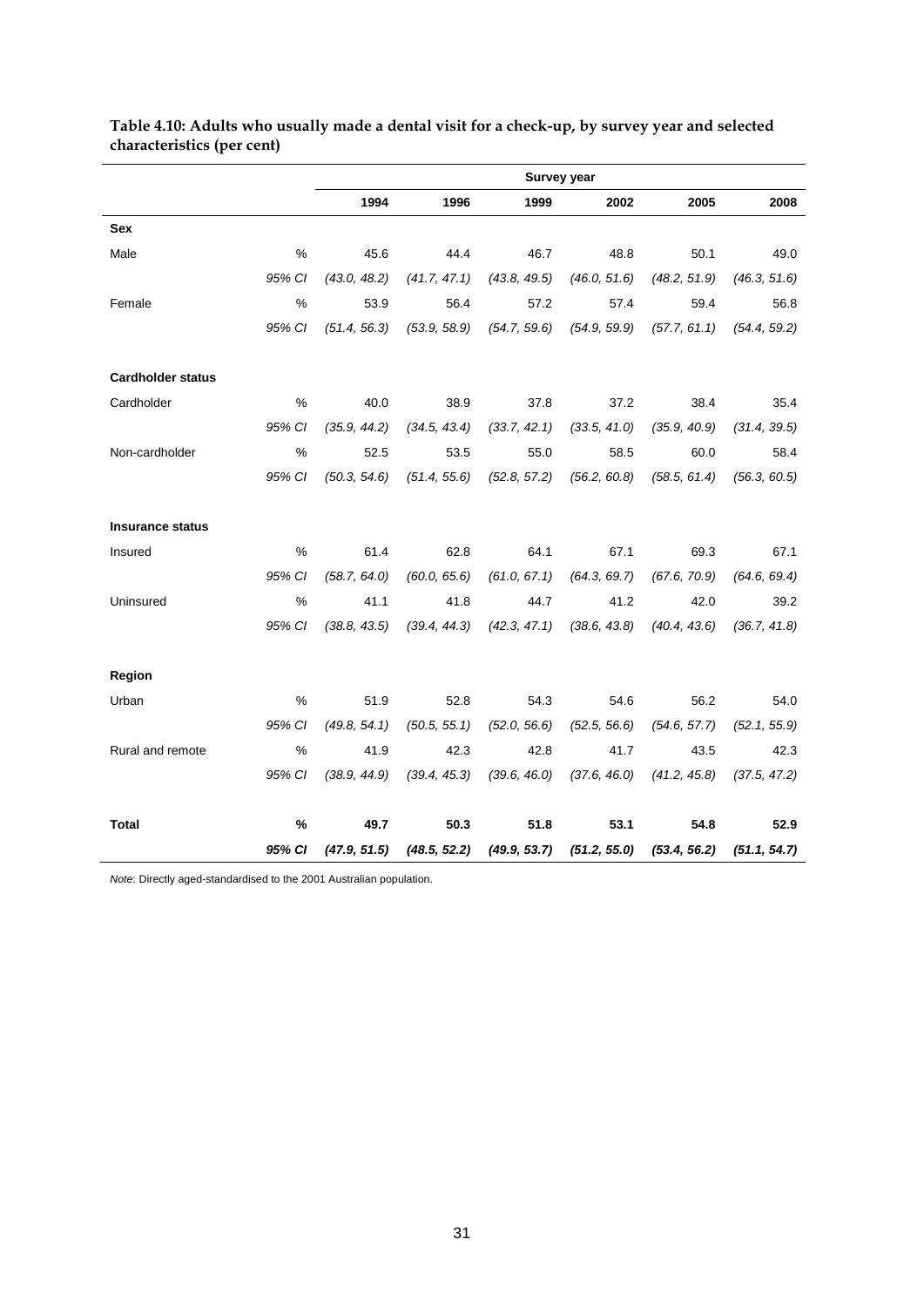# <span id="page-37-0"></span>**4.3 Dental treatment received**

The type of treatment received at a dental visit provides an indication of the extent of oral disease among Australian adults. Adults who make a dental visit regularly and receive appropriate dental care focused on prevention should report low levels of extractions and possibly lower levels of fillings. This section presents the data on the proportion of adults who received an extraction, filling or scale and clean in the previous 12 months.

# <span id="page-37-1"></span>**Received an extraction**

In each NDTIS, respondents who had made a dental visit in the previous 12 months were asked, 'How many extractions did you receive in the previous 12 months?' Respondents who answered any number of extractions greater than zero were classed as having received an extraction. Of those persons who made a dental visit in the previous 12 months, the proportion reporting that they had received an extraction is presented by survey year and age.

During the period 1994–2008 about 15% of persons who made a dental visit in the previous 12 months received an extraction [\(Figure 4.6\)](#page-37-2). Prevalence was highest (17.5%) in 2002, and there was a 4.0 percentage point difference between 1994 and 2008 (13.1% in 1994 compared with 17.1% in 2008).

<span id="page-37-2"></span>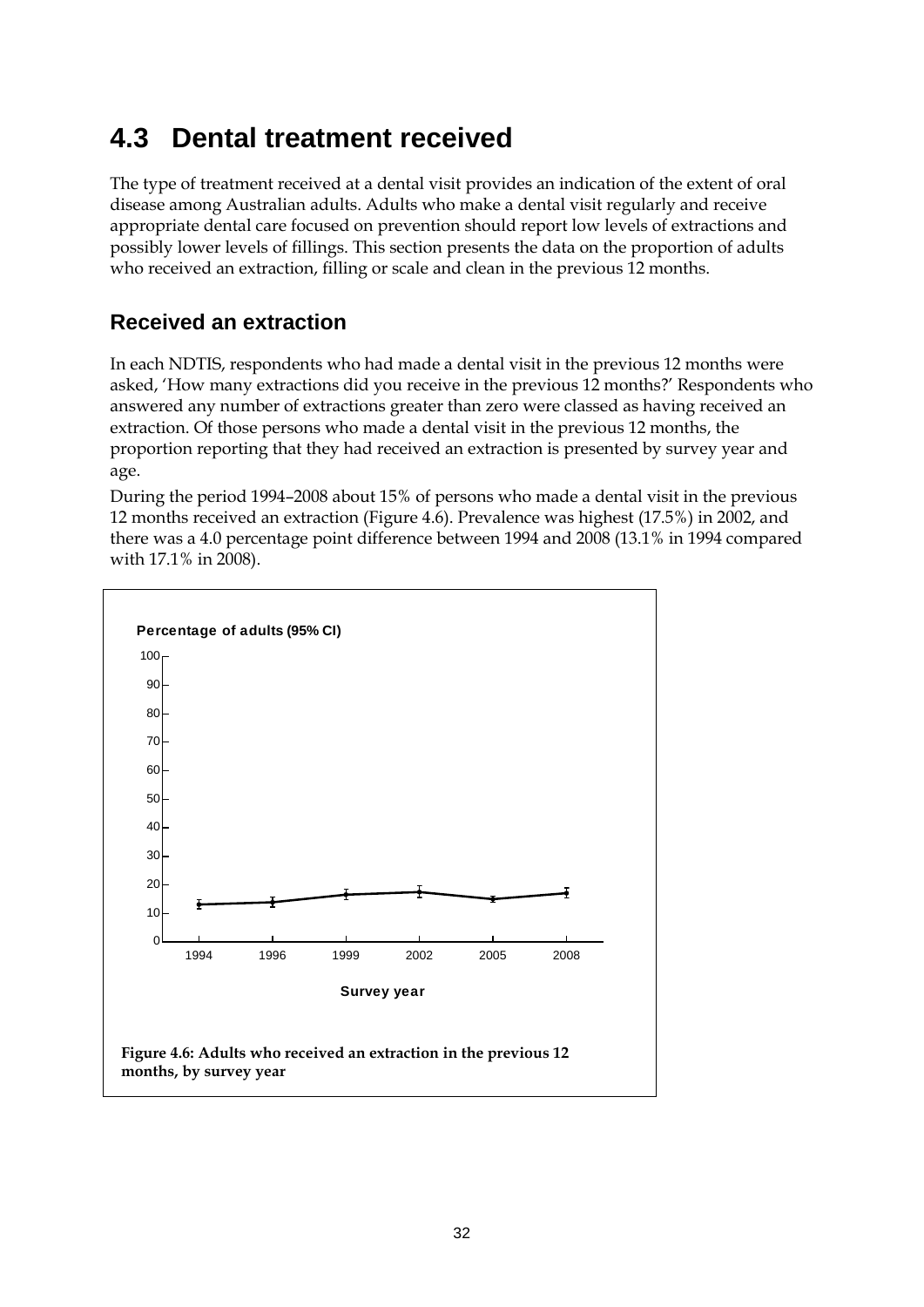## **Received an extraction in the previous 12 months by year and age**

[Table 4.11](#page-38-0) presents the proportion of persons who made a dental visit in the previous 12 months and received an extraction, classified by survey year and age.

Only the 25–44 years age group experienced a significant increase in prevalence of extraction in the previous 12 months (12.5% in 1994 to 18.6% in 2008).

<span id="page-38-0"></span>**Table 4.11: Adults who received an extraction in the previous 12 months, by survey year and age (per cent)**

| Age group    |        |              |              | <b>Survey year</b> |              |              |              |
|--------------|--------|--------------|--------------|--------------------|--------------|--------------|--------------|
| (years)      |        | 1994         | 1996         | 1999               | 2002         | 2005         | 2008         |
| $18 - 24$    | %      | 16.3         | 16.8         | 14.9               | 17.9         | 14.8         | 13.9         |
|              | 95% CI | (12.2, 21.6) | (11.7, 23.4) | (10.2, 21.1)       | (13.0, 24.0) | (11.3, 19.1) | (10.0, 18.9) |
| $25 - 44$    | %      | 12.5         | 14.2         | 18.6               | 17.6         | 16.4         | 18.6         |
|              | 95% CI | (10.3, 15.1) | (11.7, 17.2) | (15.5, 22.0)       | (14.5, 21.3) | (14.7, 18.3) | (15.3, 22.5) |
| $45 - 64$    | %      | 12.6         | 12.6         | 15.6               | 17.4         | 13.2         | 16.6         |
|              | 95% CI | (10.1, 15.8) | (10.2, 15.6) | (12.7, 19.1)       | (14.2, 21.2) | (11.8, 14.7) | (14.8, 19.0) |
| 65 and older | $\%$   | 12.1         | 12.8         | 14.5               | 17.3         | 16.1         | 17.9         |
|              | 95% CI | (8.8, 16.3)  | (9.5, 17.0)  | (11.1, 18.7)       | (13.3, 22.0) | (13.9, 18.5) | (14.9, 21.4) |
| <b>Total</b> | %      | 13.1         | 13.9         | 16.6               | 17.5         | 15.0         | 17.1         |
|              | 95% CI | (11.6, 14.8) | (12.3, 15.7) | (14.8, 18.6)       | (15.6, 19.7) | (13.9, 16.1) | (15.5, 18.9) |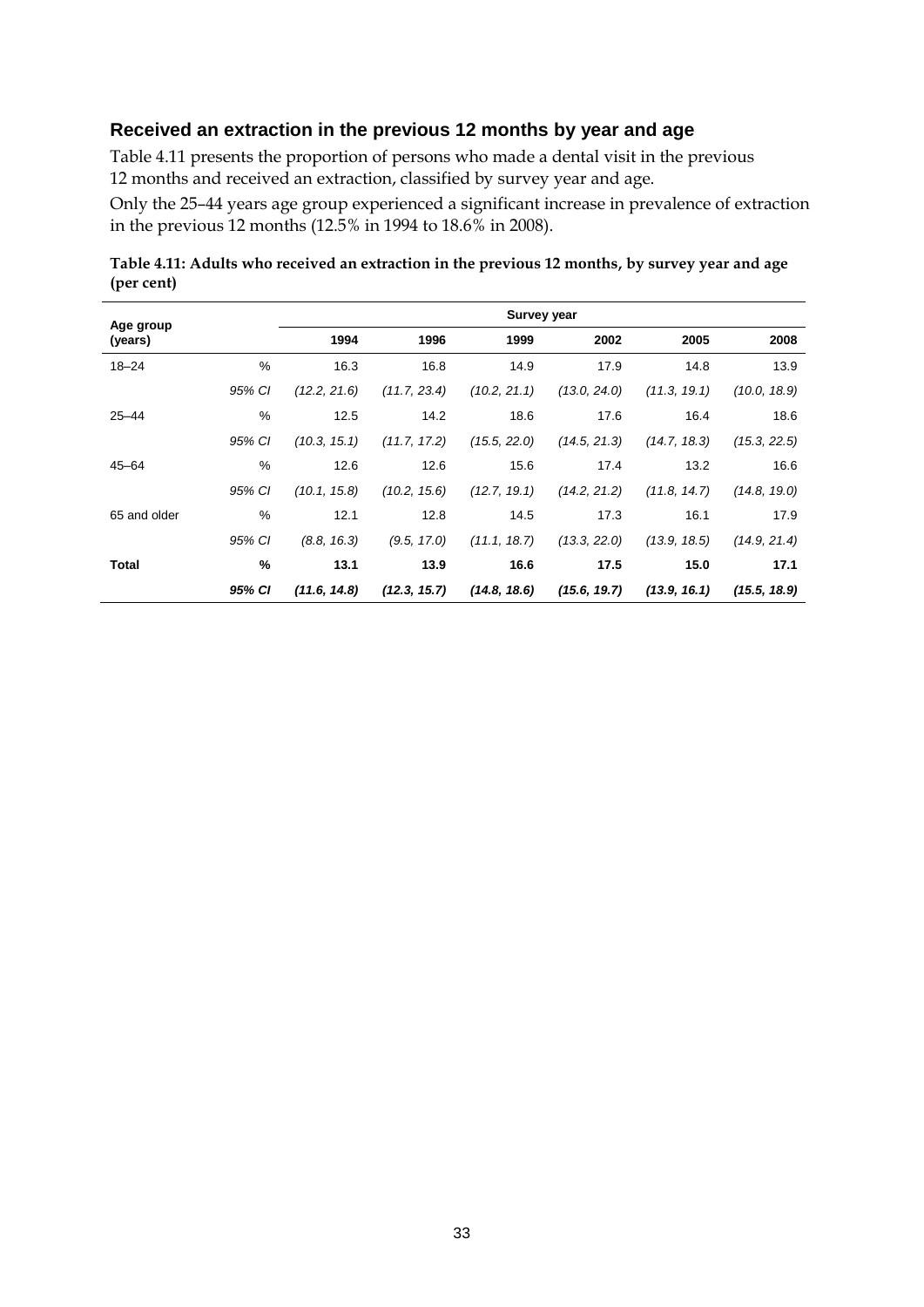## **Received an extraction in the previous 12 months by year and selected characteristics**

[Table 4.12](#page-40-0) shows the proportion who received an extraction in the previous 12 months, classified by survey year and selected characteristics. The main findings are:

- Males were consistently more likely than females to have received an extraction in the previous 12 months; however, the difference was only significant in 2005. The prevalence of extractions increased in females from 11.4% to 16.2%, but the prevalence of extractions in males did not change significantly.
- There were large differences in the prevalence of extractions, with cardholders generally reporting a prevalence of extractions of 10–15 percentage points higher than non-cardholders.
- Throughout the period from 1994 to 2008 the prevalence of extractions among uninsured persons was about twice that among insured persons. The prevalence increased from 16.5% to 23.2% among the uninsured.
- Persons living in rural and remote areas were just as likely to have received an extraction as those in urban areas. However, prevalence of extractions increased from 12.5% in 1994 to 16.9% in 2008 among those living in urban areas.
- In all survey years, persons who usually visited for a problem were approximately three times as likely to have received an extraction as those who usually visited for a check-up. These differences were significant in absolute terms for all years. The prevalence of extractions among those who usually visited for a problem increased from 21.8% in 1994 to 31.5% in 2008.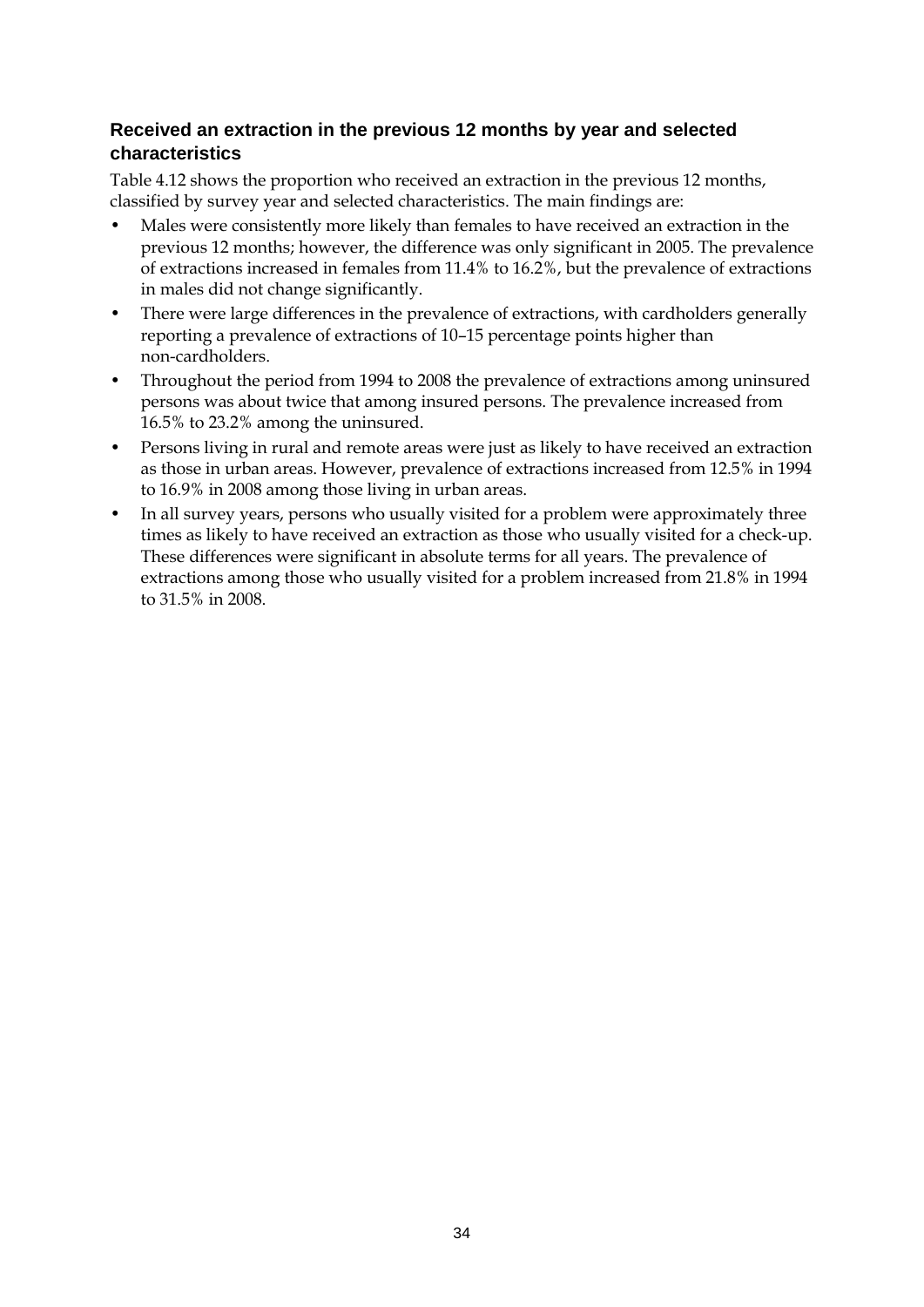|                          |        |              |                                                                                           | <b>Survey year</b>            |              |              |              |
|--------------------------|--------|--------------|-------------------------------------------------------------------------------------------|-------------------------------|--------------|--------------|--------------|
|                          |        | 1994         | 1996                                                                                      | 1999                          | 2002         | 2005         | 2008         |
| Sex                      |        |              |                                                                                           |                               |              |              |              |
| Male                     | %      | 14.5         | 16.1                                                                                      | 18.6                          | 20.1         | 17.1         | 18.6         |
|                          | 95% CI | (12.2, 17.2) | (13.5, 19.1)                                                                              | (15.8, 21.7)                  | (17.0, 23.5) | (15.3, 19.2) | (15.9, 21.6) |
| Female                   | %      | 11.4         | 12.0                                                                                      | 14.8                          | 15.5         | 13.4         | 16.2         |
|                          | 95% CI | (9.6, 13.5)  | (10.1, 14.2)                                                                              | (12.6, 17.3)                  | (13.2, 18.0) | (12.2, 14.6) | (14.1, 18.7) |
| <b>Cardholder status</b> |        |              |                                                                                           |                               |              |              |              |
| Cardholder               | $\%$   | 21.3         | 27.2                                                                                      | 28.9                          | 26.1         | 24.9         | 25.6         |
|                          | 95% CI | (17.0, 26.5) | (21.3, 34.0)                                                                              | (23.6, 34.9)                  | (21.4, 31.5) | (22.0, 27.9) | (20.4, 31.7) |
| Non-cardholder           | %      | 11.3         | 11.6                                                                                      | 14.3                          | 15.0         | 13.3         | 15.3         |
|                          | 95% CI | (9.7, 13.2)  | (10.0, 13.4)                                                                              | (12.4, 16.4)                  | (13.0, 17.3) | (12.1, 14.5) | (13.4, 17.4) |
| <b>Insurance status</b>  |        |              |                                                                                           |                               |              |              |              |
| Insured                  | %      | 9.7          | 10.8                                                                                      | 10.7                          | 12.6         | 10.5         | 13.0         |
|                          | 95% CI | (7.9, 11.9)  | (8.7, 13.2)                                                                               | (8.4, 13.4)                   | (10.3, 15.3) | (9.2, 12.0)  | (11.1, 15.3) |
| Uninsured                | $\%$   | 16.5         | 16.9                                                                                      | 21.2                          | 23.5         | 20.9         | 23.2         |
|                          | 95% CI | (14.2, 19.2) | (14.5, 19.7)                                                                              | (18.7, 24.1)                  | (20.5, 26.9) | (19.1, 22.8) | (20.2, 26.4) |
| Region                   |        |              |                                                                                           |                               |              |              |              |
| Urban                    | %      | 12.5         | 13.2                                                                                      | 16.0                          | 17.3         | 14.6         | 16.9         |
|                          | 95% CI | (10.8, 14.4) | (11.3, 15.3)                                                                              | (13.9, 18.3)                  | (15.2, 19.6) | (13.4, 15.8) | (15.1, 18.9) |
| Rural and remote         | $\%$   | 14.4         | 15.2                                                                                      | 19.0                          | 21.1         | 20.4         | 22.0         |
|                          | 95% CI | (11.8, 17.4) |                                                                                           | $(12.5, 18.2)$ $(15.7, 22.7)$ | (16.7, 26.3) | (17.6, 23.4) | (16.9, 28.2) |
| Usual reason for visit   |        |              |                                                                                           |                               |              |              |              |
| Check-up                 | %      | 8.1          | 7.3                                                                                       | 9.8                           | 9.7          | 9.1          | 10.3         |
|                          | 95% CI |              | $(6.7, 9.8)$ $(5.9, 8.9)$ $(8.1, 11.9)$ $(8.0, 11.6)$ $(8.1, 10.2)$ $(8.8, 12.1)$         |                               |              |              |              |
| Problem                  | %      | 21.8         | 25.3                                                                                      | 28.4                          | 34.1         | 27.3         | 31.5         |
|                          | 95% CI |              | $(18.8, 25.3)$ $(21.8, 29.0)$ $(24.8, 32.3)$ $(29.9, 38.7)$ $(25.0, 29.7)$ $(27.7, 35.5)$ |                               |              |              |              |
| <b>Total</b>             | %      | 12.9         | 13.8                                                                                      | 16.6                          | 17.7         | 15.1         | 17.4         |
|                          | 95% CI |              | $(11.4, 14.5)$ $(12.2, 15.6)$ $(14.8, 18.6)$ $(15.8, 19.8)$ $(14.0, 16.3)$ $(15.6, 19.2)$ |                               |              |              |              |

#### <span id="page-40-0"></span>**Table 4.12: Adults who received an extraction in the previous 12 months, by survey year and selected characteristics (per cent)**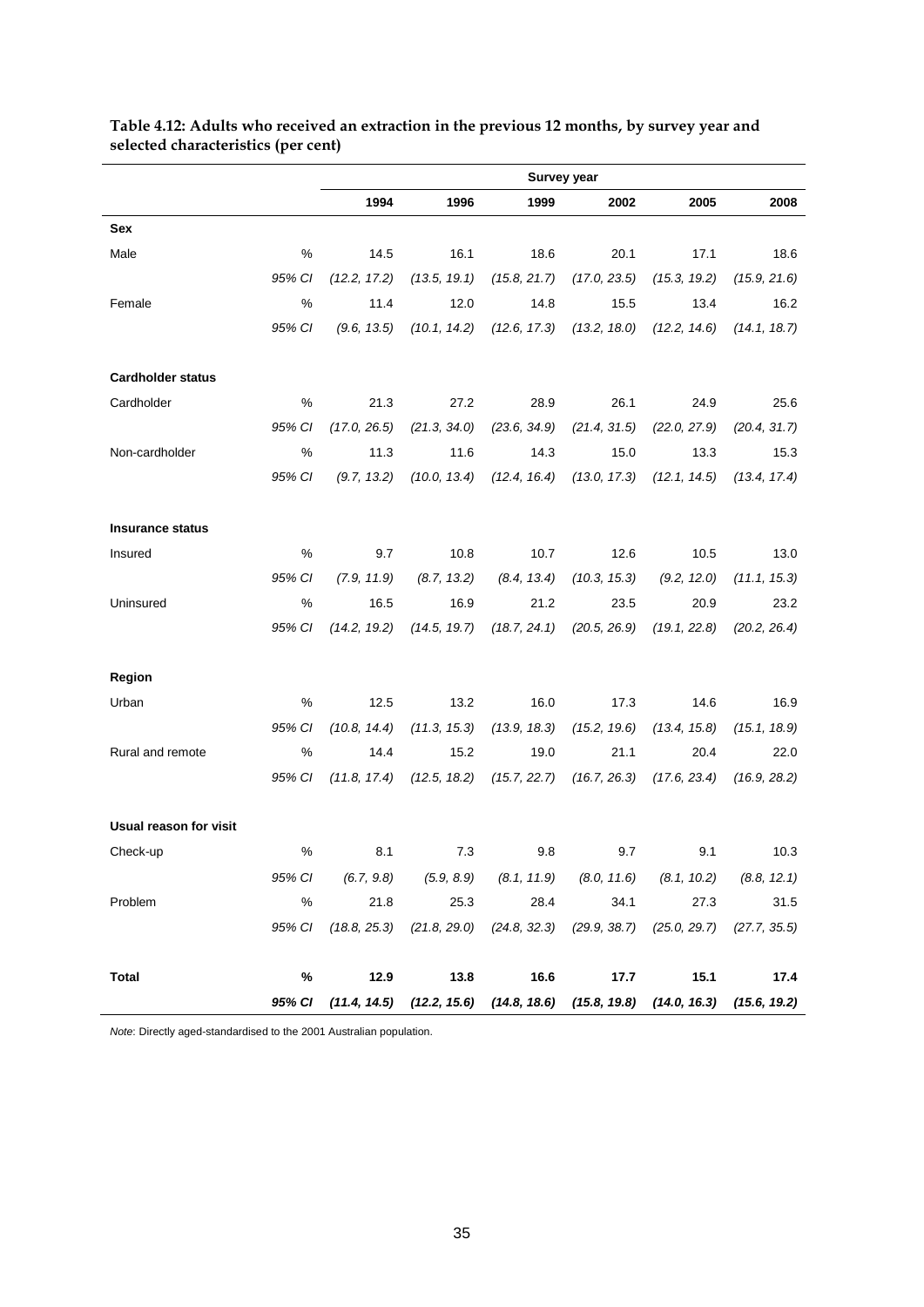# <span id="page-41-0"></span>**Received a filling**

In each NDTIS, respondents who had made a dental visit in the previous 12 months were asked, 'How many fillings did you receive in the previous 12 months?' Respondents who answered any number of fillings greater than zero were classed as having received a filling. Of those persons who made a dental visit in the previous 12 months, the proportion reporting that they had received a filling is presented by survey year and age.

The prevalence of receiving a filling decreased from 47.2% in 1994 to 42.8% in 2005 (Figure 4.7).

<span id="page-41-1"></span>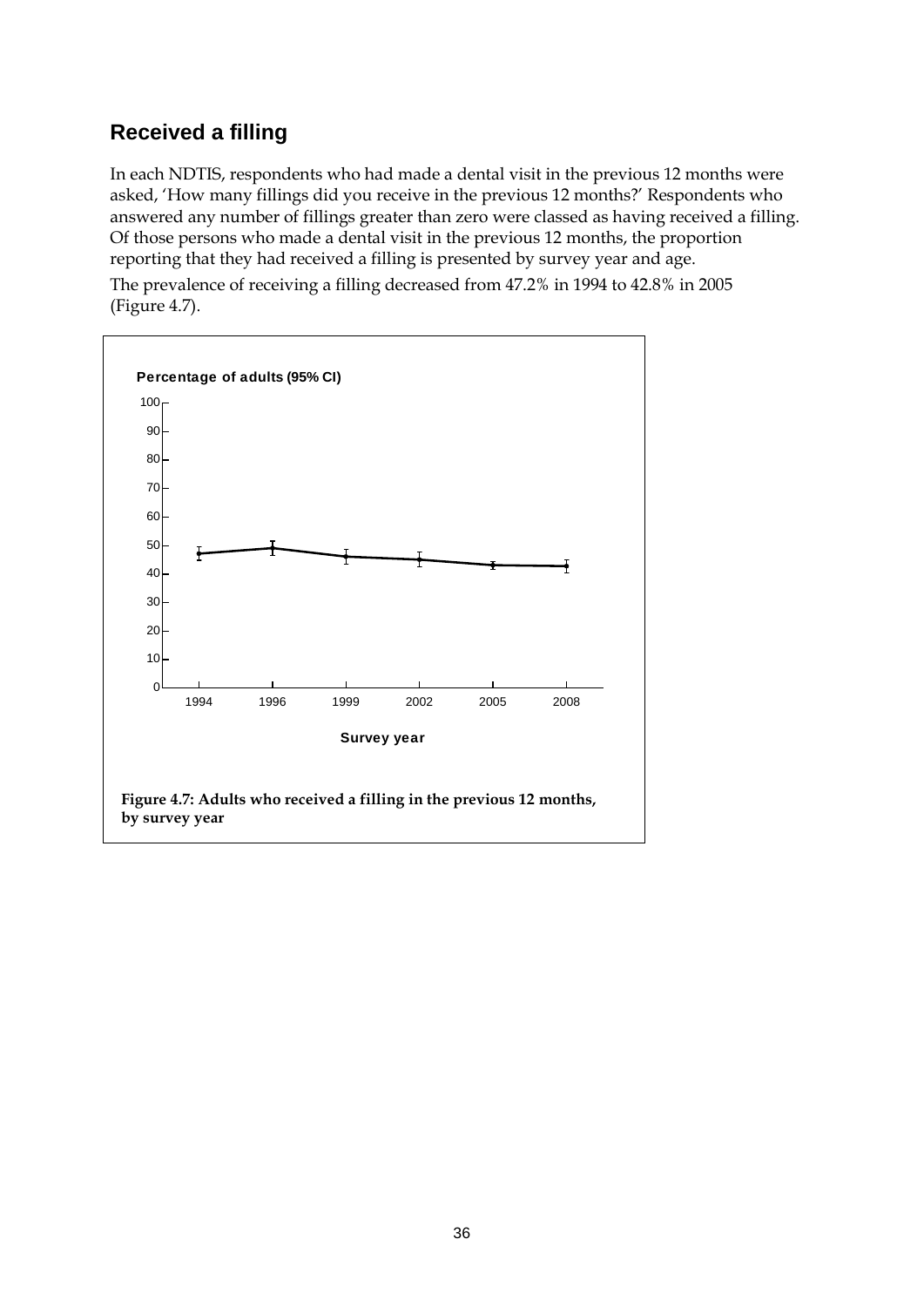### **Received a filling in the previous 12 months by year and age**

[Table 4.13](#page-42-0) presents the proportion of adults aged 18 years and older who made a dental visit in the previous 12 months and received a filling, classified by survey year and age.

In all years, the 18–24 years age group had the lowest prevalence of receiving a filling. In the 25–44 years age group the prevalence of receiving a filling decreased between 1994 and 2008. The largest decrease was in the 65 years and older age group, where the proportion who received a filling fell from 56.9% in 1996 to 46.1% in 2008.

| Age group    |               |              |              | <b>Survey year</b> |              |              |              |
|--------------|---------------|--------------|--------------|--------------------|--------------|--------------|--------------|
| (years)      |               | 1994         | 1996         | 1999               | 2002         | 2005         | 2008         |
| $18 - 24$    | %             | 27.6         | 32.0         | 32.3               | 27.5         | 30.2         | 32.8         |
|              | 95% CI        | (22.4, 33.6) | (24.5, 40.5) | (25.2, 40.5)       | (21.2, 34.8) | (25.5, 35.4) | (26.8, 39.5) |
| $25 - 44$    | $\frac{0}{0}$ | 51.1         | 48.4         | 45.9               | 43.8         | 41.1         | 41.4         |
|              | 95% CI        | (47.5, 54.8) | (44.6, 52.2) | (41.9, 50.0)       | (39.5, 48.2) | (38.8, 43.4) | (36.8, 46.0) |
| $45 - 64$    | %             | 51.3         | 54.8         | 51.3               | 50.4         | 48.5         | 46.9         |
|              | 95% CI        | (47.0, 55.7) | (50.6, 59.0) | (47.1, 55.5)       | (46.1, 54.8) | (46.2, 50.8) | (43.8, 50.0) |
| 65 and older | %             | 51.4         | 56.9         | 48.2               | 52.3         | 45.9         | 46.1         |
|              | 95% CI        | (45.5, 57.3) | (51.0, 62.6) | (42.6, 53.8)       | (46.7, 57.8) | (42.8, 49.0) | (42.0, 50.4) |
| Total        | %             | 47.2         | 49.1         | 46.1               | 45.1         | 43.1         | 42.8         |
|              | 95% CI        | (44.8, 49.6) | (46.6, 51.6) | (43.5, 48.6)       | (42.6, 47.7) | (41.6, 44.5) | (40.5, 45.1) |

<span id="page-42-0"></span>**Table 4.13: Adults who received a filling in the previous 12 months, by survey year and age (per cent)**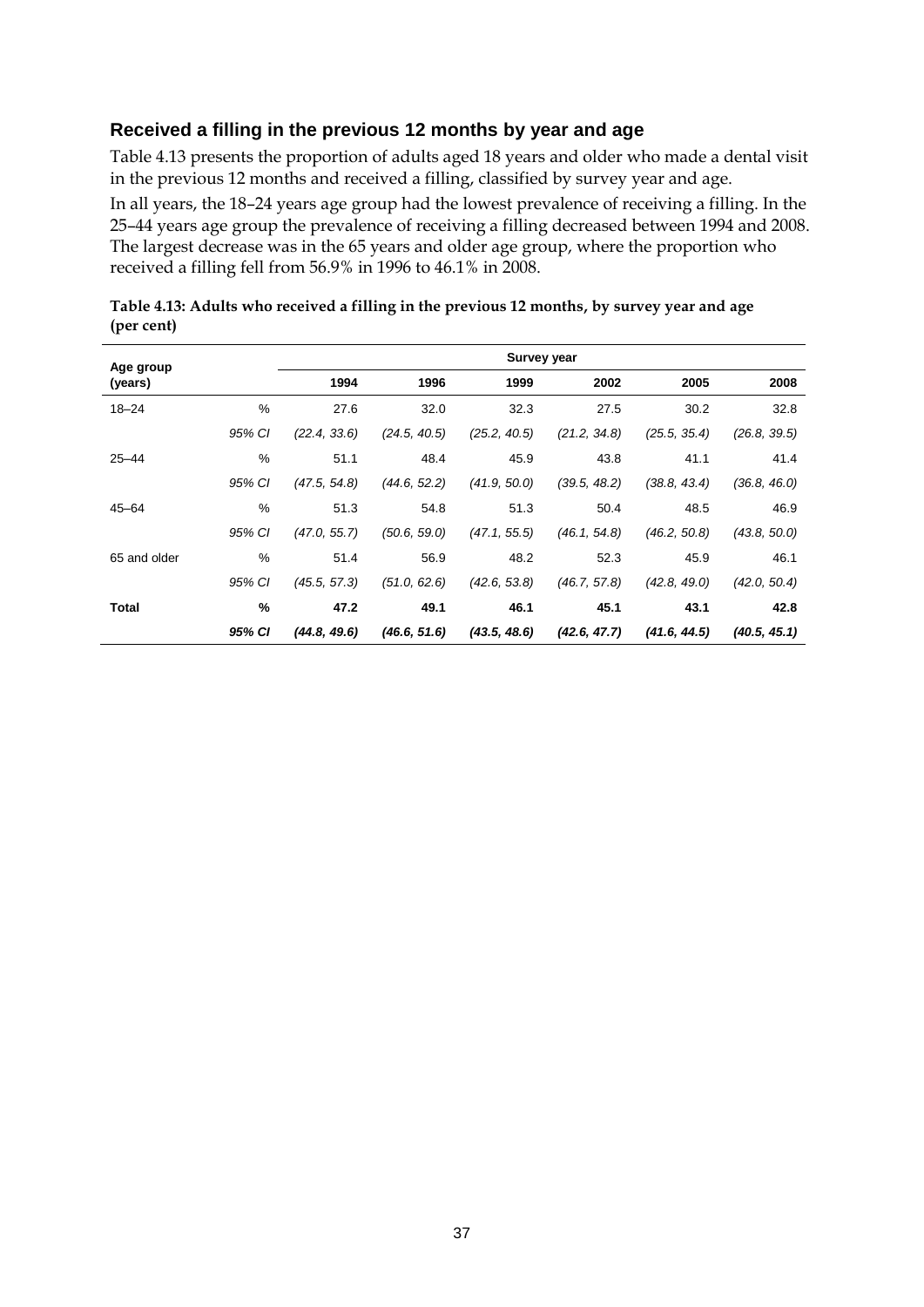## **Received a filling in the previous 12 months by year and selected characteristics**

[Table 4.14](#page-44-0) presents the proportion of adults aged 18 years and older who made a dental visit in the previous 12 months and received a filling, classified by survey year and selected characteristics. The main findings are:

- There was little difference between males and females in the prevalence of those who received a filling. In both groups there was a decrease in the prevalence of receiving a filling of about 5 percentage points; however, the decrease was not significant.
- Cardholders reported a statistically significant higher prevalence of receiving a filling than non-cardholders in 1996 only (60.4% compared with 48.8%). The proportion of non-cardholders who received a filling decreased from 49.1% in 1994 to 42.9% in 2008. Among cardholders there was an increase in prevalence of fillings from 45.7% to 60.4% between 1994 and 1996, but this decreased to 45.7% in 2008.
- The difference in prevalence of having a filling between insured and uninsured people was statistically significant in 1996 only (45.9% compared with 53.0%). There was a 7.3 percentage point decrease in prevalence of having a filling among insured people between 1994 and 2008.
- There were no differences between urban dwellers and rural and remote dwellers in the prevalence of receiving a filling. The prevalence decreased among urban dwellers from 48.4% in 1994 to 42.4% in 2008.
- In all years, persons who usually visited for a problem had higher prevalence of receiving a filling than those who usually visited for a check-up. There was a 15.2 percentage point gap in 1994, increasing to 22.5 in 1996 before returning to 15.2 in 2008.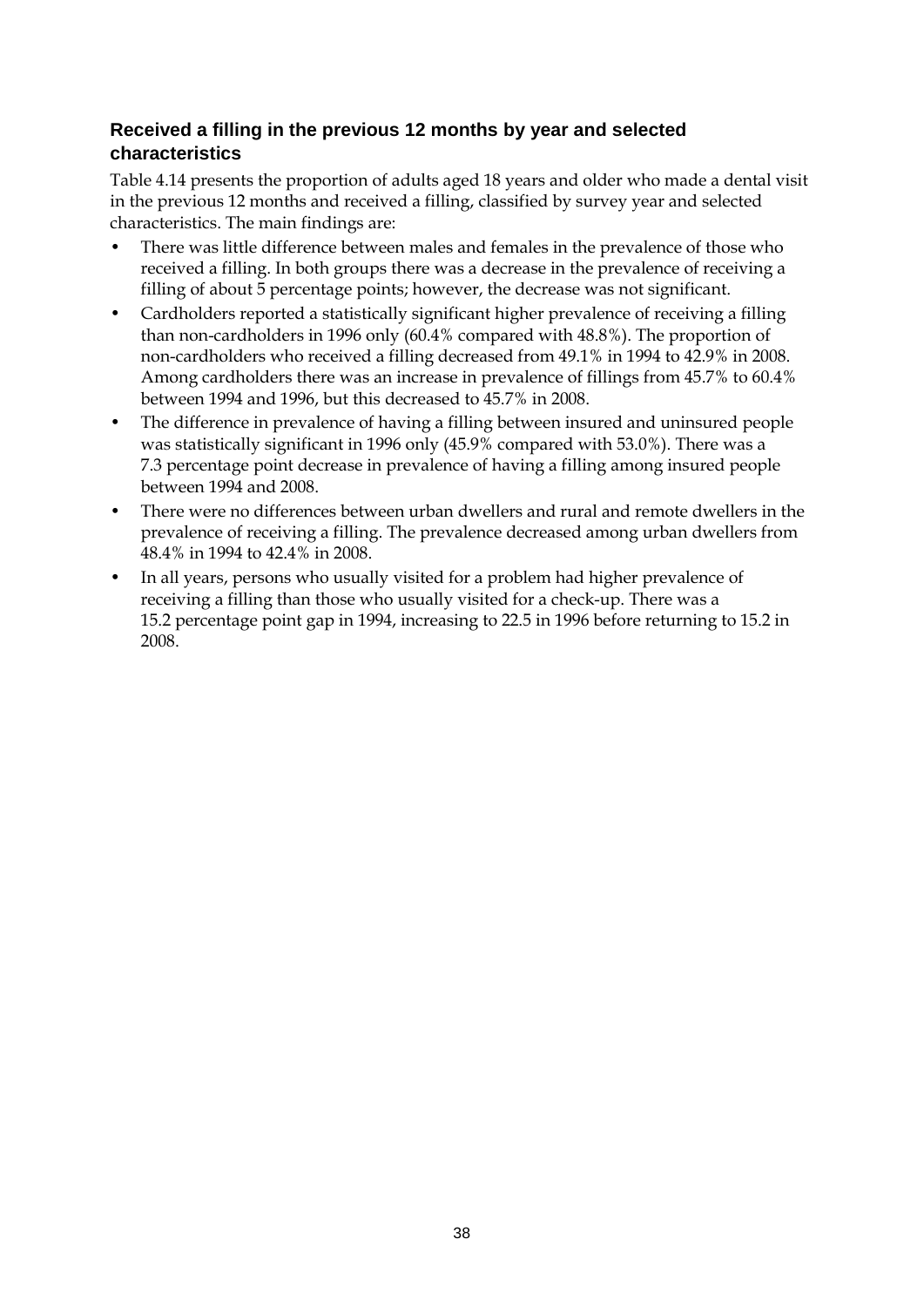|                          |        |              |              | Survey year                                  |                               |                                                                                           |                               |
|--------------------------|--------|--------------|--------------|----------------------------------------------|-------------------------------|-------------------------------------------------------------------------------------------|-------------------------------|
|                          |        | 1994         | 1996         | 1999                                         | 2002                          | 2005                                                                                      | 2008                          |
| Sex                      |        |              |              |                                              |                               |                                                                                           |                               |
| Male                     | %      | 50.1         | 51.6         | 46.3                                         | 45.3                          | 43.9                                                                                      | 45.1                          |
|                          | 95% CI | (46.5, 53.7) | (47.9, 55.3) | (42.6, 50.0)                                 | (41.5, 49.3)                  | (41.5, 46.3)                                                                              | (41.4, 48.7)                  |
| Female                   | %      | 46.4         | 47.7         | 46.1                                         | 45.2                          | 41.8                                                                                      | 41.1                          |
|                          | 95% CI | (43.3, 49.5) | (44.5, 50.9) | (42.8, 49.3)                                 | (42.0, 48.5)                  | (40.0, 43.6)                                                                              | (38.1, 44.1)                  |
| <b>Cardholder status</b> |        |              |              |                                              |                               |                                                                                           |                               |
| Cardholder               | %      | 45.7         | 60.4         | 47.1                                         | 46.9                          | 47.0                                                                                      | 45.7                          |
|                          | 95% CI | (40.2, 51.3) | (55.3, 65.3) | (41.2, 53.0)                                 | (41.3, 52.5)                  | (43.5, 50.7)                                                                              | (39.4, 52.1)                  |
| Non-cardholder           | %      | 49.1         | 48.8         | 45.8                                         | 45.1                          | 42.3                                                                                      | 42.9                          |
|                          | 95% CI | (46.4, 51.9) | (46.0, 51.6) | (43.0, 48.6)                                 | (42.1, 48.1)                  | (40.6, 44.1)                                                                              | (40.3, 45.6)                  |
| <b>Insurance status</b>  |        |              |              |                                              |                               |                                                                                           |                               |
| Insured                  | %      | 48.6         | 45.9         | 45.8                                         | 43.7                          | 41.8                                                                                      | 41.3                          |
|                          | 95% CI | (45.3, 51.9) | (42.5, 49.3) | (41.9, 49.6)                                 | (40.1, 47.3)                  | (39.8, 43.9)                                                                              | (38.2, 44.4)                  |
| Uninsured                | %      | 47.7         | 53.0         | 46.4                                         | 48.0                          | 43.6                                                                                      | 45.5                          |
|                          | 95% CI | (44.3, 51.1) | (49.5, 56.5) | (43.1, 49.8)                                 | (44.3, 51.6)                  | (41.7, 45.6)                                                                              | (41.9, 49.3)                  |
| Region                   |        |              |              |                                              |                               |                                                                                           |                               |
| Urban                    | %      | 48.4         | 49.9         | 46.0                                         | 45.5                          | 42.7                                                                                      | 42.4                          |
|                          | 95% CI | (45.7, 51.2) | (47.0, 52.9) | (43.1, 48.9)                                 | (42.8, 48.2)                  | (41.1, 44.2)                                                                              | (39.9, 44.9)                  |
| Rural and remote         | $\%$   | 47.3         | 48.9         | 46.6                                         | 44.3                          | 44.2                                                                                      | 47.7                          |
|                          | 95% CI | (43.0, 51.6) | (44.9, 52.9) | (42.0, 51.3)                                 | (38.8, 50.0)                  | (40.6, 47.8)                                                                              | (41.2, 54.3)                  |
| Usual reason for visit   |        |              |              |                                              |                               |                                                                                           |                               |
| Check-up                 | %      | 42.9         | 41.3         | 38.4                                         | 38.3                          | 37.5                                                                                      | 38.0                          |
|                          | 95% CI | (40.0, 45.9) |              | $(38.3, 44.3)$ $(35.5, 41.4)$ $(35.4, 41.3)$ |                               | $(35.7, 39.2)$ $(35.2, 40.9)$                                                             |                               |
| Problem                  | $\%$   | 58.1         | 63.8         | 60.0                                         | 59.5                          | 54.0                                                                                      | 53.2                          |
|                          | 95% CI | (54.2, 61.9) | (60.0, 67.5) |                                              | $(55.8, 64.0)$ $(55.0, 63.8)$ |                                                                                           | $(51.6, 56.4)$ $(49.1, 57.3)$ |
| <b>Total</b>             | %      | 48.2         | 49.6         | 46.1                                         | 45.2                          | 42.8                                                                                      | 42.8                          |
|                          | 95% CI |              |              |                                              |                               | $(45.9, 50.6)$ $(47.2, 52.1)$ $(43.6, 48.6)$ $(42.7, 47.8)$ $(41.4, 44.2)$ $(40.5, 45.2)$ |                               |

#### <span id="page-44-0"></span>**Table 4.14: Adults who received a filling in the previous 12 months, by survey year and selected characteristics (per cent)**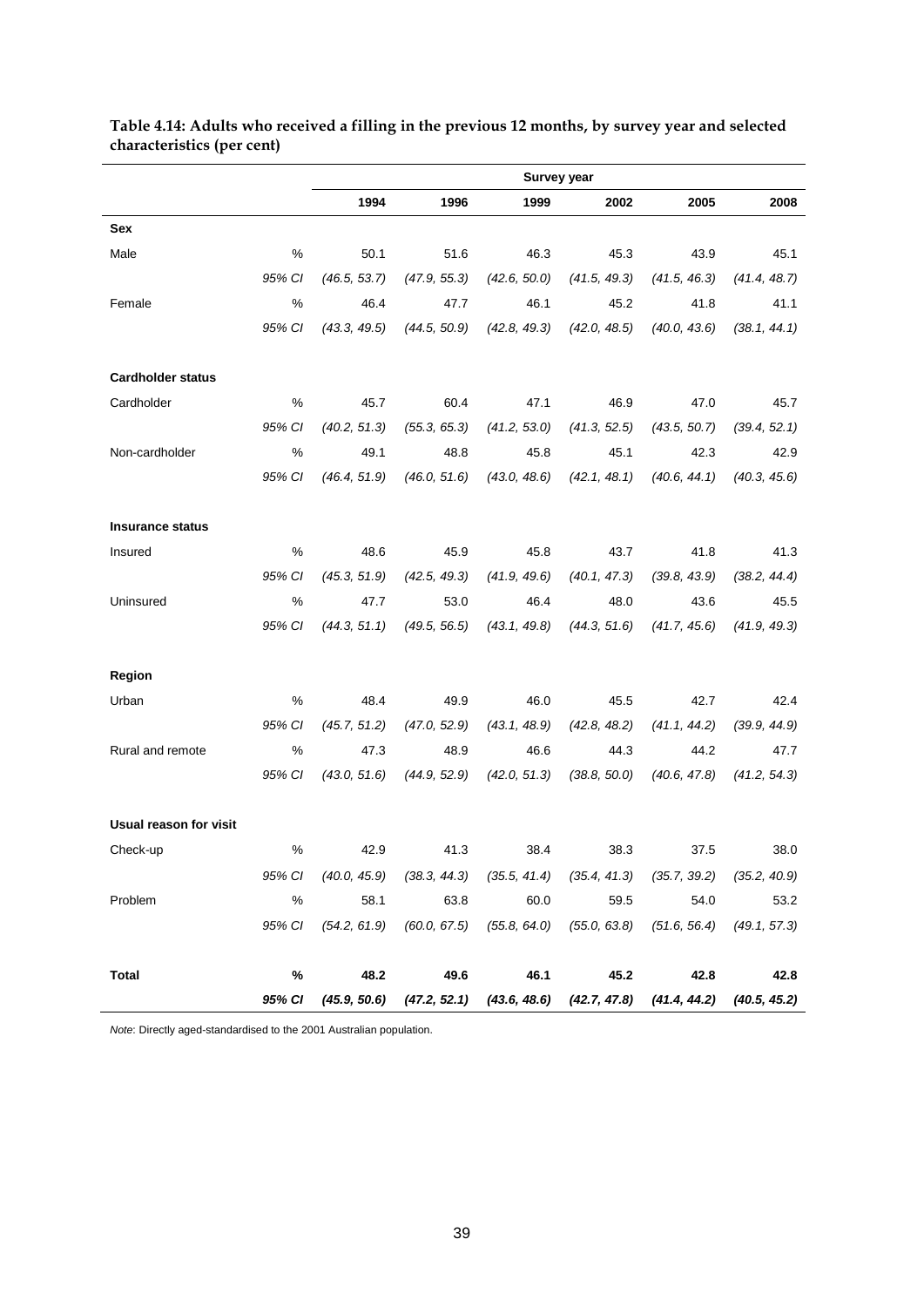## <span id="page-45-0"></span>**Received a scale and clean**

In each NDTIS, respondents who had made a dental visit in the previous 12 months were asked, 'Did you receive a professional scale and clean within the previous 12 months?' Categories of response were 'Yes', 'No' or 'Don't know'. Of those who made a dental visit in the previous 12 months, the proportion reporting that they had received a scale and clean is presented by survey year and age.

Between 1994 and 2008 the proportion of persons who received a professional scale and clean in the previous 12 months was approximately 73% [\(Figure 4.8\)](#page-45-1).

<span id="page-45-1"></span>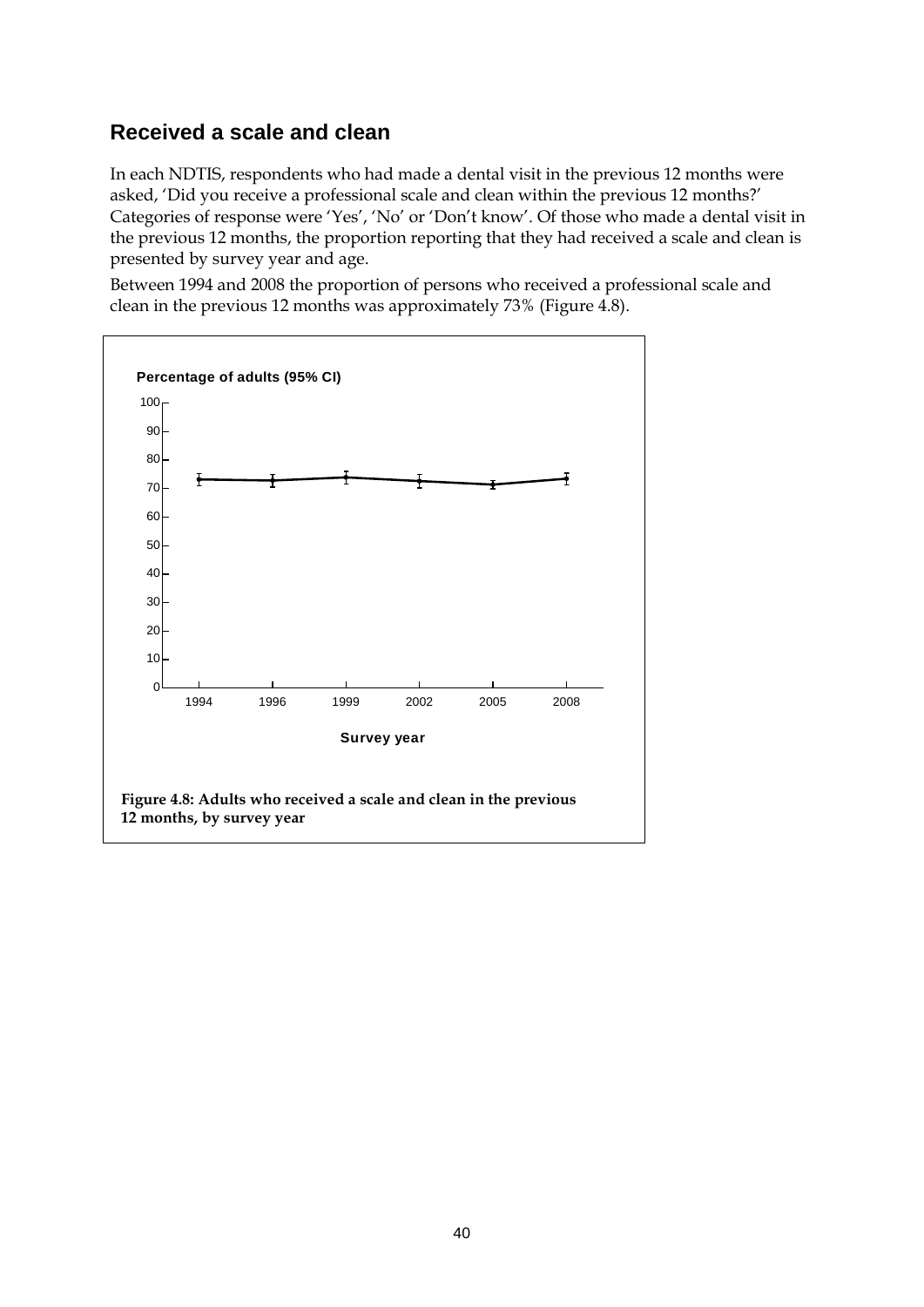# **Received a scale and clean in the previous 12 months by year and age**

[Table 4.15](#page-46-0) presents the proportion of adults aged 18 years and older who made a dental visit in the previous 12 months and received a professional scale and clean, classified by survey year and age.

There were no differences either within or between age groups in the proportion of persons who received a scale and clean during the survey period 1994–2008.

| Age group    |               |              |              | <b>Survey year</b> |              |              |              |
|--------------|---------------|--------------|--------------|--------------------|--------------|--------------|--------------|
| (years)      |               | 1994         | 1996         | 1999               | 2002         | 2005         | 2008         |
| $18 - 24$    | %             | 71.9         | 68.9         | 74.1               | 69.3         | 67.0         | 67.0         |
|              | 95% CI        | (66.1, 77.0) | (61.1, 75.7) | (66.7, 80.4)       | (62.3, 75.6) | (62.2, 71.6) | (60.4, 73.1) |
| $25 - 44$    | %             | 73.9         | 73.4         | 72.8               | 72.5         | 71.4         | 74.6         |
|              | 95% CI        | (70.7, 77.0) | (69.8, 76.6) | (69.1, 76.2)       | (68.4, 76.3) | (68.9, 73.7) | (70.4, 78.5) |
| $45 - 64$    | %             | 73.1         | 73.9         | 74.9               | 74.2         | 72.9         | 74.5         |
|              | 95% CI        | (69.1, 76.7) | (69.9, 77.5) | (71.2, 78.3)       | (70.2, 77.8) | (70.8, 74.9) | (71.8, 77.1) |
| 65 and older | $\%$          | 72.1         | 72.4         | 74.5               | 71.8         | 71.8         | 74.3         |
|              | 95% CI        | (66.5, 77.1) | (66.8, 77.3) | (69.2, 79.2)       | (66.4, 76.6) | (68.9, 74.5) | (70.5, 77.8) |
| Total        | $\frac{9}{6}$ | 73.2         | 72.8         | 73.9               | 72.6         | 71.4         | 73.5         |
|              | 95% CI        | (71.0, 75.2) | (70.5, 74.9) | (71.6, 76.0)       | (70.2, 74.9) | (69.9, 72.9) | (71.4, 75.4) |

<span id="page-46-0"></span>**Table 4.15: Adults who received a scale and clean in the previous 12 months, by survey year and age (per cent)**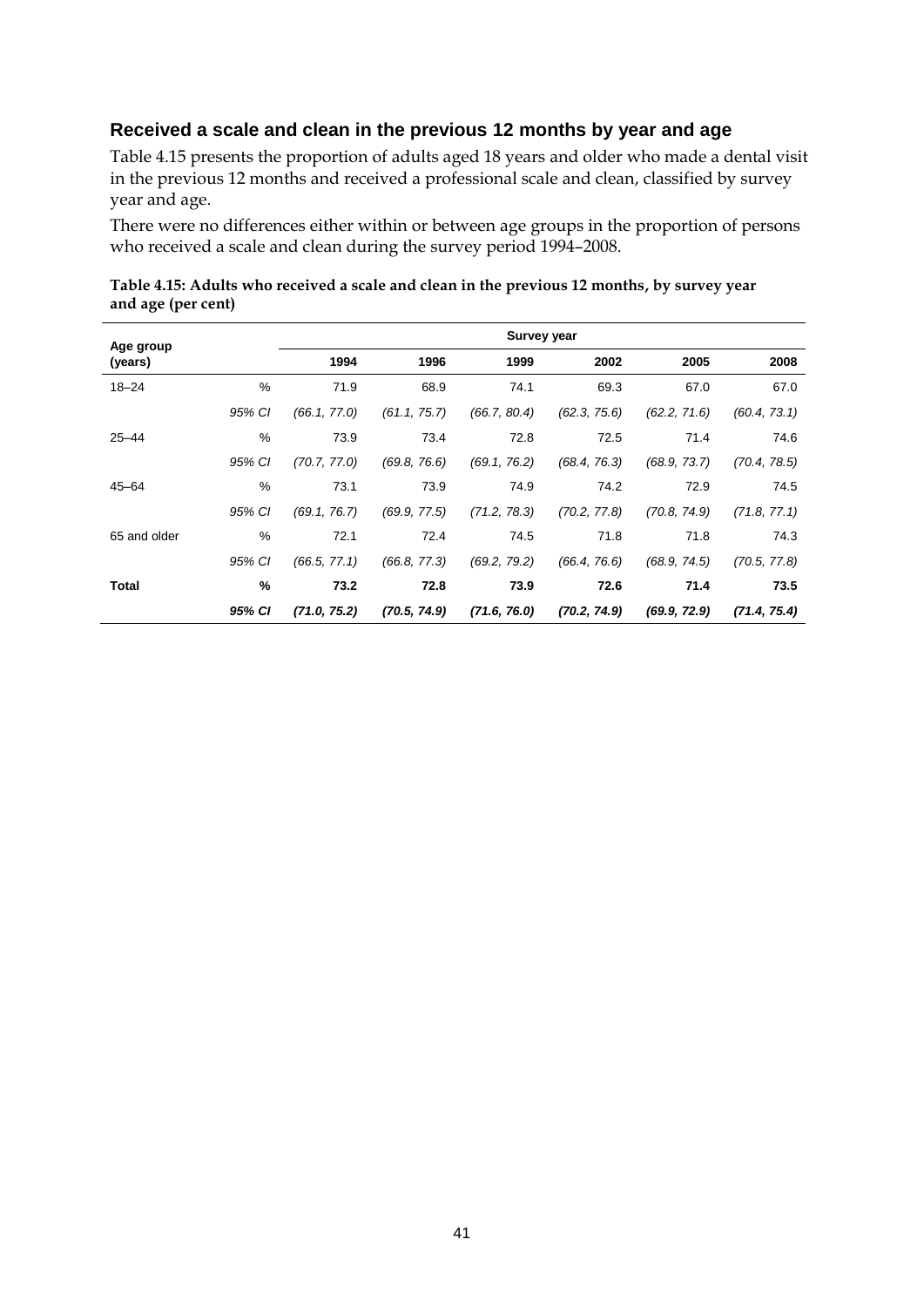## **Received a scale and clean in the previous 12 months by year and selected characteristics**

[Table 4.16](#page-48-0) presents the proportion of adults aged 18 years and older who made a dental visit in the previous 12 months and received a professional scale and clean, classified by survey year and selected characteristics. For all years, the main findings are:

- Males and females were equally likely to have received a professional scale and clean except in 2005, when the prevalence of scale and clean was 68.4% in males and 73.7% in females. There was no significant trend between 1994 and 2008 for either males or females.
- Non-cardholders were more likely to have received a scale and clean than cardholders. The difference fluctuated from 7.3 percentage points in 1994 to 22.0 percentage points in 1999.
- Insured persons had a higher prevalence of scale and clean treatments than uninsured. The gap between the two groups increased from 11 percentage points in 1994 to 21.2 percentage points in 2008.
- Persons living in urban regions reported a higher prevalence of scale and clean treatments than those in rural and remote areas. The proportion who had a scale and clean did not change significantly over time in either group.
- Persons who usually visited for a check-up had a higher prevalence of receiving a scale and clean than those who usually visited for a problem. The gap was smallest in 1996 at 23 percentage points and largest in 2005 at 33 percentage points. There was no significant change in 2008 compared with 1994 for either group.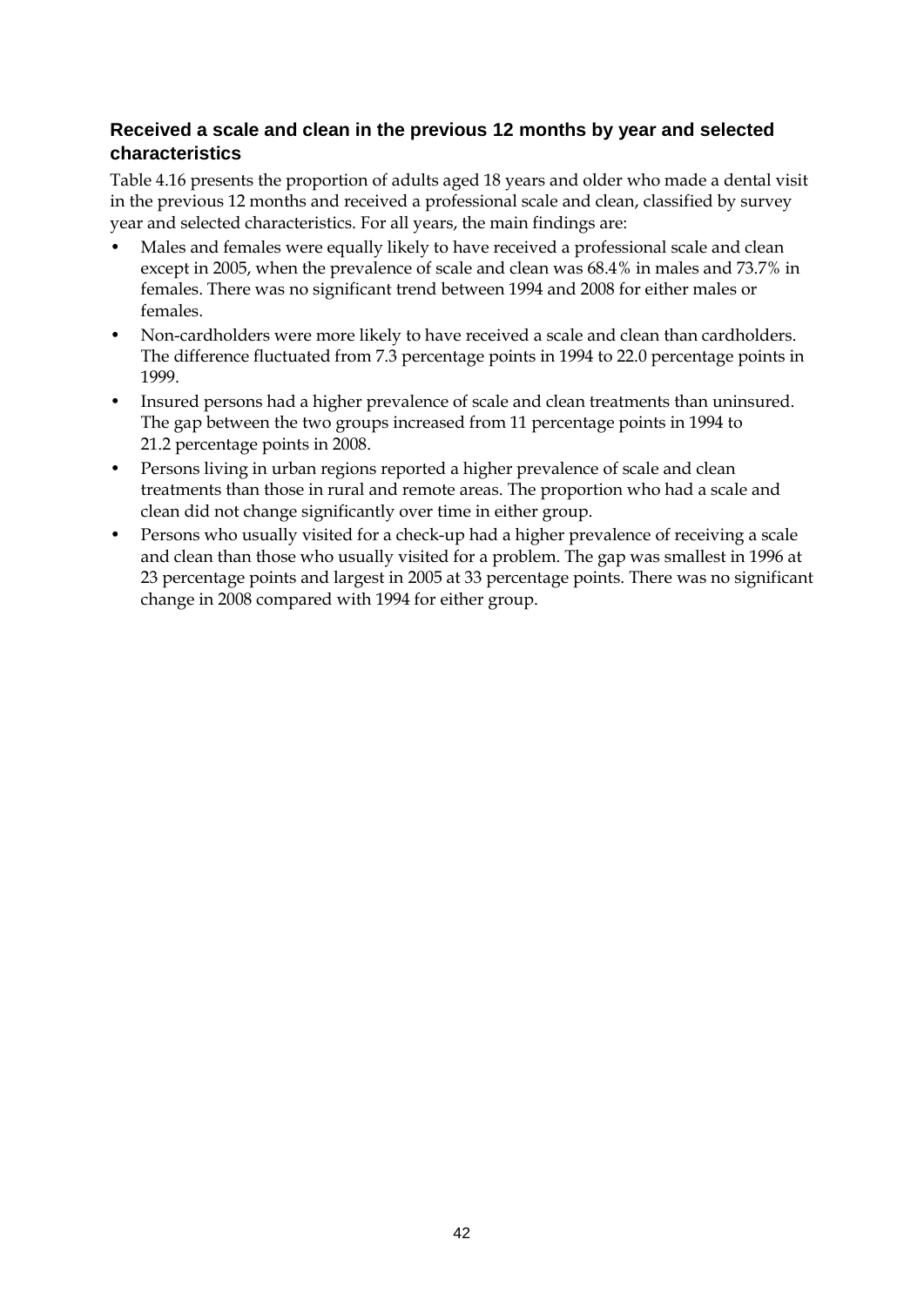|                          |        |              |                               | <b>Survey year</b>            |              |              |              |
|--------------------------|--------|--------------|-------------------------------|-------------------------------|--------------|--------------|--------------|
|                          |        | 1994         | 1996                          | 1999                          | 2002         | 2005         | 2008         |
| Sex                      |        |              |                               |                               |              |              |              |
| Male                     | $\%$   | 73.0         | 70.0                          | 75.3                          | 71.9         | 68.4         | 71.4         |
|                          | 95% CI | (69.8, 76.1) | (66.5, 73.4)                  | (72.0, 78.3)                  | (68.1, 75.3) | (66.0, 70.7) | (68.1, 74.6) |
| Female                   | %      | 73.3         | 75.6                          | 72.9                          | 72.8         | 73.7         | 75.3         |
|                          | 95% CI | (70.5, 75.9) | (72.9, 78.2)                  | (69.9, 75.7)                  | (69.9, 75.6) | (71.9, 75.4) | (72.5, 78.0) |
| <b>Cardholder status</b> |        |              |                               |                               |              |              |              |
| Cardholder               | $\%$   | 67.5         | 61.4                          | 55.4                          | 65.6         | 58.8         | 64.0         |
|                          | 95% CI | (62.4, 72.1) | (54.9, 67.5)                  | (49.3, 61.3)                  | (60.3, 70.6) | (55.4, 62.1) | (57.8, 69.8) |
| Non-cardholder           | %      | 74.8         | 75.0                          | 77.4                          | 74.4         | 74.6         | 76.5         |
|                          | 95% CI | (72.3, 77.1) | (72.5, 77.3)                  | (75.0, 79.6)                  | (71.6, 77.0) | (72.9, 76.2) | (74.1, 78.7) |
| <b>Insurance status</b>  |        |              |                               |                               |              |              |              |
| Insured                  | $\%$   | 78.3         | 80.0                          | 79.2                          | 78.9         | 79.8         | 82.8         |
|                          | 95% CI | (75.5, 80.9) | (77.1, 82.6)                  | (75.8, 82.2)                  | (75.7, 81.9) | (78.2, 81.4) | (80.5, 84.9) |
| Uninsured                | %      | 67.3         | 66.3                          | 69.7                          | 63.6         | 61.0         | 61.6         |
|                          | 95% CI | (64.0, 70.4) | (62.9, 69.5)                  | (66.7, 72.6)                  | (60.0, 67.1) | (58.7, 63.3) | (58.0, 65.2) |
| Region                   |        |              |                               |                               |              |              |              |
| Urban                    | $\%$   | 75.0         | 75.4                          | 77.1                          | 72.8         | 72.4         | 74.5         |
|                          | 95% CI | (72.6, 77.3) | (72.7, 77.8)                  | (74.6, 79.5)                  | (70.2, 75.2) | (70.7, 73.9) | (72.2, 76.6) |
| Rural and remote         | $\%$   | 64.8         | 65.3                          | 62.2                          | 69.5         | 60.9         | 64.7         |
|                          | 95% CI | (60.6, 68.8) | (61.3, 69.2)                  | (57.5, 66.6)                  | (63.8, 74.7) | (55.9, 65.7) | (58.0, 71.0) |
| Usual reason for visit   |        |              |                               |                               |              |              |              |
| Check-up                 | %      | 82.1         | 81.2                          | 85.5                          | 82.3         | 81.8         | 84.6         |
|                          | 95% CI | (79.8, 84.3) |                               | $(78.7, 83.6)$ $(83.3, 87.4)$ | (79.9, 84.5) | (80.3, 83.2) | (82.4, 86.6) |
| Problem                  | $\%$   | 56.2         | 58.2                          | 53.3                          | 51.8         | 48.8         | 52.1         |
|                          | 95% CI | (52.3, 60.1) |                               | $(54.2, 62.1)$ $(49.0, 57.6)$ | (47.3, 56.2) | (46.1, 51.6) | (48.0, 56.3) |
| <b>Total</b>             | %      | 73.1         | 73.0                          | 73.9                          | 72.5         | 71.2         | 73.6         |
|                          | 95% CI | (70.9, 75.1) | $(70.8, 75.1)$ $(71.7, 76.0)$ |                               | (70.1, 74.7) | (69.7, 72.7) | (71.4, 75.6) |

#### <span id="page-48-0"></span>**Table 4.16: Adults who received a scale and clean in the previous 12 months, by survey year and selected characteristics (per cent)**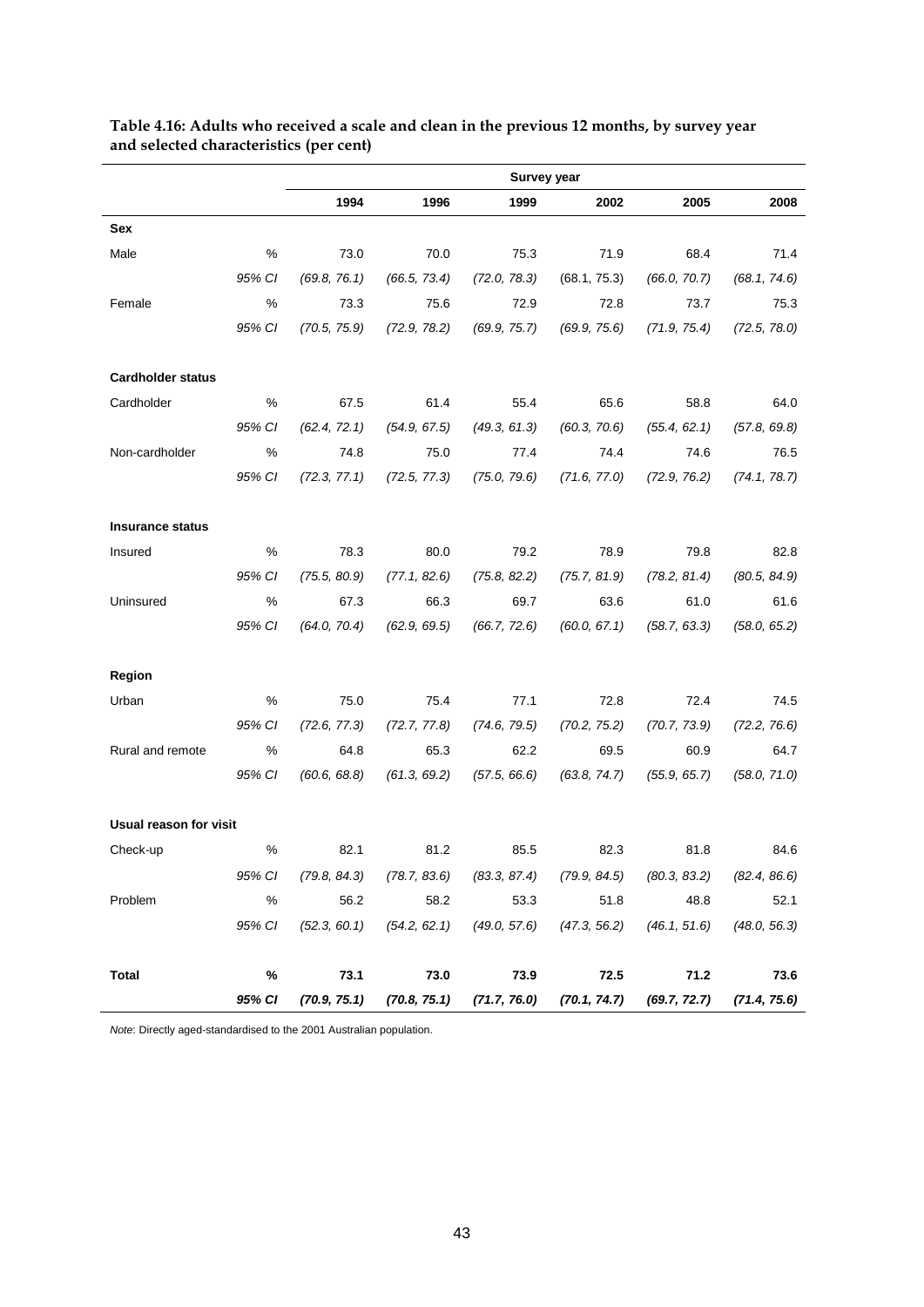# <span id="page-49-0"></span>**5 Financial barriers to dental care**

The cost of dental care may be a barrier to Australians making regular dental visits and complying with recommended dental treatment. This chapter investigates the extent to which Australian adults are prevented from receiving appropriate dental care due to financial barriers. Affordability of dental care is characterised by whether dental care has been avoided or delayed due to cost; the cost has prevented any recommended dental treatment; and dental visits in the previous 12 months have been a financial burden.

# <span id="page-49-1"></span>**5.1 Avoided or delayed visiting due to cost**

In each NDTIS, respondents were asked, 'During the previous 12 months, have you avoided or delayed visiting a dental professional because of the cost?' Response categories were 'Yes', 'No' or 'Don't know'. The proportion who reported 'Yes' is presented by survey year and age.

The proportion of persons who reported that they had avoided or delayed visiting a dentist in the previous 12 months due to cost increased from 27.1% in 1994 to 34.3% in 2008, representing a statistically significant increase [\(Figure 5.1\)](#page-49-2).



<span id="page-49-2"></span>**making a dental visit in the previous 12 months due to cost, by survey year**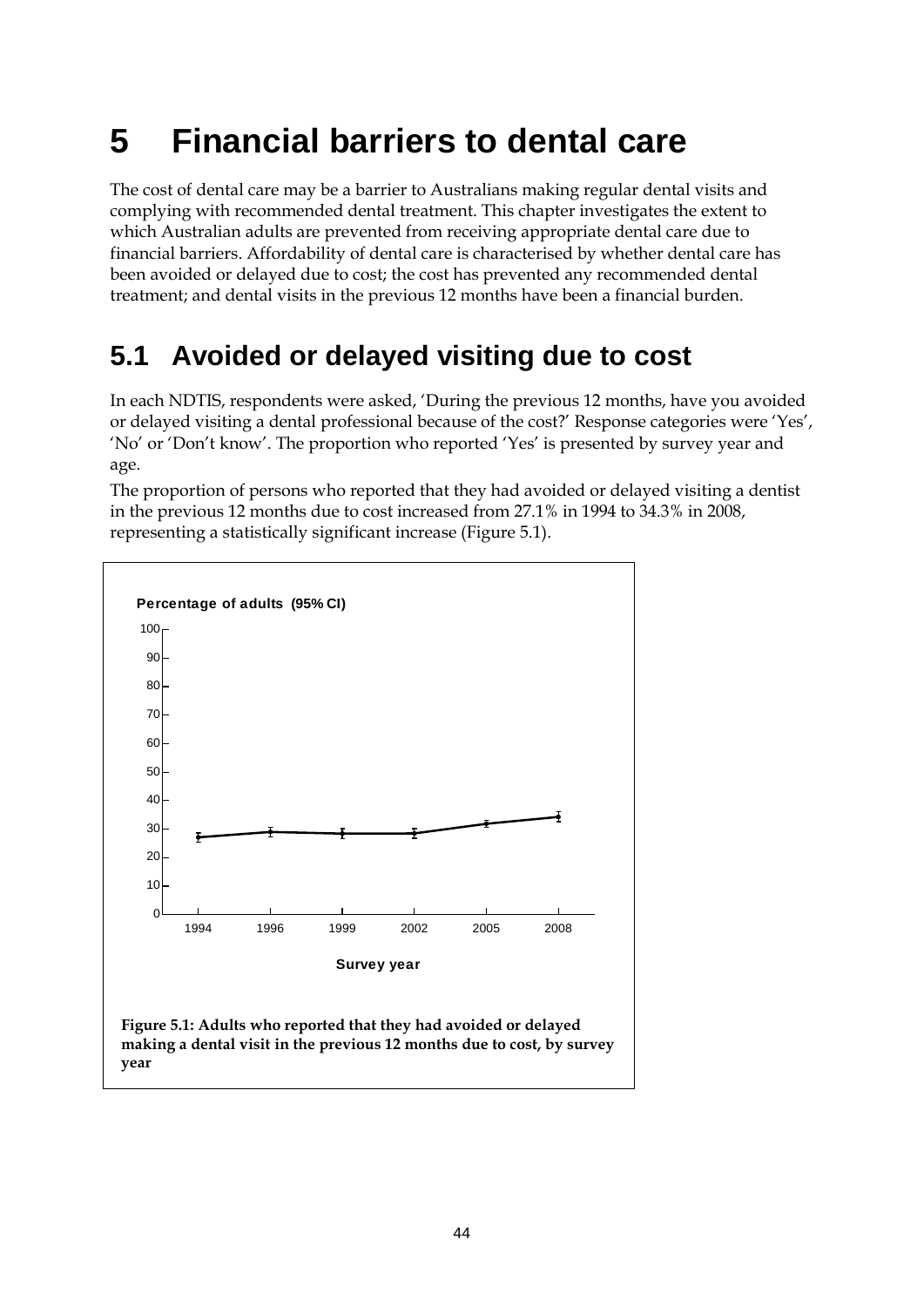## **Avoided or delayed visiting due to cost in the previous 12 months by year and age**

[Table 5.1](#page-50-0) presents the proportion of adults aged 18 years and older who reported that they had avoided or delayed visiting a dentist due to cost, classified by survey year and age.

There was no change in the prevalence of avoiding or delaying making a dental visit in the 18–24 years age group. However, in all other age groups there was a pattern of steady increase between 1994 and 2008. The increase was largest in the 45–64 years age group (from 21.9% in 1994 to 33.2% in 2008), followed by the 25–44 years age group (from 32.0% in 1994 to 42.0% in 2008).

Generally, avoiding or delaying dental care due to cost was more prevalent in the two younger age groups. However, the differences between older and younger age groups were not always statistically significant.

<span id="page-50-0"></span>**Table 5.1: Adults who reported that they avoided or delayed making a dental visit in the previous 12 months due to cost, by survey year and age (per cent)**

| Age group    |        |              |              | <b>Survey year</b> |              |              |              |
|--------------|--------|--------------|--------------|--------------------|--------------|--------------|--------------|
| (years)      |        | 1994         | 1996         | 1999               | 2002         | 2005         | 2008         |
| $18 - 24$    | %      | 28.2         | 28.9         | 27.0               | 30.6         | 29.2         | 27.8         |
|              | 95% CI | (24.2, 32.6) | (24.3, 34.0) | (21.9, 32.8)       | (26.0, 35.5) | (25.8, 32.9) | (23.3, 32.9) |
| $25 - 44$    | $\%$   | 32.0         | 34.6         | 33.1               | 32.7         | 39.6         | 42.0         |
|              | 95% CI | (29.6, 34.5) | (32.0, 37.4) | (30.4, 36.0)       | (29.9, 35.7) | (37.6, 41.5) | (38.6, 45.4) |
| $45 - 64$    | $\%$   | 21.9         | 24.4         | 26.2               | 25.3         | 28.8         | 33.2         |
|              | 95% CI | (19.4, 24.7) | (21.6, 27.3) | (23.4, 29.2)       | (22.4, 28.4) | (27.1, 30.5) | (30.8, 35.7) |
| 65 and older | %      | 15.3         | 16.4         | 18.2               | 18.8         | 18.9         | 21.8         |
|              | 95% CI | (12.3, 18.8) | (13.1, 20.4) | (15.0, 21.7)       | (15.7, 22.4) | (17.0, 20.9) | (19.0, 24.8) |
| Total        | %      | 27.1         | 29.0         | 28.4               | 28.5         | 31.9         | 34.3         |
|              | 95% CI | (25.5, 28.7) | (27.3, 30.7) | (26.7, 30.2)       | (26.8, 30.2) | (30.7, 33.1) | (32.6, 36.1) |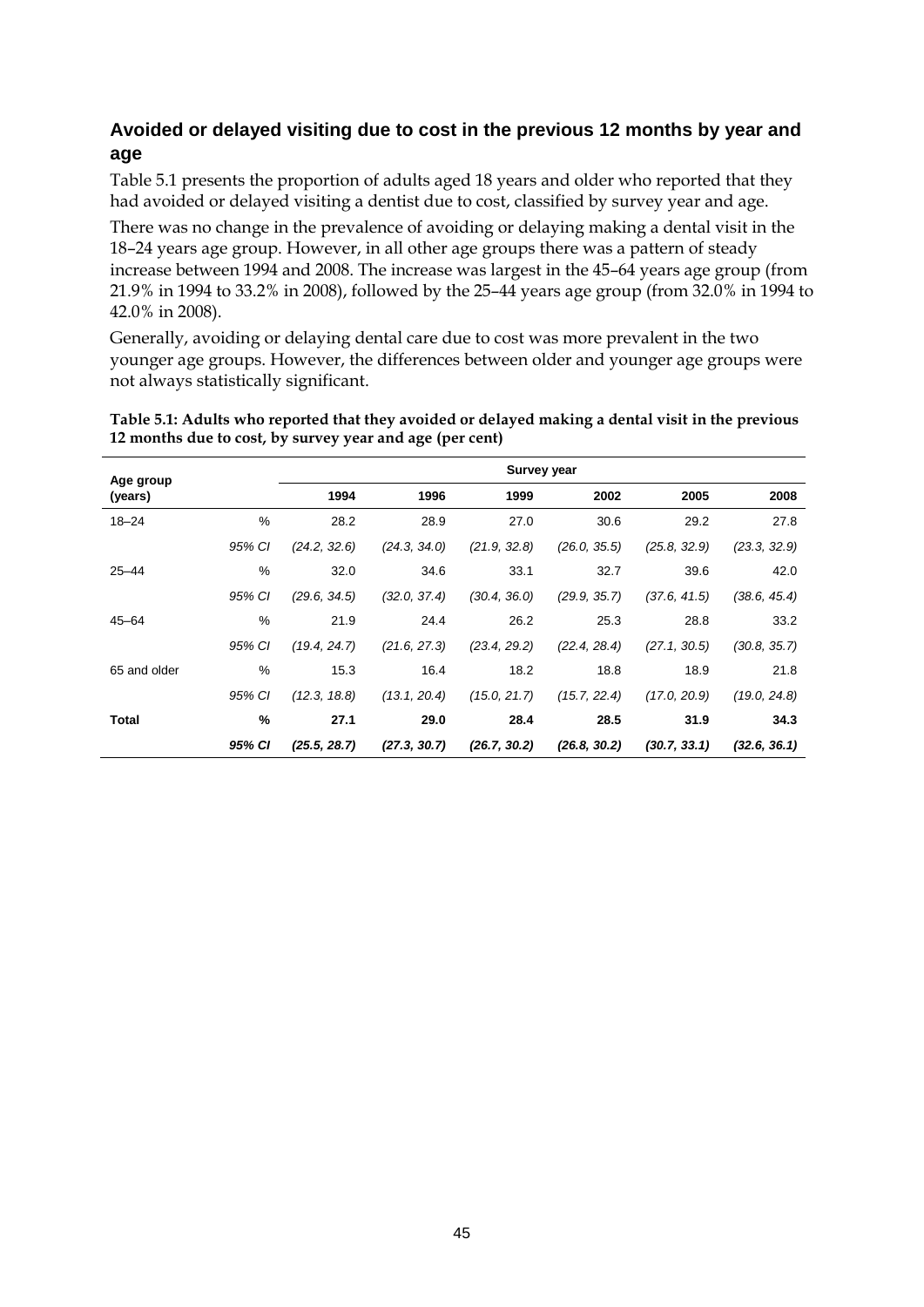### **Avoided or delayed visiting due to cost in the previous 12 months by year and selected characteristics**

[Table 5.2](#page-52-0) presents the proportion of adults aged 18 years and older who reported that they had avoided or delayed visiting a dentist due to cost, classified by survey year and selected characteristics. For all years, the main findings are:

- Females were more likely than males to have avoided or delayed dental care due to cost. In both groups the prevalence of avoiding or delaying care increased—in males from 20.7% in 1994 to 30.8% in 2008; in females from 30.3% in 1994 to 37.7% in 2008. As a result, the gap decreased from 9.6 percentage points in 1994 to 6.9 percentage points in 2008.
- Cardholders reported a higher prevalence of avoiding or delaying dental care than did non-cardholders. In cardholders the prevalence increased from 37.4% to 46.7%, and in non-cardholders from 22.7% to 30.2%.
- Uninsured persons had about twice the prevalence of having avoided or delayed dental care due to cost. In insured persons the prevalence increased from 17.4% in 1994 to 22.9% in 2008; in uninsured persons from 31.2% to 45.9% respectively. This resulted in an increase in the gap between the two groups, from 13.8 percentage points to 23.0 percentage points.
- There were no differences in prevalence of avoiding or delaying dental care due to cost between people living in urban areas and those living in rural and remote areas. In both groups the prevalence increased by about 9 percentage points between 1994 and 2008.
- Those who usually visited for a problem had a higher prevalence of avoiding or delaying dental care due to cost. In those who usually visited for a problem, this prevalence increased from 32.5% in 1994 to 50.2% in 2008, but it remained largely unchanged in the group who usually visited for a check-up. This resulted in an increase in the gap between the two groups from 13.7 percentage points in 1994 to 29.9 percentage points in 2008.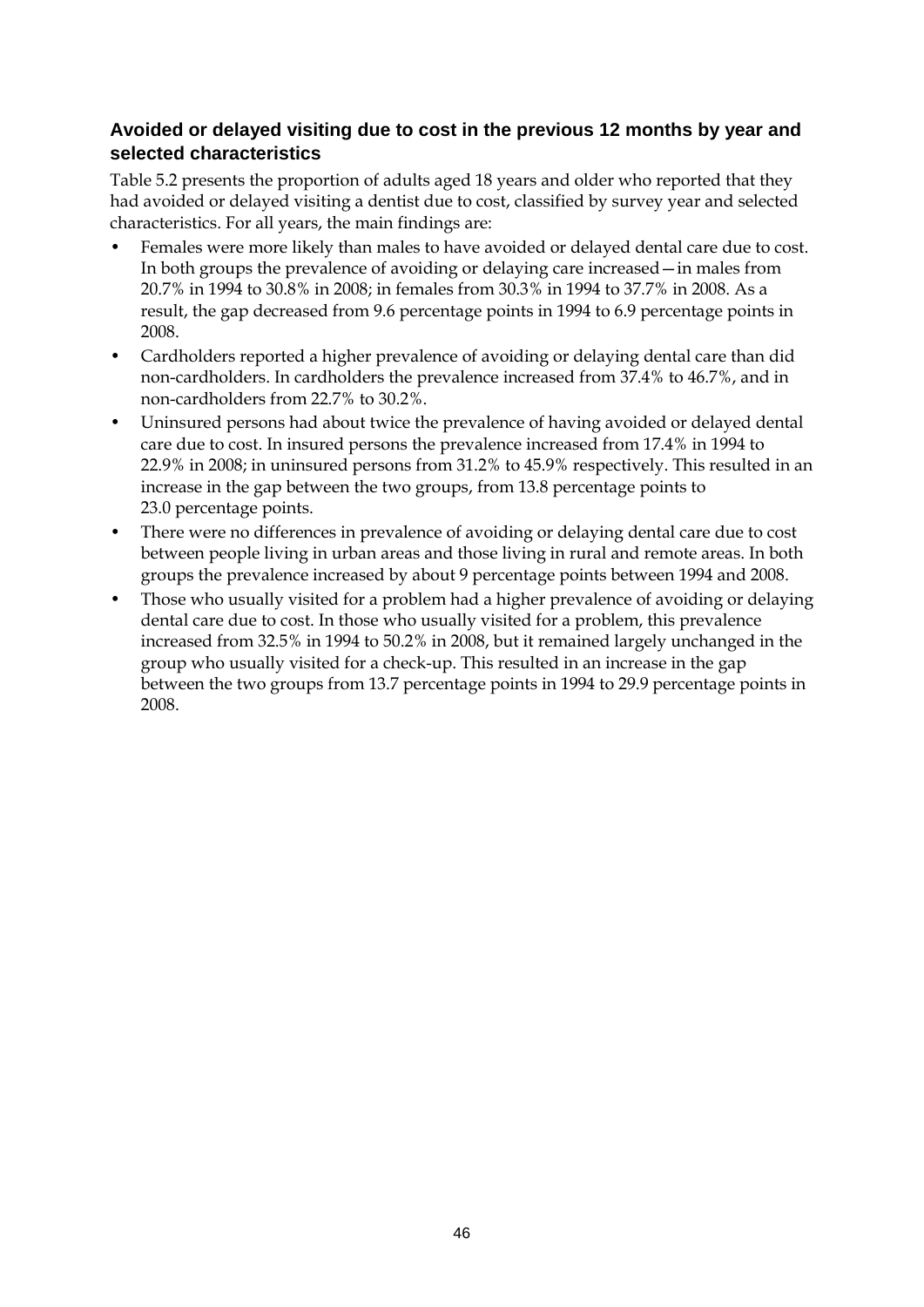|                          |        | <b>Survey year</b>  |              |              |              |                                                                                      |              |
|--------------------------|--------|---------------------|--------------|--------------|--------------|--------------------------------------------------------------------------------------|--------------|
|                          |        | 1994                | 1996         | 1999         | 2002         | 2005                                                                                 | 2008         |
| Sex                      |        |                     |              |              |              |                                                                                      |              |
| Male                     | %      | 20.7                | 23.4         | 22.3         | 24.7         | 27.8                                                                                 | 30.8         |
|                          | 95% CI | (18.8, 22.8)        | (21.2, 25.7) | (20.1, 24.6) | (22.4, 27.2) | (26.3, 29.4)                                                                         | (28.3, 33.3) |
| Female                   | %      | 30.3                | 31.8         | 32.9         | 30.7         | 35.2                                                                                 | 37.7         |
|                          | 95% CI | (28.2, 32.5)        | (29.5, 34.2) | (30.6, 35.3) | (28.5, 33.1) | (33.7, 36.7)                                                                         | (35.4, 40.1) |
| <b>Cardholder status</b> |        |                     |              |              |              |                                                                                      |              |
| Cardholder               | %      | 37.4                | 37.5         | 42.5         | 39.6         | 45.0                                                                                 | 46.7         |
|                          | 95% CI | (33.7, 41.3)        | (33.3, 41.9) | (38.3, 46.8) | (35.8, 43.5) | (42.5, 47.5)                                                                         | (42.3, 51.2) |
| Non-cardholder           | %      | 22.7                | 25.0         | 24.5         | 23.5         | 27.4                                                                                 | 30.2         |
|                          | 95% CI | (21.1, 24.4)        | (23.3, 26.8) | (22.7, 26.3) | (21.7, 25.4) | (26.2, 28.6)                                                                         | (28.3, 32.1) |
| <b>Insurance status</b>  |        |                     |              |              |              |                                                                                      |              |
| Insured                  | %      | 17.4                | 16.0         | 16.7         | 16.7         | 20.0                                                                                 | 22.9         |
|                          | 95% CI | (15.5, 19.4)        | (14.2, 18.0) | (14.3, 19.3) | (14.7, 18.9) | (18.7, 21.4)                                                                         | (20.8, 25.2) |
| Uninsured                | %      | 31.2                | 35.1         | 34.3         | 38.0         | 42.2                                                                                 | 45.9         |
|                          | 95% CI | (29.1, 33.4)        | (32.8, 37.4) | (32.1, 36.6) | (35.5, 40.5) | (40.6, 43.8)                                                                         | (43.3, 48.4) |
| Region                   |        |                     |              |              |              |                                                                                      |              |
| Urban                    | %      | 25.5                | 28.4         | 28.2         | 27.4         | 31.7                                                                                 | 34.2         |
|                          | 95% CI | (23.8, 27.3)        | (26.4, 30.4) | (26.2, 30.2) | (25.7, 29.3) | (30.4, 32.9)                                                                         | (32.4, 36.1) |
| Rural and remote         | $\%$   | 25.3                | 24.7         | 25.6         | 29.0         | 29.8                                                                                 | 34.4         |
|                          | 95% CI | (22.8, 28.1)        | (22.2, 27.3) | (22.9, 28.5) | (25.4, 33.0) | (26.4, 33.4)                                                                         | (29.8, 39.4) |
| Usual reason for visit   |        |                     |              |              |              |                                                                                      |              |
| Check-up                 | $\%$   | 18.8                | 18.3         | 19.5         | 15.7         | 20.5                                                                                 | 20.3         |
|                          |        |                     |              |              |              | 95% Cl (16.9, 20.8) (16.4, 20.3) (17.6, 21.7) (14.0, 17.7) (19.2, 21.9) (18.3, 22.4) |              |
| Problem                  | %      | 32.5                |              | 37.1 36.2    | 41.0         | 44.9                                                                                 | 50.2         |
|                          |        | 95% CI (30.3, 34.8) |              |              |              | $(34.6, 39.6)$ $(33.6, 38.8)$ $(38.4, 43.7)$ $(43.2, 46.6)$ $(47.6, 52.8)$           |              |
| <b>Total</b>             | %      | 25.4                |              | 27.5 27.6    |              | 31.5<br>27.7                                                                         | 34.2         |
|                          |        |                     |              |              |              | 95% CI (24.0, 26.9) (25.9, 29.2) (26.0, 29.3) (26.1, 29.4) (30.3, 32.7) (32.5, 36.0) |              |

<span id="page-52-0"></span>**Table 5.2: Adults who reported that they had avoided or delayed dental care in the previous 12 months due to cost, by survey year and selected characteristics (per cent)**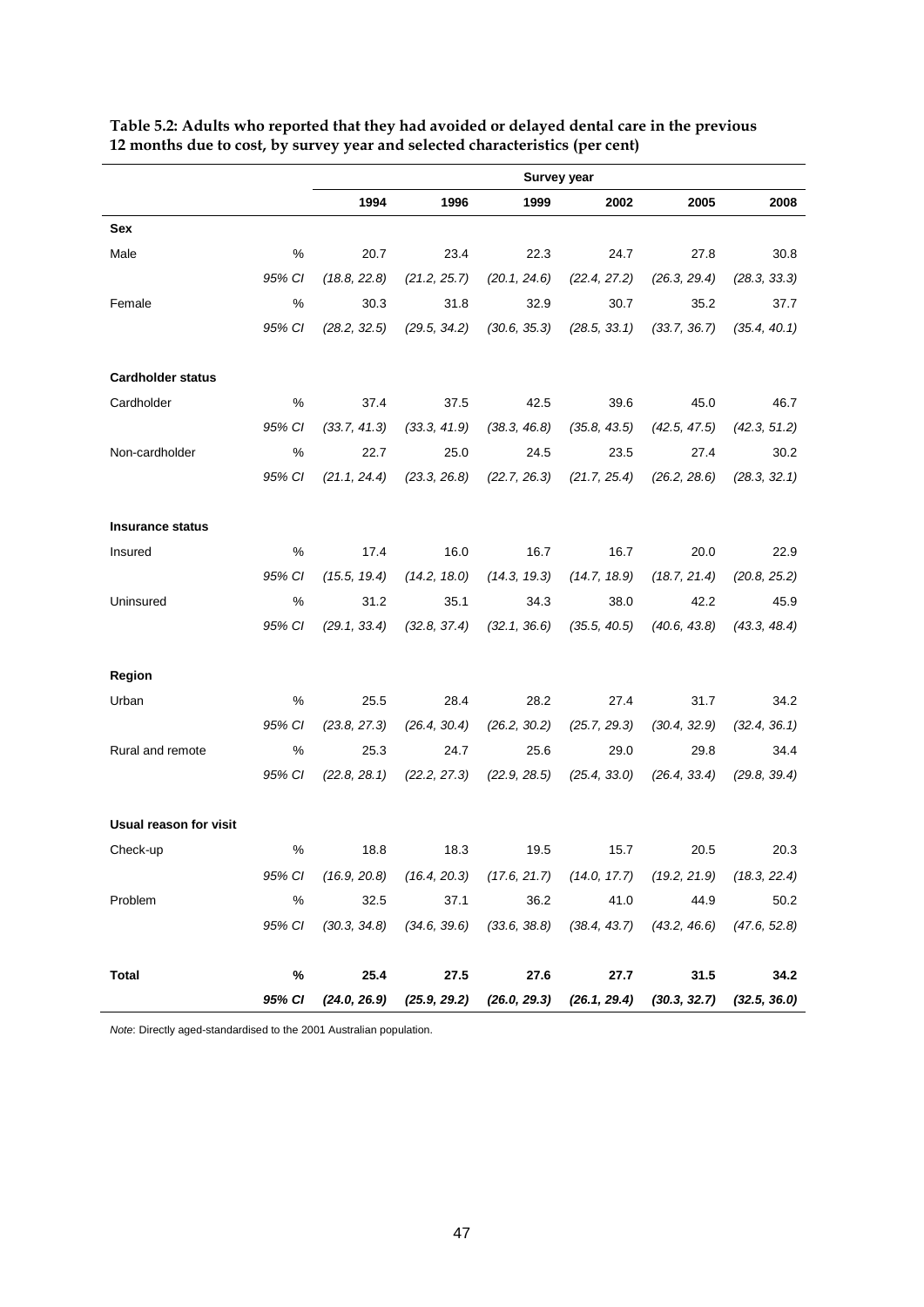# <span id="page-53-0"></span>**5.2 Cost prevented recommended treatment**

In each NDTIS between 1994 and 2005 respondents were asked, 'Has cost prevented you from having any dental treatment that was recommended during the previous 12 months?' Categories of response were 'Yes', 'No' or 'Don't know'. In 2008, the wording was changed and respondents were asked, 'Has the cost prevented you from having any dental treatment that was recommended by a dental professional at a visit during the previous 12 months?' Only people who made a dental visit in the previous 12 months were asked this question. With the exception of a decrease in 2002, the proportion of adults aged 18 years or older who reported that cost had prevented them from receiving recommended dental treatment remained constant at approximately 20% throughout the period (Figure 5.2).

<span id="page-53-1"></span>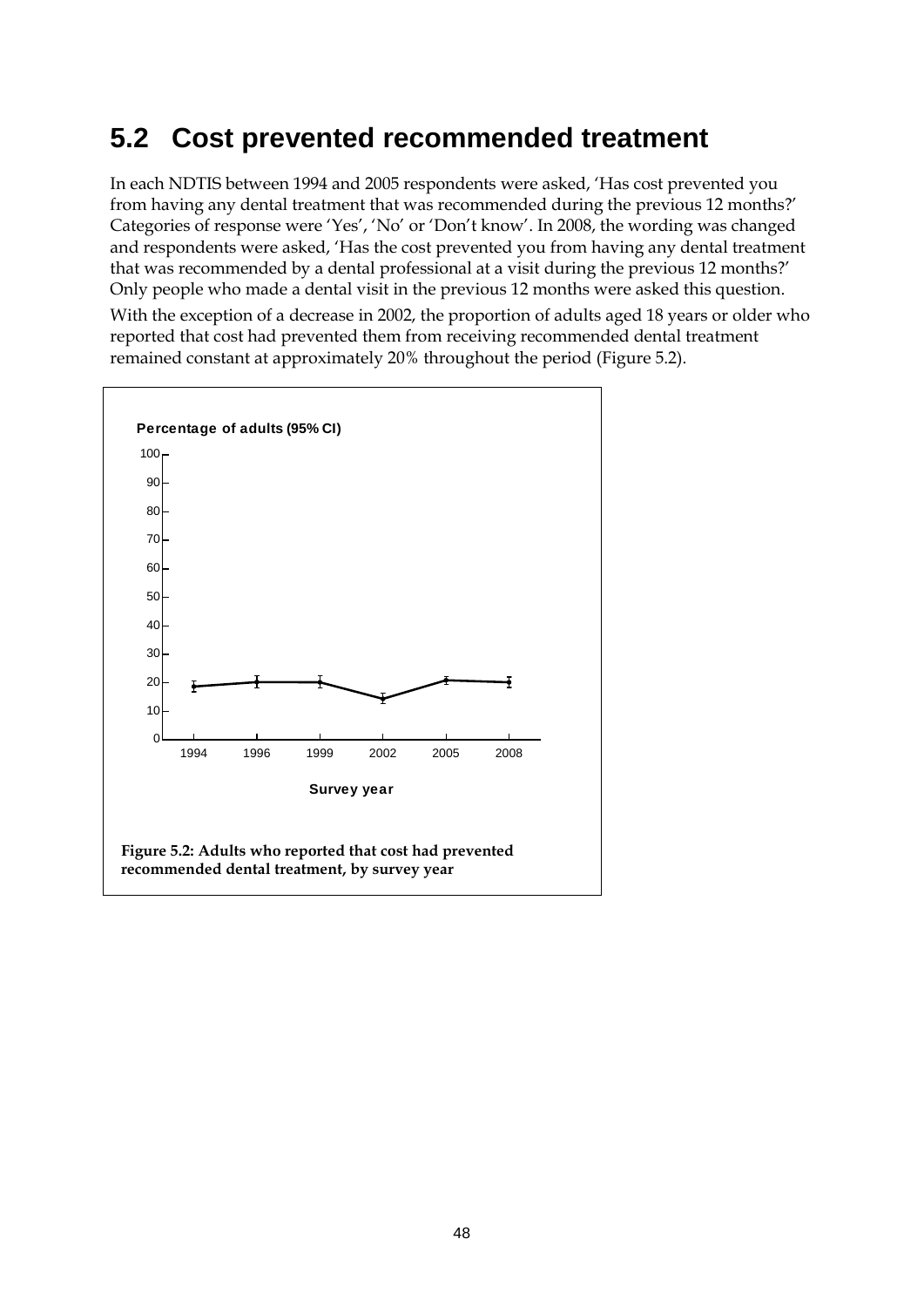## **Cost prevented recommended treatment in the previous 12 months by year and age**

In all years, the prevalence of cost having prevented recommended dental treatment was lowest in the 18–24 years and 65 years and older age groups, although the difference between the youngest and two middle groups was not significant in the first 3 years reported [\(Table 5.3\)](#page-54-0). There were no significant differences between prevalence in 1994 and 2008 in any of the age groups.

| Age group    |        |              |              | <b>Survey year</b> |              |              |              |
|--------------|--------|--------------|--------------|--------------------|--------------|--------------|--------------|
| (years)      |        | 1994         | 1996         | 1999               | 2002         | 2005         | 2008         |
| $18 - 24$    | %      | 16.4         | 16.9         | 19.8               | 9.8          | 12.2         | 14.2         |
|              | 95% CI | (12.1, 21.8) | (9.6, 22.6)  | (13.5, 28.1)       | (6.6, 14.3)  | (9.4, 15.8)  | (9.9, 19.8)  |
| $25 - 44$    | %      | 22.2         | 25.3         | 23.0               | 18.0         | 27.4         | 23.0         |
|              | 95% CI | (19.3, 25.3) | (22.1, 28.7) | (19.7, 26.6)       | (14.9, 21.5) | (25.0, 29.9) | (19.4, 27.1) |
| $45 - 64$    | %      | 18.8         | 19.7         | 20.3               | 15.4         | 21.6         | 23.5         |
|              | 95% CI | (15.5, 22.5) | (16.6, 23.3) | (17.2, 23.8)       | (12.3, 19.1) | (19.6, 23.6) | (20.9, 26.3) |
| 65 and older | %      | 8.1          | 9.8          | 11.1               | 5.2          | 10.4         | 11.2         |
|              | 95% CI | (5.4, 12.1)  | (6.6, 14.3)  | (8.0, 15.2)        | (3.5, 7.6)   | (8.6, 12.6)  | (8.8, 14.1)  |
| Total        | %      | 18.7         | 20.3         | 20.2               | 14.4         | 20.9         | 20.2         |
|              | 95% CI | (16.9, 20.7) | (18.3, 22.4) | (18.2, 22.4)       | (12.7, 16.4) | (19.5, 22.3) | (18.4, 22.1) |

<span id="page-54-0"></span>

| Table 5.3: Adults who reported that cost had prevented recommended dental treatment, by survey |  |
|------------------------------------------------------------------------------------------------|--|
| year and age (per cent)                                                                        |  |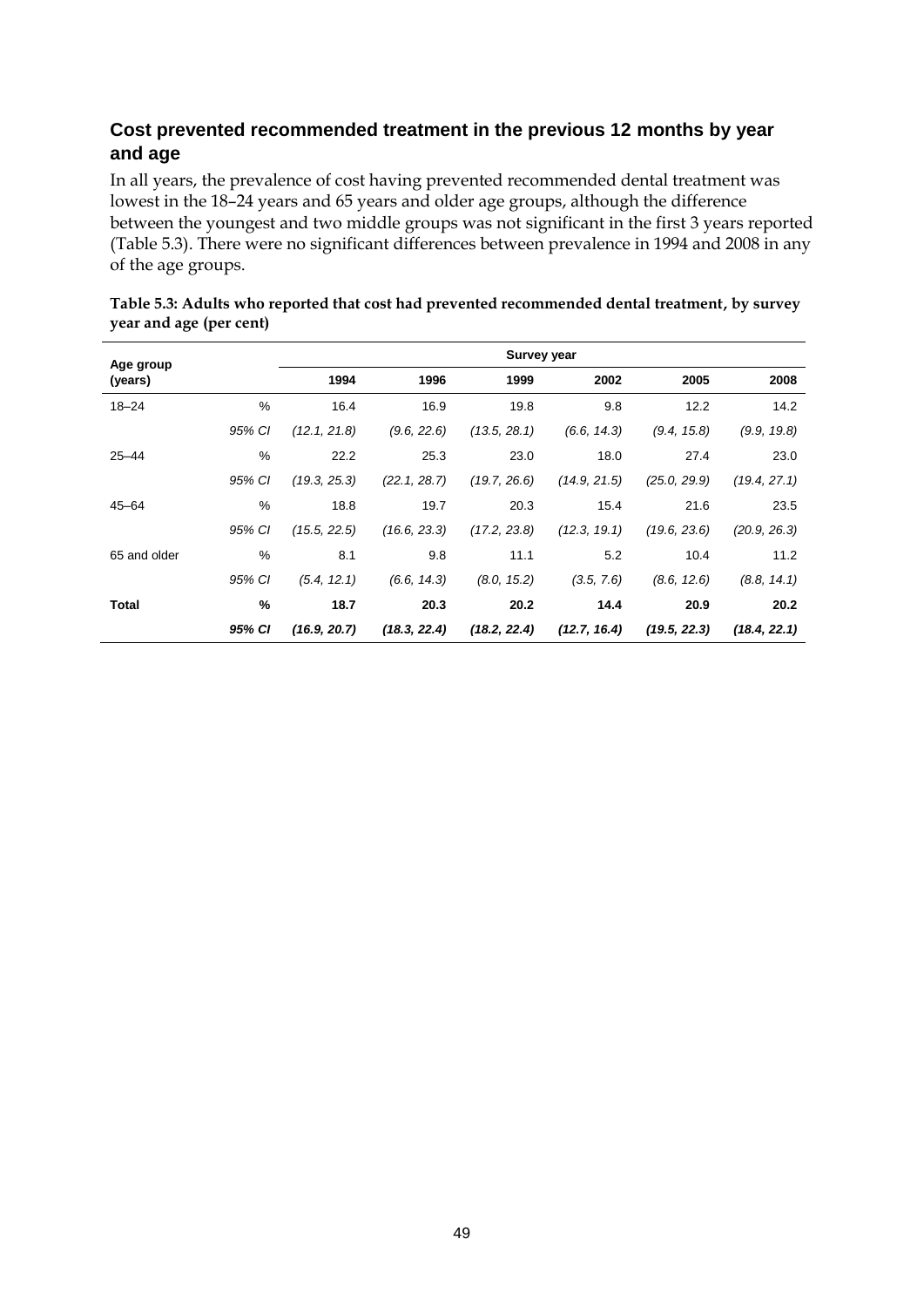## **Cost prevented recommended treatment in the previous 12 months by year and selected characteristics**

[Table 5.4](#page-56-0) presents the proportion of adults aged 18 years and older who reported that cost had prevented them from receiving recommended dental treatment, classified by survey year and selected characteristics. For all years, the main findings are:

- Apart from 1994 and 1999 where females were more likely than males to report that cost had prevented recommended dental treatment, there were no clear trends for either group.
- Cardholders were more likely to report that cost had prevented them from receiving recommended dental treatment than non-cardholders. In most years, there was a twofold difference between the groups. The gap between the two groups grew from 14.3 percentage points in 1994 to 19.4 percentage points in 2008.
- Uninsured persons were more likely than insured persons to report that cost had prevented recommended treatment. The gap between the two groups increased from 6.0 percentage points in 1994 to 11.0 percentage points in 2008.
- There was no difference between people living in urban areas and those living in rural and remote areas in the prevalence of cost preventing recommended treatment. There were no clear trends over time for either group.
- Persons who usually visited for a check-up were more likely than those who usually visited for a problem to report that cost had prevented recommended dental treatment. The prevalence remained unchanged between 1994 and 2008 for those who usually visited for a check-up apart from in 2002. Among those who usually visited for a problem, the prevalence increased from 27.0% to 36.1%. This was the main reason for an increase in the gap between the two groups from 14.0 percentage points in 1994 to 23.9 percentage points in 2008.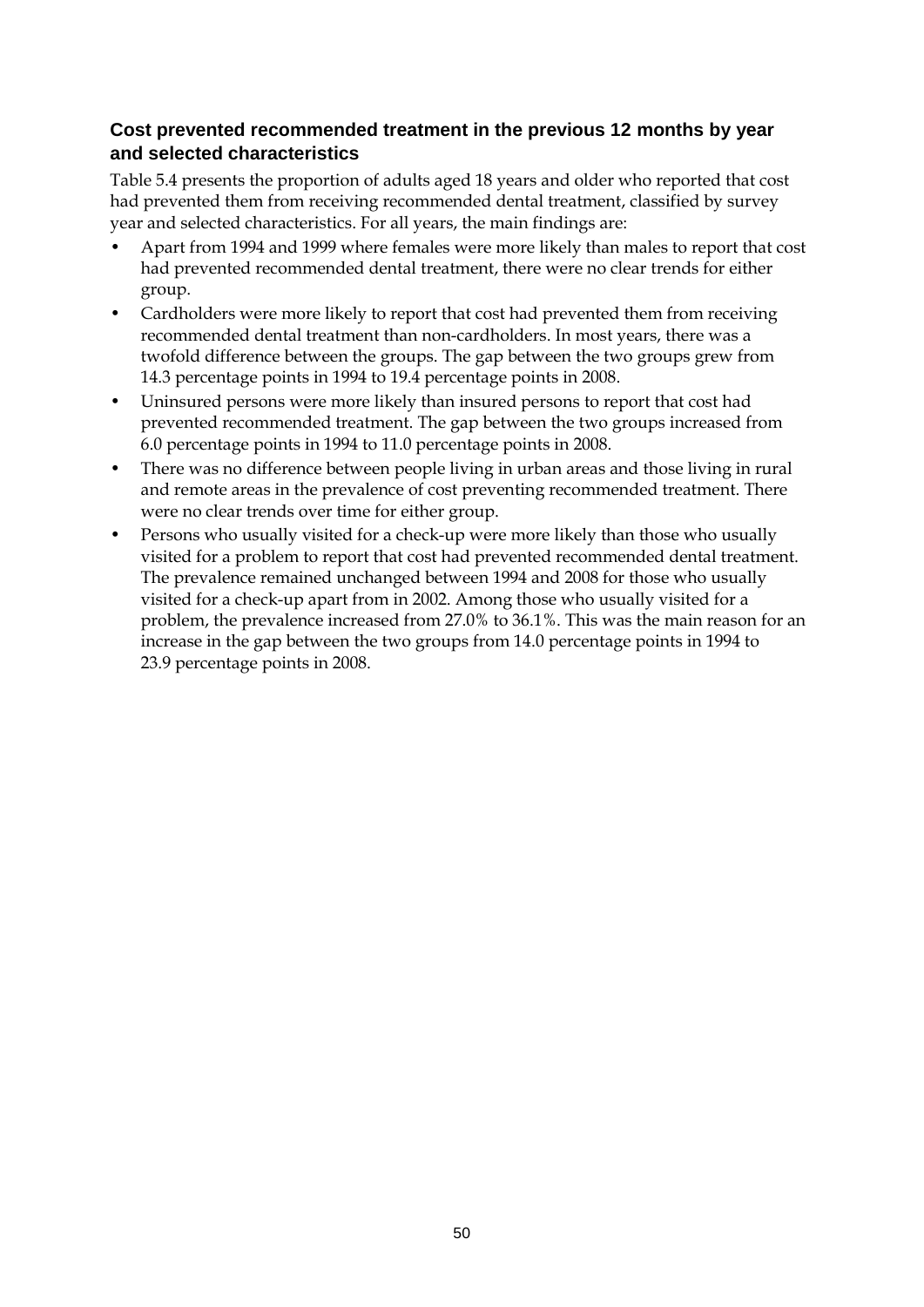|                          |        | Survey year         |              |                                              |              |                                                                                           |              |
|--------------------------|--------|---------------------|--------------|----------------------------------------------|--------------|-------------------------------------------------------------------------------------------|--------------|
|                          |        | 1994                | 1996         | 1999                                         | 2002         | 2005                                                                                      | 2008         |
| Sex                      |        |                     |              |                                              |              |                                                                                           |              |
| Male                     | %      | 14.7                | 17.3         | 16.4                                         | 13.6         | 19.9                                                                                      | 18.3         |
|                          | 95% CI | (12.4, 17.4)        | (14.7, 20.3) | (13.8, 19.3)                                 | (11.0, 16.8) | (17.9, 22.1)                                                                              | (15.7, 21.3) |
| Female                   | %      | 20.8                | 21.6         | 22.8                                         | 14.4         | 21.8                                                                                      | 21.4         |
|                          | 95% CI | (18.3, 23.4)        | (19.0, 24.4) | (20.0, 25.8)                                 | (12.3, 16.7) | (20.4, 23.3)                                                                              | (18.9, 24.2) |
| <b>Cardholder status</b> |        |                     |              |                                              |              |                                                                                           |              |
| Cardholder               | %      | 29.9                | 31.1         | 33.7                                         | 23.6         | 29.9                                                                                      | 36.3         |
|                          | 95% CI | (24.8, 35.7)        | (25.9, 36.8) | (28.2, 39.7)                                 | (19.0, 29.0) | (26.9, 33.2)                                                                              | (30.2, 42.8) |
| Non-cardholder           | %      | 15.6                | 17.6         | 17.5                                         | 11.8         | 19.1                                                                                      | 16.9         |
|                          | 95% CI | (13.8, 17.7)        | (15.6, 19.8) | (15.4, 19.8)                                 | (10.1, 13.8) | (17.7, 20.6)                                                                              | (15.0, 18.9) |
| <b>Insurance status</b>  |        |                     |              |                                              |              |                                                                                           |              |
| Insured                  | %      | 15.0                | 12.2         | 13.8                                         | 9.5          | 16.1                                                                                      | 15.6         |
|                          | 95% CI | (12.7, 17.5)        | (10.3, 14.3) | (11.1, 17.2)                                 | (7.7, 11.8)  | (14.6, 17.7)                                                                              | (13.5, 18.0) |
| Uninsured                | %      | 21.0                | 26.3         | 24.6                                         | 20.3         | 26.9                                                                                      | 26.6         |
|                          | 95% CI | (18.4, 23.9)        | (23.3, 29.6) | (21.8, 27.6)                                 | (17.4, 23.5) | (24.8, 29.1)                                                                              | (23.4, 30.1) |
| Region                   |        |                     |              |                                              |              |                                                                                           |              |
| Urban                    | %      | 18.4                | 20.0         | 19.9                                         | 13.7         | 20.9                                                                                      | 20.5         |
|                          | 95% CI | (16.4, 20.7)        | (17.7, 22.5) | (17.6, 22.4)                                 | (11.9, 15.7) | (19.5, 22.3)                                                                              | (18.5, 22.6) |
| Rural and remote         | $\%$   | 16.7                | 17.3         | 19.4                                         | 17.8         | 20.7                                                                                      | 16.3         |
|                          | 95% CI | (13.7, 20.2)        | (14.6, 20.5) | (16.1, 23.3)                                 | (13.5, 22.9) | (16.8, 25.3)                                                                              | (12.1, 21.6) |
| Usual reason for visit   |        |                     |              |                                              |              |                                                                                           |              |
| Check-up                 | %      | 13.0                | 12.8         | 13.0                                         | 7.6          | 13.3                                                                                      | 12.2         |
|                          |        | 95% CI (11.0, 15.1) |              | $(10.9, 15.0)$ $(11.0, 15.2)$ $(6.3, 9.2)$   |              | $(12.1, 14.6)$ $(10.4, 14.2)$                                                             |              |
| Problem                  | %      | 27.0                | 30.8         | 32.0                                         | 26.7         | 36.0                                                                                      | 36.1         |
|                          | 95% CI | (23.7, 30.5)        |              | $(27.2, 34.6)$ $(28.1, 36.2)$ $(22.9, 30.9)$ |              | $(33.5, 38.6)$ $(32.1, 40.2)$                                                             |              |
| <b>Total</b>             | %      | 18.0                | 19.5         | 19.8                                         | 14.1         | 20.9                                                                                      | 20.1         |
|                          | 95% CI |                     |              |                                              |              | $(16.2, 19.8)$ $(17.6, 21.5)$ $(17.8, 21.9)$ $(12.4, 15.9)$ $(19.6, 22.2)$ $(18.2, 22.0)$ |              |

<span id="page-56-0"></span>**Table 5.4: Adults who reported that cost had prevented recommended dental treatment, by survey year and selected characteristics (per cent)**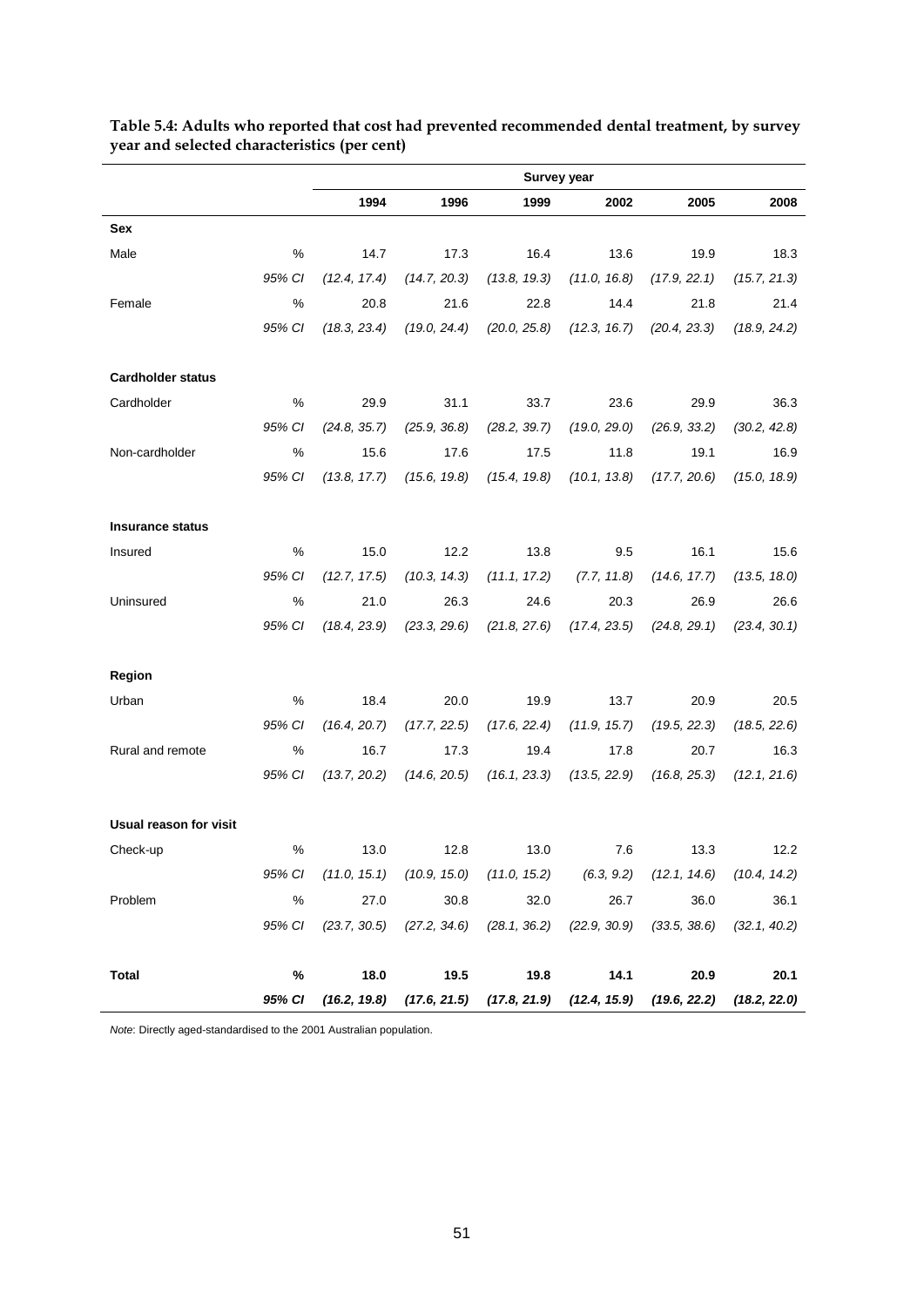# <span id="page-57-0"></span>**5.3 Dental visits were a large financial burden**

In each NDTIS, respondents were asked, 'In the previous 12 months how much of a financial burden have dental visits been for you?' Response categories were 'None', 'Hardly any', 'A little burden', 'A large burden' or 'Don't know'. Only persons who had made a dental visit in the previous 12 months were asked this question. The proportion of persons who reported that dental visits in the previous 12 months were a large financial burden is presented by survey year and age.

The proportion of persons who reported that dental visits in the previous 12 months were a large financial burden hovered between 10.1% and 14.2% [\(Figure 5.3\)](#page-57-1). There was an increase from 10.1% in 1994 to 13.5% in 2008.

<span id="page-57-1"></span>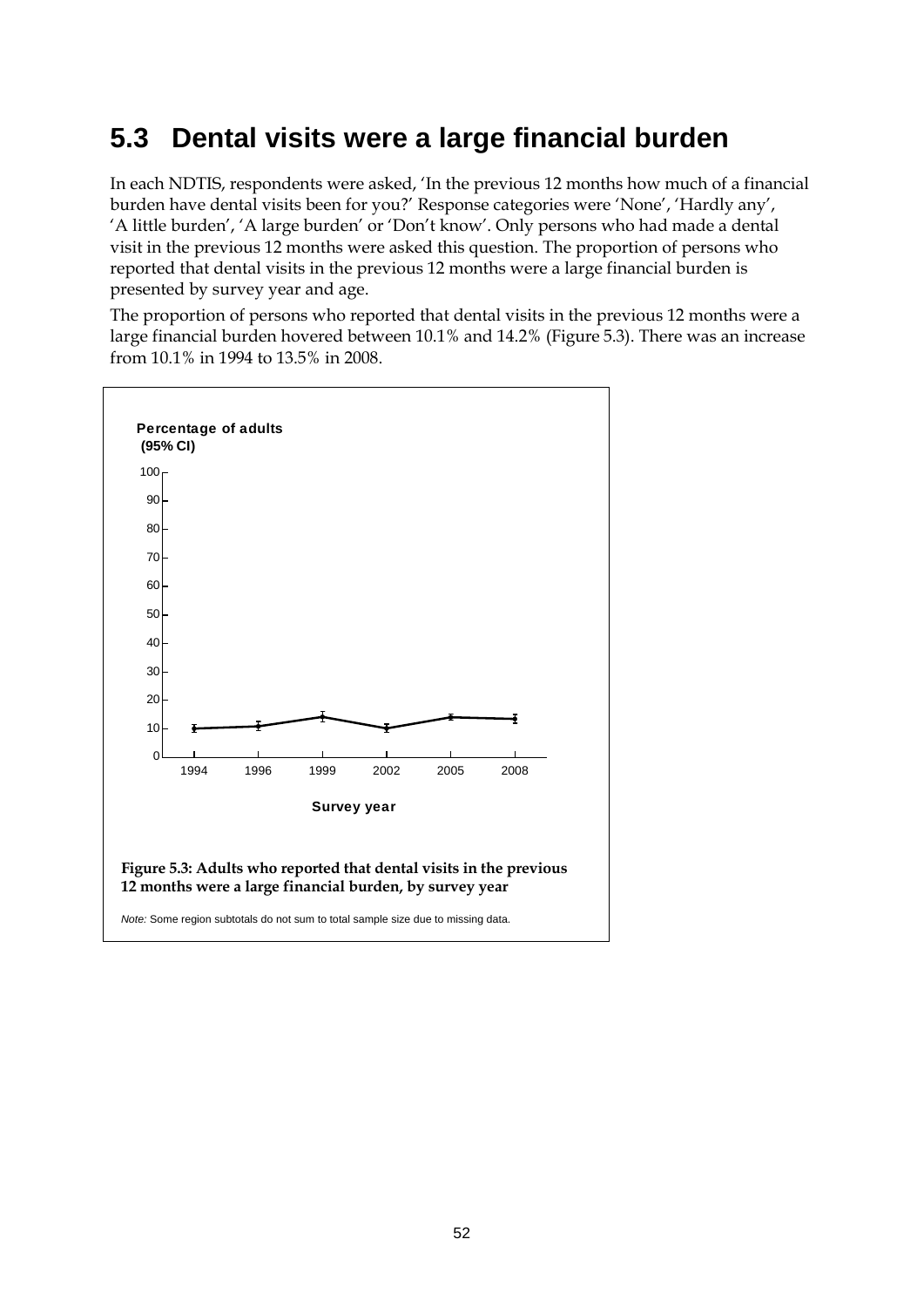## **Dental visits in the previous 12 months were a large financial burden by year and age**

[Table 5.5](#page-58-0) presents the proportion of adults aged 18 years and older who reported that dental visits in the previous 12 months were a large financial burden, classified by survey year and age.

In all age groups there was a small, but not significant, increase in the prevalence of dental visits being a large financial burden. There was no clear pattern of difference between age groups.

| Age group    |        |             |             | <b>Survey year</b> |             |              |              |
|--------------|--------|-------------|-------------|--------------------|-------------|--------------|--------------|
| (years)      |        | 1994        | 1996        | 1999               | 2002        | 2005         | 2008         |
| $18 - 24$    | %      | 8.2         | 11.4        | 10.9               | 8.5         | 8.9          | 9.1          |
|              | 95% CI | (5.3, 12.5) | (6.4, 19.6) | (6.2, 18.6)        | (5.3, 13.4) | (6.4, 12.1)  | (6.0, 13.6)  |
| $25 - 44$    | %      | 10.4        | 10.9        | 15.8               | 10.6        | 16.2         | 13.7         |
|              | 95% CI | (8.5, 12.8) | (8.9, 13.3) | (13.1, 19.1)       | (8.4, 13.3) | (14.5, 18.1) | (10.8, 17.2) |
| $45 - 64$    | %      | 12.5        | 11.9        | 14.7               | 10.5        | 15.6         | 15.6         |
|              | 95% CI | (9.9, 15.7) | (9.6, 14.6) | (12.0, 17.9)       | (8.4, 12.9) | (14.1, 17.2) | (13.4, 18.1) |
| 65 and older | %      | 6.2         | 8.1         | 11.0               | 9.9         | 9.8          | 12.1         |
|              | 95% CI | (3.8, 10.0) | (5.4, 12.0) | (7.8, 15.3)        | (7.0, 13.9) | (8.3, 11.7)  | (9.6, 15.0)  |
| Total        | %      | 10.1        | 10.9        | 14.2               | 10.2        | 14.1         | 13.5         |
|              | 95% CI | (8.8, 11.6) | (9.5, 12.6) | (12.5, 16.1)       | (8.9, 11.7) | (13.1, 15.2) | (12.0, 15.1) |

<span id="page-58-0"></span>

| Table 5.5: Adults who reported that dental visits were a large financial burden, by survey year and |  |
|-----------------------------------------------------------------------------------------------------|--|
| age (per cent)                                                                                      |  |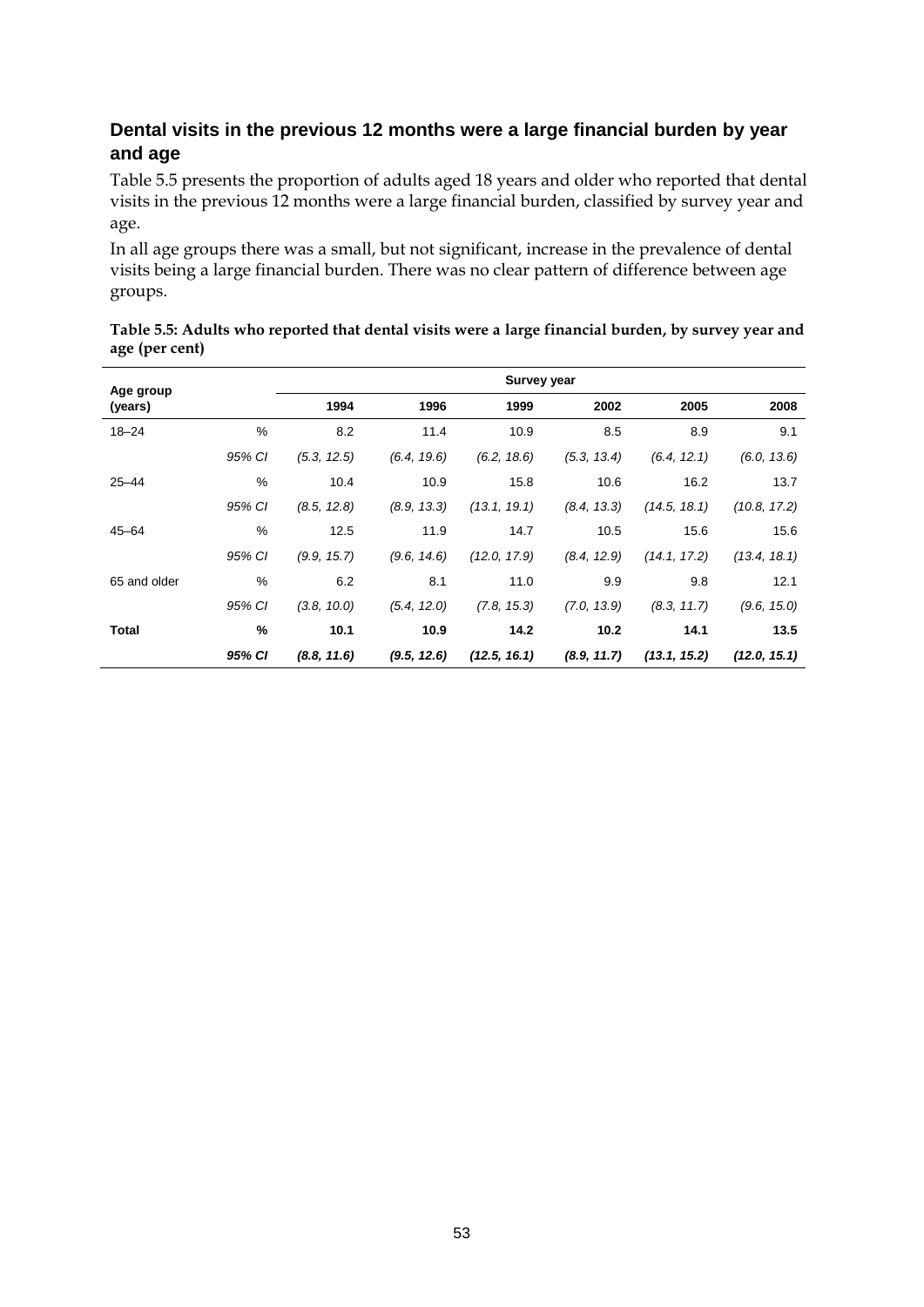## **Dental visits in the previous 12 months were a large financial burden by year and selected characteristics**

[Table 5.6](#page-60-0) presents the proportion of adults aged 18 years and older who reported that dental visits in the previous 12 months were a large financial burden, classified by survey year and selected characteristics. For all years, the main findings are:

- Females had a higher prevalence of reporting that dental visits were a large financial burden than males, although this difference did not reach statistical significance in 1999 and 2002.
- Cardholders had a higher prevalence of reporting that dental visits were a large financial burden than non-cardholders, although this difference was not significant until 2005 and 2008.
- Uninsured persons had a higher prevalence than insured persons of reporting that dental visits were a large financial burden, although the difference was significant only in 2002, 2005 and 2008. The prevalence increased from 10.9% in 1994 to 18.3% in 2008 in uninsured persons but remained relatively unchanged in the insured group.
- There was little difference in the prevalence of reporting that dental visits were a large financial burden between persons who lived in urban areas and persons who lived in rural and remote areas. The prevalence increased from 7.7% in 1994 to 14.6% in 2008 in the rural and remote group, but did not change significantly in the urban group.
- There was an approximately twofold difference between those who usually visited for a check-up and those who usually visited for a problem in the prevalence of reporting that dental visits were a large financial burden. This prevalence did not change significantly for the group who usually visited for a check-up, but increased from 14.1% in 1994 to 21.0% in 2008 in the group who usually visited for a problem. As a result, the advantage of those who usually visit for a check-up increased from 6.5 percentage points to 11.4 percentage points.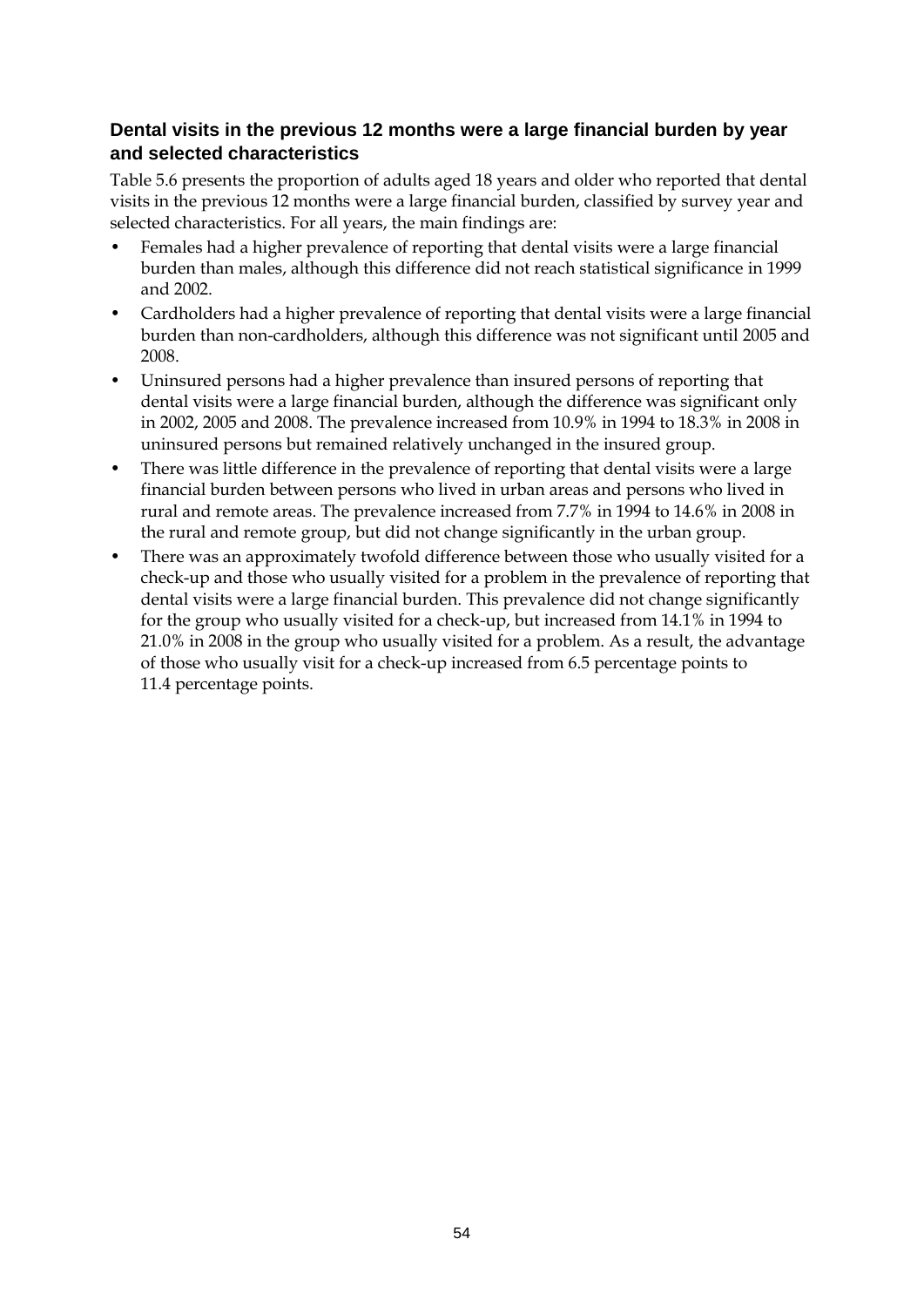|                          |        |              |              | Survey year  |                               |                                                                                           |              |
|--------------------------|--------|--------------|--------------|--------------|-------------------------------|-------------------------------------------------------------------------------------------|--------------|
|                          |        | 1994         | 1996         | 1999         | 2002                          | 2005                                                                                      | 2008         |
| Sex                      |        |              |              |              |                               |                                                                                           |              |
| Male                     | %      | 7.2          | 7.7          | 12.7         | 8.1                           | 11.9                                                                                      | 10.2         |
|                          | 95% CI | (5.6, 9.2)   | (6.1, 9.6)   | (10.4, 15.5) | (6.3, 10.3)                   | (10.4, 13.6)                                                                              | (8.2, 12.5)  |
| Female                   | %      | 12.4         | 13.7         | 15.2         | 12.1                          | 16.1                                                                                      | 16.0         |
|                          | 95% CI | (10.5, 14.6) | (11.5, 16.3) | (12.8, 17.9) | (10.2, 14.2)                  | (14.7, 17.5)                                                                              | (13.8, 18.5) |
| <b>Cardholder status</b> |        |              |              |              |                               |                                                                                           |              |
| Cardholder               | %      | 13.8         | 10.8         | 19.4         | 13.4                          | 20.2                                                                                      | 21.3         |
|                          | 95% CI | (10.1, 18.6) | (7.8, 14.7)  | (15.0, 24.7) | (10.2, 17.3)                  | (17.5, 23.1)                                                                              | (16.4, 27.2) |
| Non-cardholder           | $\%$   | 9.2          | 10.6         | 13.4         | 9.4                           | 12.5                                                                                      | 11.7         |
|                          | 95% CI | (7.8, 10.8)  | (9.0, 12.5)  | (11.6, 15.6) | (7.8, 11.2)                   | (11.4, 13.7)                                                                              | (10.1, 13.4) |
| <b>Insurance status</b>  |        |              |              |              |                               |                                                                                           |              |
| Insured                  | %      | 8.6          | 8.7          | 11.2         | 7.7                           | 11.9                                                                                      | 9.9          |
|                          | 95% CI | (7.0, 10.6)  | (7.0, 10.9)  | (9.0, 13.9)  | (6.2, 9.6)                    | (10.6, 13.3)                                                                              | (8.3, 11.6)  |
| Uninsured                | $\%$   | 10.9         | 13.0         | 16.1         | 13.5                          | 16.8                                                                                      | 18.3         |
|                          | 95% CI | (9.0, 13.1)  | (10.8, 15.5) |              | $(13.7, 18.8)$ $(11.2, 16.1)$ | (15.3, 18.4)                                                                              | (15.6, 21.4) |
| Region                   |        |              |              |              |                               |                                                                                           |              |
| Urban                    | %      | 10.5         | 11.0         | 15.0         | 9.9                           | 14.1                                                                                      | 13.3         |
|                          | 95% CI | (8.9, 12.3)  | (9.3, 13.0)  | (13.0, 17.3) | (8.5, 11.5)                   | (13.0, 15.3)                                                                              | (11.7, 15.1) |
| Rural and remote         | $\%$   | 7.7          | 9.8          | 10.9         | 11.9                          | 13.3                                                                                      | 14.6         |
|                          | 95% CI | (5.8, 10.1)  | (7.6, 12.5)  | (8.4, 14.0)  | (8.4, 16.5)                   | (10.6, 16.6)                                                                              | (10.9, 19.3) |
| Usual reason for visit   |        |              |              |              |                               |                                                                                           |              |
| Check-up                 | %      | 7.6          | 7.1          | 9.7          | 7.6                           | 10.0                                                                                      | 9.6          |
|                          |        |              |              |              |                               | 95% Cl (6.2, 9.3) (5.8, 8.8) (8.1, 11.5) (6.2, 9.3) (9.0, 11.1) (8.0, 11.4)               |              |
| Problem                  | %      | 14.1         | 17.1         | 21.8         | 15.5                          | 22.2                                                                                      | 21.0         |
|                          | 95% CI |              |              |              |                               | $(11.6, 17.0)$ $(14.2, 20.5)$ $(18.3, 25.9)$ $(12.8, 18.7)$ $(20.1, 24.4)$ $(17.9, 24.5)$ |              |
| <b>Total</b>             | $\%$   | 9.9          | 10.8         | 14.0         | $10.2$                        | 14.0                                                                                      | 13.4         |
|                          | 95% CI |              |              |              |                               | $(8.6, 11.4)$ $(9.4, 12.4)$ $(12.3, 15.9)$ $(8.9, 11.7)$ $(13.0, 15.2)$ $(11.9, 15.0)$    |              |

<span id="page-60-0"></span>**Table 5.6: Adults who reported that dental visits were a large financial burden, by survey year and selected characteristics (per cent)**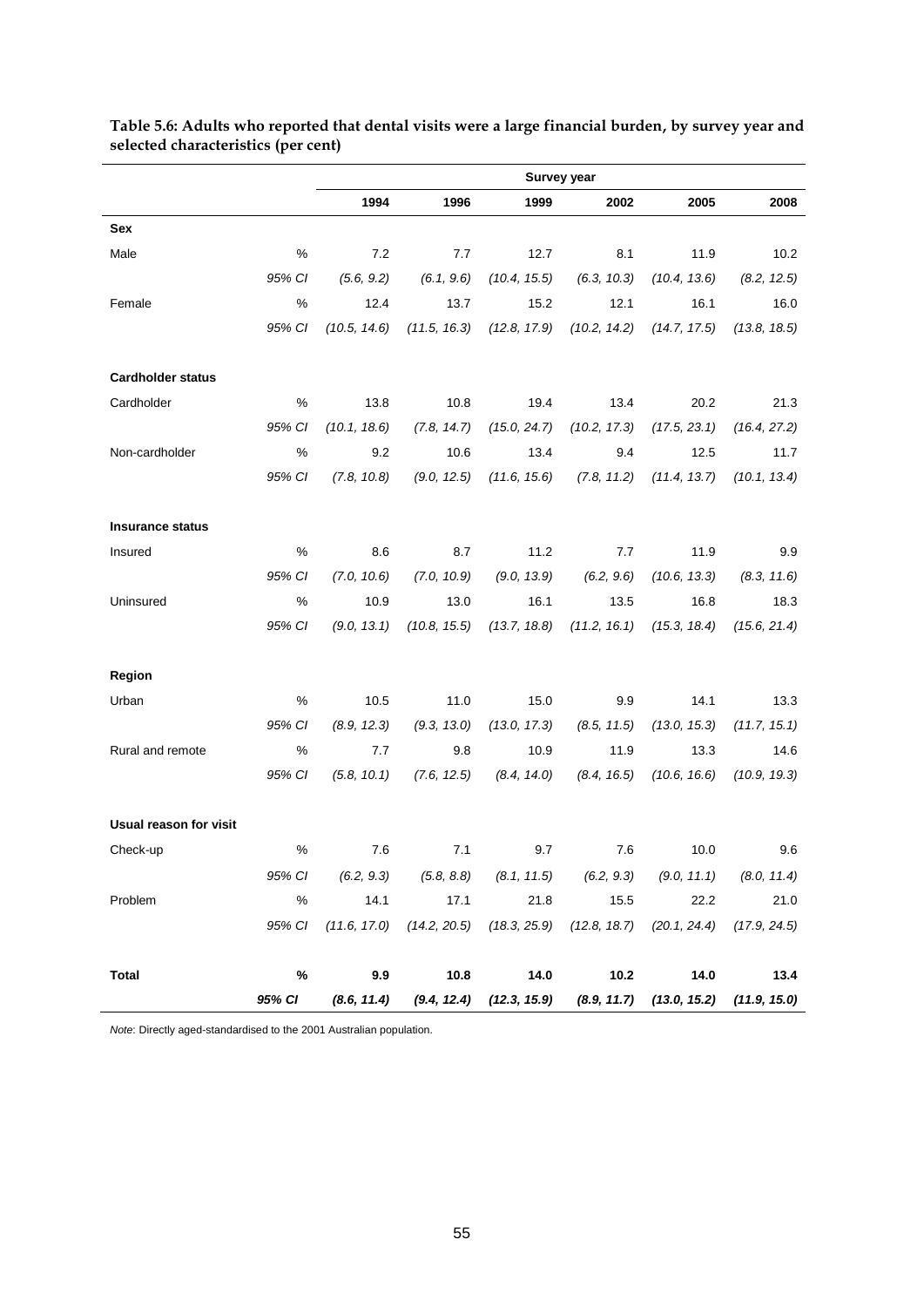# <span id="page-61-0"></span>**References**

AIHW DSRU 2007. Dental service patterns by patient and visit characteristics: research report No. 32. Adelaide: AIHW cat. no. DEN 169.

Carter KD 1996. National Dental Telephone Interview Survey 1996. Draft tables unpublished.

Carter KD & Stewart JF 2002. National Dental Telephone Interview Survey 1999. AIHW cat. no. DEN 109. Adelaide: Australian Institute of Health and Welfare Dental Statistics and Research Unit.

Carter KD & Stewart JF 2003. National Dental Telephone Interview Survey 2002. Technical report. AIHW cat. no. DEN 128. Adelaide: Australian Institute of Health and Welfare Dental Statistics and Research Unit.

Carter KD, Stewart JF, Davies MJ, Szuster FSP, Allister JH, Slade GD et al. 1994. National Dental Telephone Interview Survey 1994. Adelaide: Australian Institute of Health and Welfare Dental Statistics and Research Unit.

Slade GD, Roberts-Thomson KF & Ellershaw AC 2007. Survey aims and methods. In: Slade GD, Spencer AJ & Roberts-Thomson KF (eds) 2007. Australia's dental generations: the National Survey of Adult Oral Health 2004–06. Dental statistics and research series no. 34. AIHW cat. no. DEN 165. Canberra: Australian Institute of Health and Welfare, 11–15.

Stewart JF & Ellershaw AC (forthcoming). Oral health and use of dental services 2008: Findings from the National Dental Telephone Interview Survey 2008. Dental Statistics and Research Series no. 58. Canberra: Australian Institute of Health and Welfare.

Thomson WM, Williams SM, Broadbent JM, Poulton R & Locker D 2010. Long-term dental visiting patterns and adult oral health. Journal of Dental Research 89(3):307–11.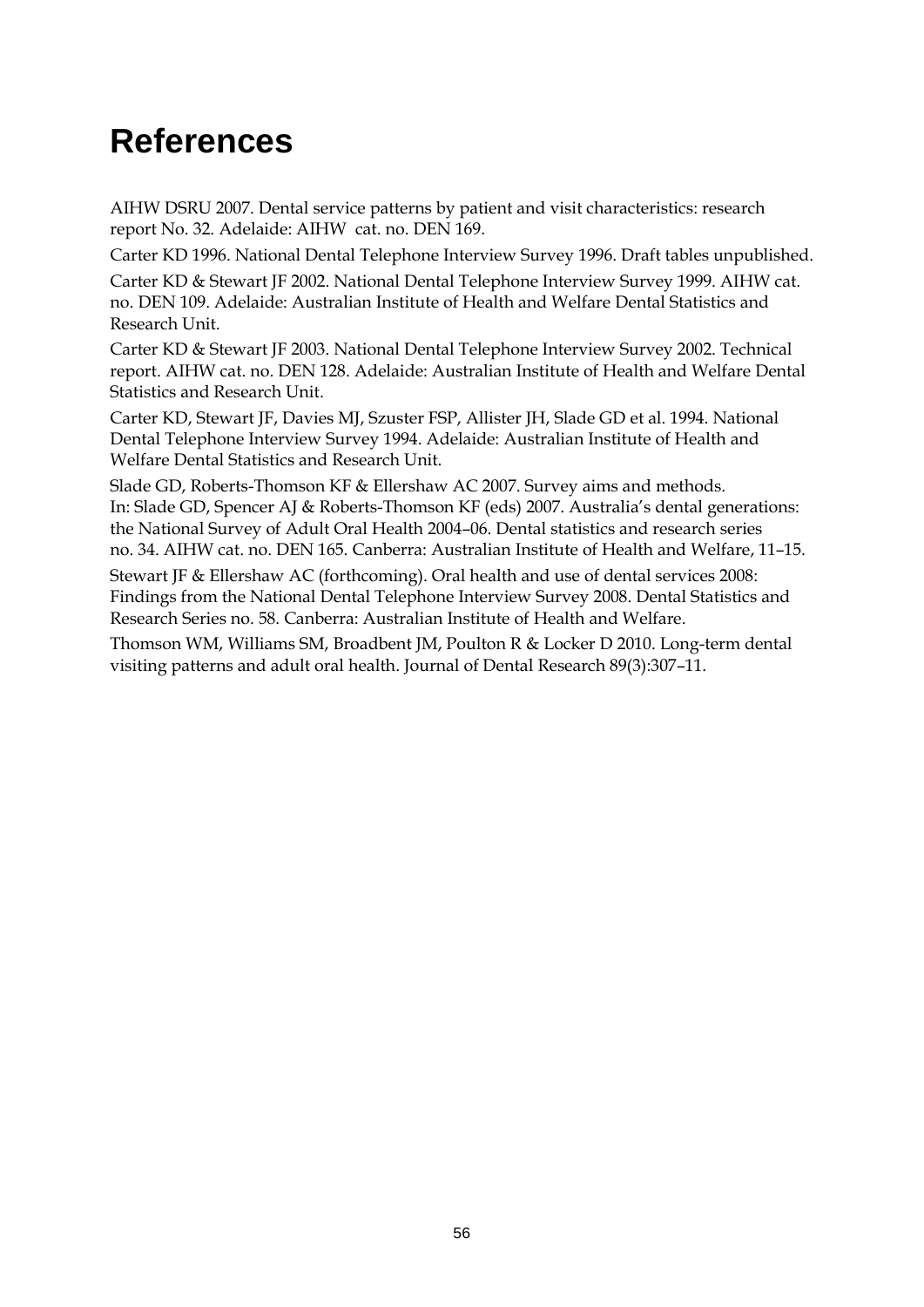# <span id="page-62-0"></span>**List of tables**

| Table 2.1:  | Participation rates for National Dental Telephone Interview Surveys, by survey      |  |
|-------------|-------------------------------------------------------------------------------------|--|
|             |                                                                                     |  |
| Table 2.2:  |                                                                                     |  |
| Table 3.1:  |                                                                                     |  |
| Table 3.2:  | Adults who are cardholders, by survey year and selected characteristics             |  |
| Table 3.3:  | Adults who have dental insurance, by survey year and age (per cent) 10              |  |
| Table 3.4:  | Adults who have dental insurance, by survey year and selected characteristics       |  |
| Table 4.1:  | Adults who made a dental visit in the previous 12 months, by survey year and        |  |
| Table 4.2   | Adults who made a dental visit in the previous 12 months, by survey year and        |  |
| Table 4.3:  | Adults who attended a private practice at last dental visit, by survey year and age |  |
| Table 4.4:  | Adults who attended a private practice at last dental visit, by survey year and     |  |
| Table 4.5:  | Adults who visited for a check-up at most recent dental visit, by survey year and   |  |
| Table 4.6:  | Adults who visited for a check-up at most recent dental visit, by survey year and   |  |
| Table 4.7:  | Adults who usually made a dental visit at least once a year, by survey year and     |  |
| Table 4.8:  | Adults who usually made a dental visit at least once a year, by survey year and     |  |
| Table 4.9:  | Adults who usually made a dental visit for a check-up, by survey year and age       |  |
| Table 4.10: | Adults who usually made a dental visit for a check-up, by survey year and           |  |
| Table 4.11: | Adults who received an extraction in the previous 12 months, by survey year and     |  |
| Table 4.12: | Adults who received an extraction in the previous 12 months, by survey year and     |  |
| Table 4.13: | Adults who received a filling in the previous 12 months, by survey year and age     |  |
| Table 4.14: | Adults who received a filling in the previous 12 months, by survey year and         |  |
| Table 4.15: | Adults who received a scale and clean in the previous 12 months, by survey year     |  |
| Table 4.16: | Adults who received a scale and clean in the previous 12 months, by survey year     |  |